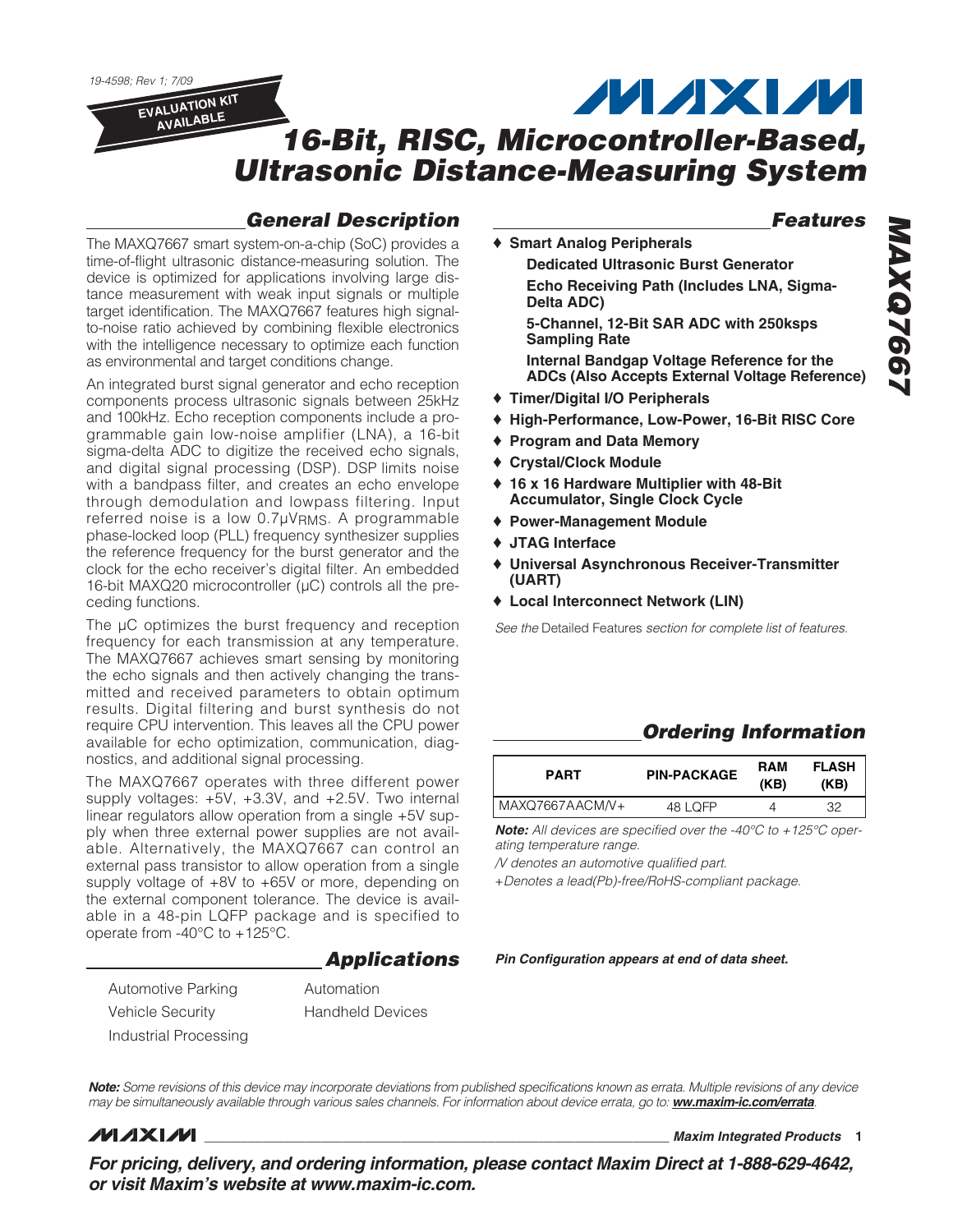### **ABSOLUTE MAXIMUM RATINGS**

DVDDIO, GATE5, REG3P3, REG2P5 to

| Digital Inputs/Outputs to DGND-0.3V to (V <sub>DVDDIO</sub> + 0.3V) |  |
|---------------------------------------------------------------------|--|
|                                                                     |  |

| Analog Inputs/Outputs to AGND -0.3V to $(V_{AVDD} + 0.3V)$ |  |
|------------------------------------------------------------|--|
|                                                            |  |
|                                                            |  |
| Continuous Power Dissipation $(T_A = +70^{\circ}C)$        |  |
| 48-Pin LQFP (derate 21.7mW/°C above +70°C)1739.1mW         |  |
|                                                            |  |
|                                                            |  |
| Lead Temperature (soldering, 10s) +300°C                   |  |
|                                                            |  |

Stresses beyond those listed under "Absolute Maximum Ratings" may cause permanent damage to the device. These are stress ratings only, and functional operation of the device at these or any other conditions beyond those indicated in the operational sections of the specifications is not implied. Exposure to absolute maximum rating conditions for extended periods may affect device reliability.

### **ELECTRICAL CHARACTERISTICS**

(VDVDDIO = +5V, VAVDD = +3.3V; VDVDD = +2.5V, system clock (fsyscLK) = 16MHz, burst frequency (f $BURST$ ) = bandpass frequency (fBPF) = 50kHz, CREFBG = CREF = 1µF in parallel with 0.01µF, fADCCLK = 2MHz (SAR data rate = 125ksps), TA = TMIN to TMAX, unless otherwise specified. Typical values are at  $T_A = +25^{\circ}C$ .)

| <b>PARAMETER</b>                                     | <b>SYMBOL</b> | <b>CONDITIONS</b>                                  |                                               | <b>MIN</b> | <b>TYP</b>                 | <b>MAX</b> | <b>UNITS</b>      |  |
|------------------------------------------------------|---------------|----------------------------------------------------|-----------------------------------------------|------------|----------------------------|------------|-------------------|--|
| ECHO INPUT (Low-Noise Amplifier and Sigma-Delta ADC) |               |                                                    |                                               |            |                            |            |                   |  |
| Input-Referred Noise                                 |               | VGA gain adjust = $1.55\mu VP - P/LSB$             |                                               | 5.6        |                            |            |                   |  |
| (Note 1)                                             |               | VGA gain adjust = $0.1\mu V_P$ - $p/LSB$           |                                               |            | 0.7                        |            | <b>µVRMS</b>      |  |
|                                                      |               | VGA gain adjust = 1.55µVp-p/LSB                    |                                               |            | 80                         |            |                   |  |
| Minimum Detectable Signal                            |               | VGA gain adjust = $0.1 \mu V$ $p$ - $p$ /LSB       |                                               |            | 10                         |            | $\mu V_{P-P}$     |  |
| Operating Input Range                                |               | VGA gain adjust = 1.55µVp-p/LSB,<br>unclipped      |                                               | 100        |                            |            |                   |  |
|                                                      |               | VGA gain adjust = $0.1\mu VP-P/LSB$ ,<br>unclipped |                                               |            | 6.7                        |            | mV <sub>P-P</sub> |  |
|                                                      |               | From echo input to<br>bandpass filter in           | VGA gain adjust<br>$= 1.55 \mu V_P - p / LSB$ | 1.55       |                            |            | $\mu V$ P-P/LSB   |  |
| Programmable Gain                                    |               | reply to input                                     | VGA gain adjust<br>$= 0.1 \mu V_{P-P}/LSB$    |            | 0.1                        |            |                   |  |
| Programmable-Gain Adjust<br>Resolution               |               | (Note 2)                                           |                                               |            | 10                         |            | $\%$              |  |
| <b>LNA Bandwidth</b>                                 |               |                                                    |                                               |            | 150                        |            | kHz               |  |
| <b>ADC Sampling Rate</b>                             |               |                                                    |                                               |            | $80 \times f_{\text{BPF}}$ |            | <b>kHz</b>        |  |
| <b>ADC Output Data Rate</b>                          |               |                                                    |                                               |            | $10 \times f_{\text{BPF}}$ |            | kHz               |  |
| <b>ADC Output Data Resolution</b>                    |               |                                                    |                                               |            | 16                         |            | <b>Bits</b>       |  |
| Echo-Input Resistance                                | $R_{IN}$      | For each echo input                                |                                               |            | 14                         |            | $k\Omega$         |  |
| Echo-Input Capacitance                               |               |                                                    |                                               |            | 14                         |            | рF                |  |
| Echo-Input DC Bias Voltage                           |               |                                                    |                                               |            | VAVDD/2                    |            | $\vee$            |  |
| Maximum Overvoltage<br>Recovery Time                 |               | Recover from 2V <sub>P-P</sub> input               |                                               |            | 10                         |            | $\mu s$           |  |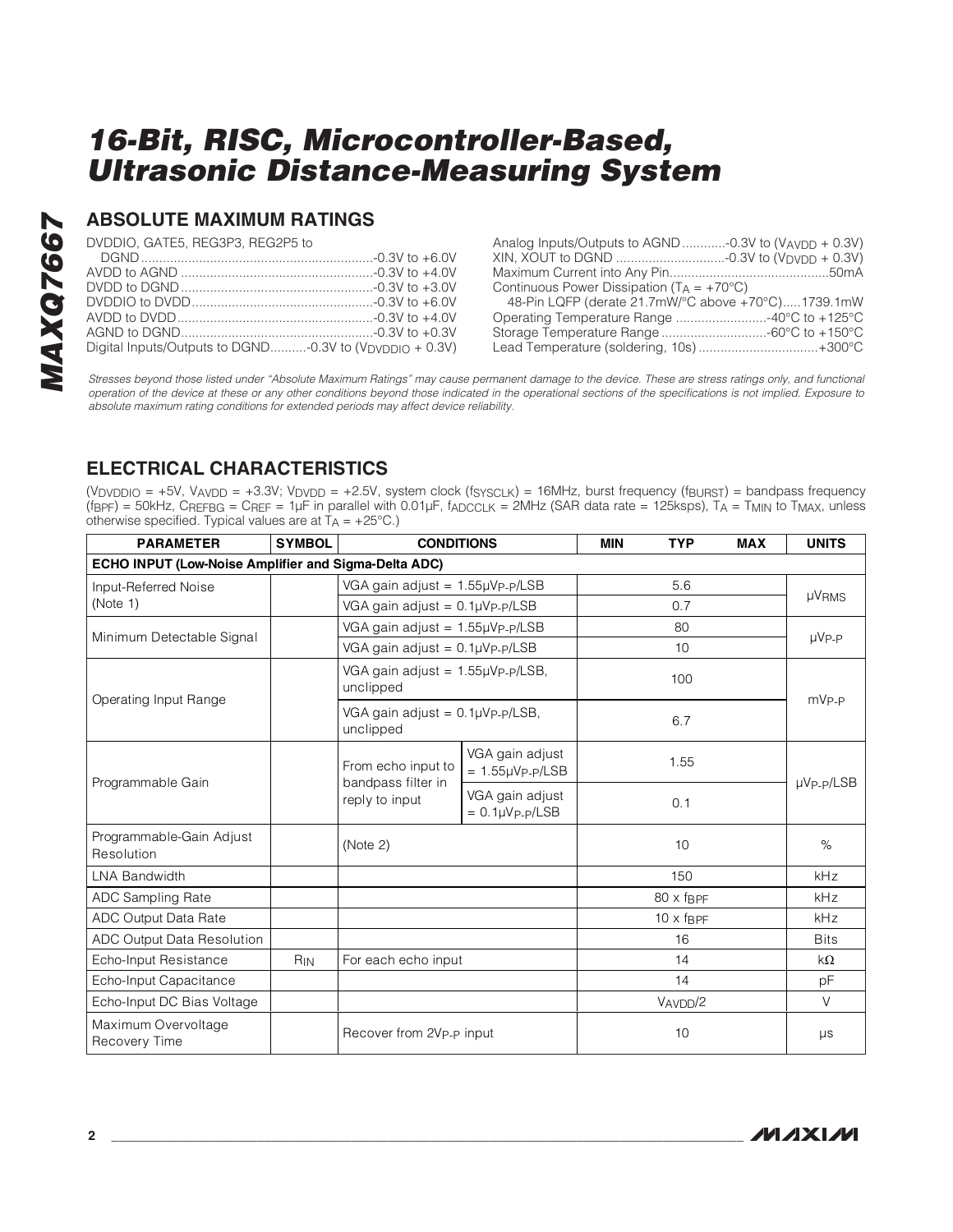### **ELECTRICAL CHARACTERISTICS (continued)**

(V<sub>DVDDIO</sub> = +5V, V<sub>AVDD</sub> = +3.3V; V<sub>DVDD</sub> = +2.5V, system clock (f<sub>SYSCLK</sub>) = 16MHz, burst frequency (f<sub>BURST</sub>) = bandpass frequency (fBPF) = 50kHz, CREFBG = CREF = 1µF in parallel with 0.01µF, fADCCLK = 2MHz (SAR data rate = 125ksps), TA = TMIN to TMAX, unless otherwise specified. Typical values are at  $T_A$  = +25°C.)

| <b>PARAMETER</b>                      | <b>SYMBOL</b> | <b>CONDITIONS</b>                             | <b>MIN</b>     | <b>TYP</b>                   | <b>MAX</b>     | <b>UNITS</b> |
|---------------------------------------|---------------|-----------------------------------------------|----------------|------------------------------|----------------|--------------|
| <b>BANDPASS FILTER</b>                |               |                                               |                |                              |                |              |
| Center Frequency                      | fBPF          |                                               | 25             |                              | 100            | kHz          |
| Passband Width                        |               | $-3dB$                                        |                | $0.14 \times f_{\text{BPF}}$ |                | kHz          |
| Minimum Stopband<br>Rejection         |               | One decade away from center<br>frequency      |                | $-60$                        |                | dB           |
| Output Data Rate                      |               |                                               |                | $10 \times f_{\text{BPF}}$   |                | ksps         |
| Output Data Resolution                |               |                                               |                | 16                           |                | <b>Bits</b>  |
| <b>LOWPASS FILTER</b>                 |               |                                               |                |                              |                |              |
| Corner Frequency                      | <b>fLPF</b>   | -3dB                                          |                | $0.1 \times f_{\text{BPF}}$  |                | kHz          |
| Rolloff                               |               |                                               |                | 40                           |                | dB/Decade    |
| Output Data Rate                      |               |                                               |                | $5 \times f_{\text{BPF}}$    |                | ksps         |
| Output Data Resolution                |               |                                               |                | 16                           |                | <b>Bits</b>  |
| <b>SAR ADC</b>                        |               |                                               |                |                              |                |              |
| Resolution                            |               | Measurement                                   | 12             |                              |                | <b>Bits</b>  |
|                                       |               | No missing codes                              | 11             |                              |                |              |
| Integral Nonlinearity                 |               | Tested at 125ksps                             |                | ±1                           | ±2             | <b>LSB</b>   |
| Differential Nonlinearity             |               | Tested at 125ksps                             | $-2$           |                              | $+2$           | <b>LSB</b>   |
| Offset Error                          |               |                                               |                | ±1                           | ±3             | mV           |
| Offset-Error Drift                    |               |                                               |                | ±5                           |                | $\mu V$ /°C  |
| Gain Error                            |               |                                               |                |                              | ±1             | %            |
| Gain-Error Temperature<br>Coefficient |               |                                               |                | ±0.4                         |                | ppmFS/°C     |
| Input-Referred Noise                  |               | At ADC inputs                                 |                | 400                          |                | <b>µVRMS</b> |
|                                       |               | Unipolar                                      | $\Omega$       |                              | <b>VREF</b>    | $\vee$       |
| Differential Input Range              |               | Bipolar                                       | $-V$ REF $/2$  |                              | $+V$ REF/2     |              |
| Absolute Input Range                  |               |                                               | $\overline{0}$ |                              | VAVDD          | V            |
| Input Leakage Current                 |               |                                               |                | ±0.1                         |                | μA           |
| Conversion Time                       |               | 13 ADCCLK cycles at 2MHz                      |                |                              | 6.5            | μs           |
| Input Capacitance                     |               |                                               |                | 14                           |                | pF           |
| Track-and-Hold Acquisition<br>Time    |               | Three ADCCLK cycles at 2MHz                   |                |                              | 1.5            | $\mu s$      |
| Turn-On Time                          |               | Eight ADCCLK cycles at 2MHz                   |                |                              | 4              | μs           |
| <b>Conversion Clock</b>               | fADCCLK       |                                               | 0.5            |                              | $\overline{4}$ | <b>MHz</b>   |
| <b>Conversion Rate</b>                |               | $f_{ADCLK} = 4MHz$ (not production<br>tested) |                |                              | 250            | ksps         |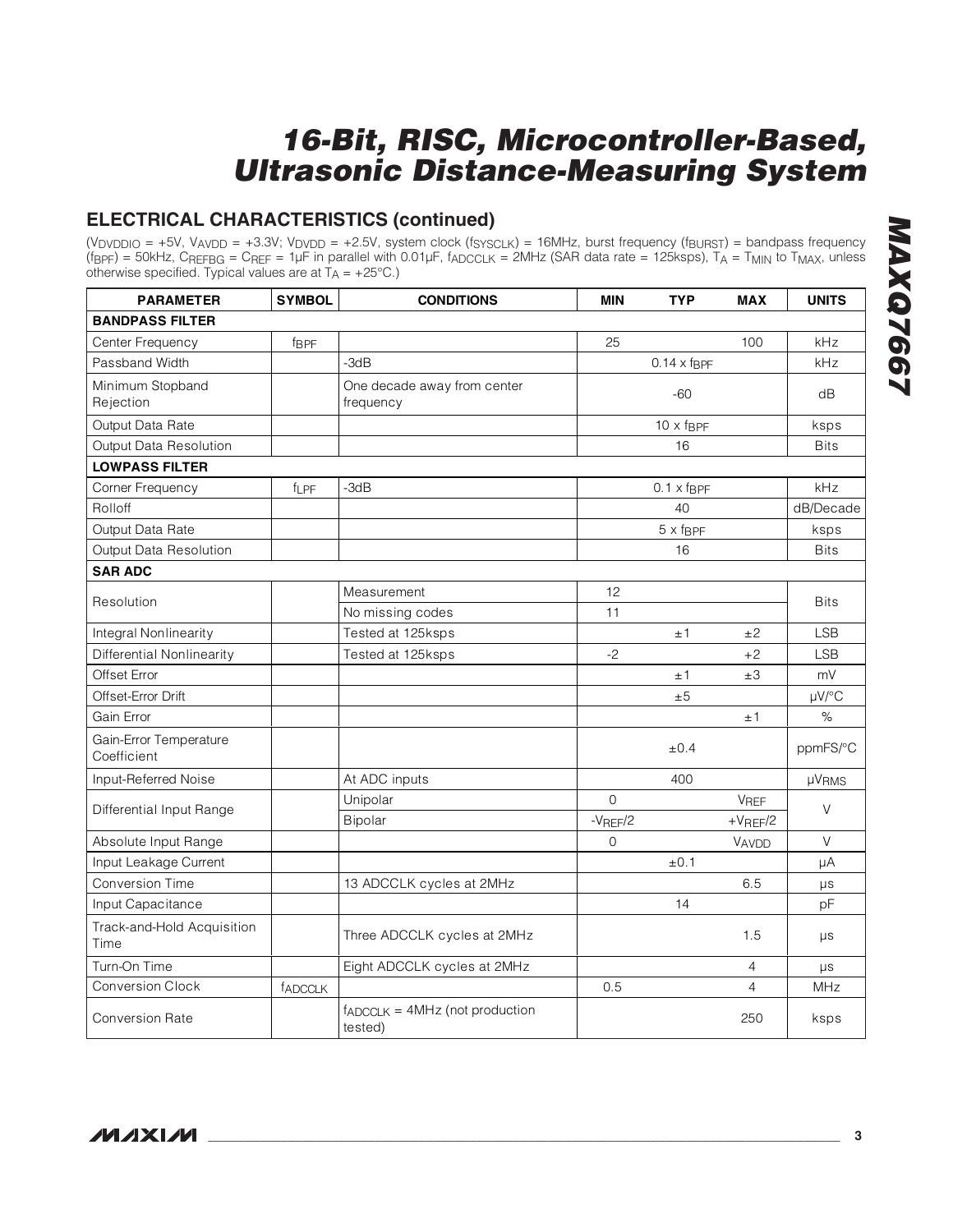### **ELECTRICAL CHARACTERISTICS (continued)**

(V<sub>DVDDIO</sub> = +5V, V<sub>AVDD</sub> = +3.3V; V<sub>DVDD</sub> = +2.5V, system clock (f<sub>SYSCLK</sub>) = 16MHz, burst frequency (f<sub>BURST</sub>) = bandpass frequency (fBPF) = 50kHz, CREFBG = CREF = 1µF in parallel with 0.01µF, fADCCLK = 2MHz (SAR data rate = 125ksps), TA = TMIN to TMAX, unless otherwise specified. Typical values are at  $T_A = +25^{\circ}C$ .)

| <b>PARAMETER</b>                                              | <b>SYMBOL</b> | <b>CONDITIONS</b>                                                                    | <b>MIN</b>     | <b>TYP</b>     | <b>MAX</b>                | <b>UNITS</b>      |  |
|---------------------------------------------------------------|---------------|--------------------------------------------------------------------------------------|----------------|----------------|---------------------------|-------------------|--|
| <b>REFERENCE BUFFER</b>                                       |               |                                                                                      |                |                |                           |                   |  |
| Offset                                                        |               |                                                                                      |                | 5              |                           | mV                |  |
| Minimum Load                                                  |               |                                                                                      | 2.5            |                |                           | kΩ                |  |
| Output Bypass Capacitor                                       |               |                                                                                      |                | 0.47           |                           | μF                |  |
| <b>EXTERNAL VOLTAGE REFERENCE (Reference Buffer Disabled)</b> |               |                                                                                      |                |                |                           |                   |  |
| Reference Input Range                                         |               | Applied at REF                                                                       | 1.0            |                | VAVDD                     | V                 |  |
| Reference Input Impedance                                     |               | Measured at REF with the SAR and<br>sigma-delta ADCs running at<br>maximum frequency |                | 50             |                           | kΩ                |  |
| <b>INTERNAL VOLTAGE REFERENCE (REFBG)</b>                     |               |                                                                                      |                |                |                           |                   |  |
| Initial Accuracy                                              |               |                                                                                      | 2.45           | 2.5            | 2.55                      | V                 |  |
| Maximum Temperature<br>Coefficient                            |               |                                                                                      |                | 100            |                           | ppm/°C            |  |
| Output Impedance                                              |               |                                                                                      |                | 1.1            |                           | $k\Omega$         |  |
| Power-Supply Rejection Ratio                                  |               | $V_{AVDD} = 3.0V$ to 3.6V                                                            |                | 60             |                           | dB                |  |
| Output Noise                                                  |               |                                                                                      |                | 0.5            |                           | mV <sub>RMS</sub> |  |
| PROGRAMMABLE BURST-FREQUENCY OSCILLATOR                       |               |                                                                                      |                |                |                           |                   |  |
| <b>Burst-Frequency Range</b>                                  |               |                                                                                      | 0.025          |                | 1.335                     | MHz               |  |
| <b>Burst-Frequency Resolution</b>                             |               |                                                                                      |                | 0.1            |                           | $\%$              |  |
| <b>Burst-Frequency Locking</b>                                |               | Change from 40kHz to 60kHz                                                           |                | 5              |                           | ms                |  |
| Time                                                          |               | Change from 50kHz to 50.5kHz                                                         |                | $\overline{c}$ |                           |                   |  |
| <b>CRYSTAL OSCILLATOR</b>                                     |               |                                                                                      |                |                |                           |                   |  |
|                                                               |               | Tested crystal frequency                                                             |                | 16             |                           |                   |  |
| Frequency Range                                               |               | Minimum crystal frequency                                                            |                | $\overline{4}$ |                           | <b>MHz</b>        |  |
|                                                               |               | External clock input                                                                 | $\overline{4}$ |                | 16                        |                   |  |
| <b>Temperature Stability</b>                                  |               | Excluding crystal                                                                    |                | 25             |                           | ppm/°C            |  |
| Startup Time                                                  |               | 16MHz crystal                                                                        |                | 10             |                           | ms                |  |
| XIN Input Low Voltage                                         |               | When driven with external clock source                                               |                |                | 0.3x<br>V <sub>DVDD</sub> | V                 |  |
| XIN Input High Voltage                                        |               | When driven with external clock source                                               | 0.7x<br>VDVDD  |                |                           | $\vee$            |  |
| <b>INTERNAL RC OSCILLATOR</b>                                 |               |                                                                                      |                |                |                           |                   |  |
| Frequency                                                     |               |                                                                                      |                | 13.5           |                           | <b>MHz</b>        |  |
| Initial Accuracy                                              |               |                                                                                      |                | 10.5           |                           | ℅                 |  |
| <b>Temperature Drift</b>                                      |               | $T_A = T_{MIN}$ to $T_{MAX}$                                                         |                | 700            |                           | ppm               |  |
| Supply Rejection                                              |               | $V_{\text{DVDD}} = 2.25V$ to 2.75V                                                   |                | $-1.5$         |                           | %                 |  |

**MAXM**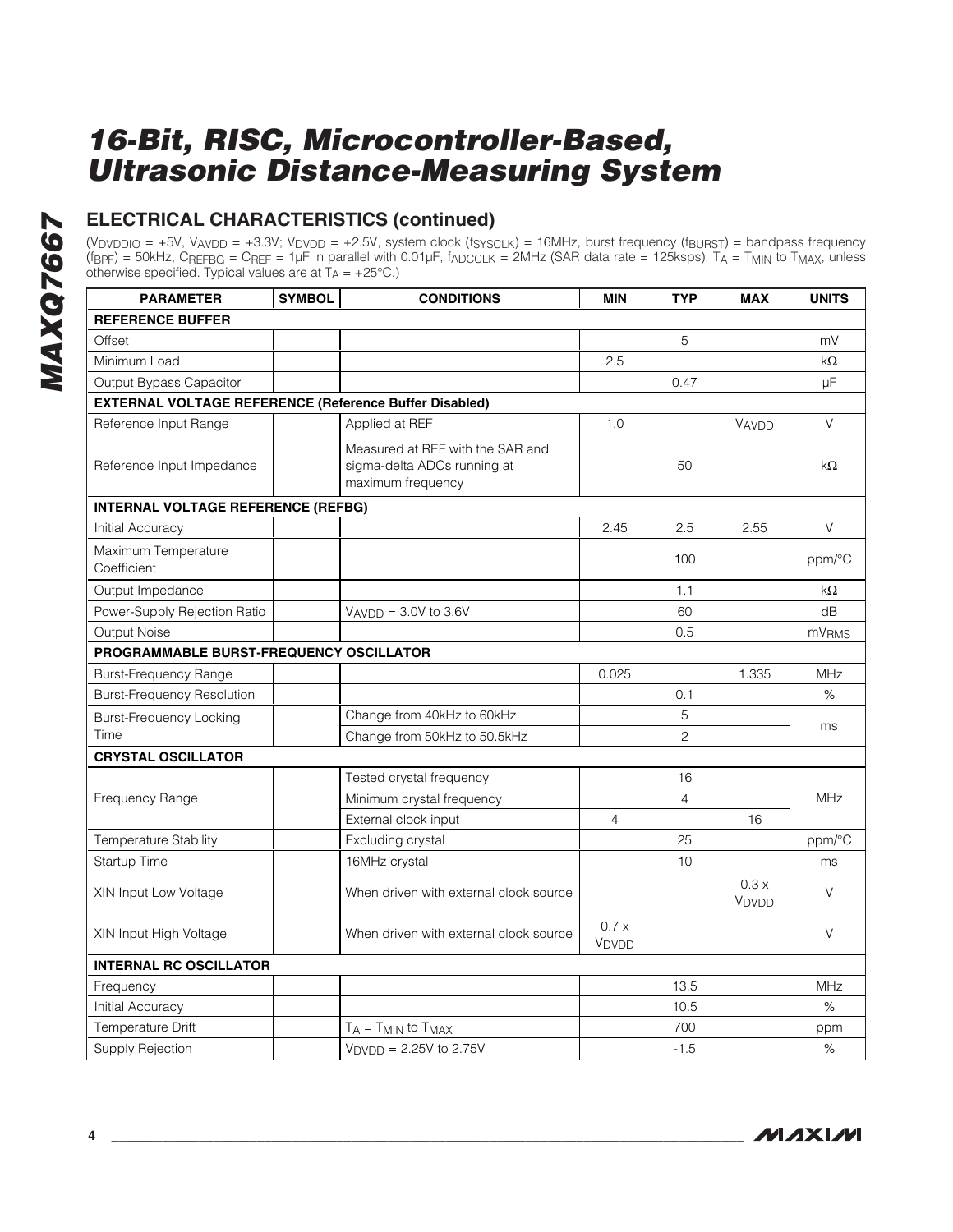### **ELECTRICAL CHARACTERISTICS (continued)**

(V<sub>DVDDIO</sub> = +5V, V<sub>AVDD</sub> = +3.3V; V<sub>DVDD</sub> = +2.5V, system clock (f<sub>SYSCLK</sub>) = 16MHz, burst frequency (f<sub>BURST</sub>) = bandpass frequency (fBPF) = 50kHz, CREFBG = CREF = 1µF in parallel with 0.01µF, fADCCLK = 2MHz (SAR data rate = 125ksps), TA = TMIN to TMAX, unless otherwise specified. Typical values are at  $T_A = +25^{\circ}C$ .)

| <b>PARAMETER</b>                                           | <b>SYMBOL</b> | <b>CONDITIONS</b>                                                                                   | <b>MIN</b>        | <b>TYP</b>   | <b>MAX</b>   | <b>UNITS</b> |
|------------------------------------------------------------|---------------|-----------------------------------------------------------------------------------------------------|-------------------|--------------|--------------|--------------|
| Adjustable Frequency Range                                 |               | Using the RCTRM register                                                                            | $-40$             |              | $+40$        | %            |
| Frequency Adjustment<br>Resolution                         |               |                                                                                                     |                   | 0.2          |              | %            |
| <b>SUPPLY VOLTAGE SUPERVISORS</b>                          |               |                                                                                                     |                   |              |              |              |
| <b>DVDD Reset Threshold</b>                                |               | Asserts RESET if V <sub>DVDD</sub> falls below<br>this threshold                                    | 2.10              |              | 2.25         | V            |
| <b>DVDD Interrupt Threshold</b>                            |               | Generates an interrupt if V <sub>DVDD</sub> falls<br>below this threshold                           | 2.25              |              | 2.38         | V            |
| Minimum Reset and Interrupt<br><b>Threshold Difference</b> |               |                                                                                                     | 150               |              |              | mV           |
| <b>AVDD Interrupt Threshold</b>                            |               | Generates an interrupt if VAVDD falls<br>below this threshold                                       | 2.95              |              | 3.15         | V            |
| <b>DVDDIO</b> Interrupt Threshold                          |               | Generates an interrupt if VDVDDIO falls<br>below this threshold                                     | 4.5               |              | 4.75         | V            |
| <b>Supervisor Operating Range</b>                          |               | At DVDD                                                                                             | 1.5               |              | 2.75         | $\vee$       |
| <b>Supervisor Hysteresis</b>                               |               |                                                                                                     |                   | $\mathbf{1}$ |              | %            |
| <b>RESET</b> Release Delay                                 |               | After V <sub>DVDD</sub> rises above the reset<br>threshold                                          |                   | 35           |              | μs           |
| Power-Up Time                                              |               | Time from RESET is released to the<br>execution of the first instruction (serial<br>bootloader off) |                   | $\mathbf{1}$ |              | $\mu s$      |
| Circuit/Functional Diagram)                                |               | +5V LINEAR REGULATOR (DVDDIO, GATE5, Requires External Pass Transistor, see the Typical Application |                   |              |              |              |
| Regulator Output Voltage                                   |               | At DVDDIO                                                                                           | 4.75              |              | 5.25         | V            |
| GATE5 Output High Voltage                                  |               | $lgou$ RCE = $0\mu$ A (no load)                                                                     | VDVDDIO<br>$-0.1$ |              |              | $\vee$       |
| GATE5 Output Low Voltage                                   |               | $I_{SINK} = 500 \mu A$                                                                              |                   |              | $\mathbf{2}$ | $\vee$       |
| <b>GATE5 Output Resistance</b>                             |               | $I_{SINK} = 0\mu A$ to 50 $\mu A$                                                                   |                   | 330          |              | Ω            |
| Gain Bandwidth                                             |               | DVDDIO to GATE5                                                                                     |                   | 1.58         |              | kHz          |
| Gain                                                       |               | DVDDIO to GATE5                                                                                     |                   | 1700         |              | <b>V/V</b>   |
| <b>GATE5 Slew Rate</b>                                     |               |                                                                                                     |                   | 4.3          |              | V/ms         |
| Maximum Load Capacitance                                   |               | Maximum capacitance on DVDDIO<br>when using an external pass transistor                             |                   | $\mathbf{1}$ |              | μF           |
| +3.3V LINEAR REGULATOR (REG3P3)                            |               |                                                                                                     |                   |              |              |              |
| REG3P3 Output Voltage                                      |               |                                                                                                     | 3.15              |              | 3.45         | $\vee$       |
| <b>Load Current</b>                                        |               |                                                                                                     |                   |              | 50           | mA           |
| <b>Output Short-Circuit Current</b>                        |               | REG3P3 shorted to AGND                                                                              |                   | 150          |              | mA           |

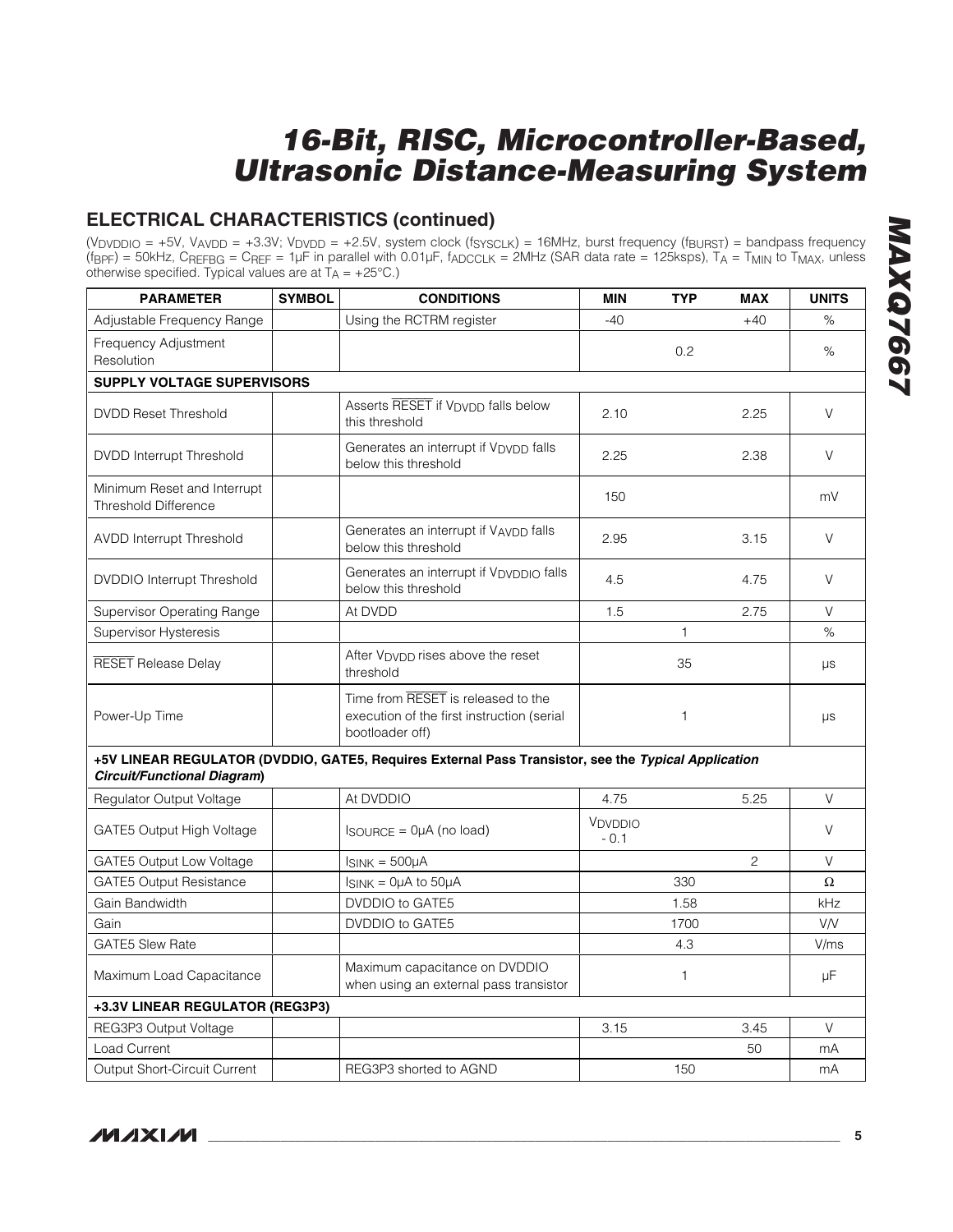### **ELECTRICAL CHARACTERISTICS (continued)**

(V<sub>DVDDIO</sub> = +5V, V<sub>AVDD</sub> = +3.3V; V<sub>DVDD</sub> = +2.5V, system clock (f<sub>SYSCLK</sub>) = 16MHz, burst frequency (f<sub>BURST</sub>) = bandpass frequency (fBPF) = 50kHz, CREFBG = CREF = 1µF in parallel with 0.01µF, fADCCLK = 2MHz (SAR data rate = 125ksps), TA = TMIN to TMAX, unless otherwise specified. Typical values are at  $T_A = +25^{\circ}C$ .)

| <b>PARAMETER</b>                        | <b>SYMBOL</b> |                                       | <b>CONDITIONS</b>                       | <b>MIN</b>     | <b>TYP</b> | <b>MAX</b> | <b>UNITS</b> |  |  |
|-----------------------------------------|---------------|---------------------------------------|-----------------------------------------|----------------|------------|------------|--------------|--|--|
| +2.5V LINEAR REGULATOR (REG2P5)         |               |                                       |                                         |                |            |            |              |  |  |
| REG2P5 Output Voltage                   |               |                                       |                                         | 2.38           |            | 2.62       | V            |  |  |
| <b>Load Current</b>                     |               |                                       |                                         |                |            | 50         | mA           |  |  |
| Output Short-Circuit Current            |               | REG2P5 shorted to DGND                |                                         |                | 100        |            | mA           |  |  |
| <b>POWER REQUIREMENTS</b>               |               |                                       |                                         |                |            |            |              |  |  |
|                                         |               | <b>DVDD</b>                           | 2.25                                    | 2.5            | 2.75       |            |              |  |  |
| Supply Voltage Range                    |               | <b>AVDD</b>                           |                                         | 3.00           | 3.3        | 3.6        | $\vee$       |  |  |
|                                         |               | <b>DVDDIO</b>                         |                                         | 4.5            | 5.0        | 5.5        |              |  |  |
|                                         |               | All analog functions enabled          |                                         |                | 12         | 18         | mA           |  |  |
|                                         |               | All analog functions disabled         |                                         |                | 3          | 10         | μA           |  |  |
|                                         |               |                                       | LNA                                     |                | 2.4        |            |              |  |  |
|                                         |               |                                       | Sigma-delta ADC                         |                | 12         |            | mA<br>μA     |  |  |
| <b>AVDD Supply Current</b>              |               | Incremental<br>AVDD supply<br>current | SAR ADC, 250ksps,<br>$f_{ADCLK} = 4MHz$ |                | 600        |            |              |  |  |
|                                         |               |                                       | PLL                                     |                | 300        |            |              |  |  |
|                                         |               |                                       | Supply voltage<br>supervisors           |                | 3          |            |              |  |  |
|                                         |               |                                       | Internal voltage<br>reference           |                | 220        |            |              |  |  |
|                                         |               |                                       | Reference buffer                        |                | 300        |            |              |  |  |
|                                         |               |                                       | Bias (any AVDD<br>module enabled)       |                | 1.5        |            | mA           |  |  |
| <b>DVDD Supply Current</b>              |               |                                       |                                         |                | 11         |            | mA           |  |  |
| <b>DVDDIO Supply Current</b>            |               |                                       |                                         |                | 2.5        |            | mA           |  |  |
| DIGITAL INPUTS (GPIO, UART, JTAG, SPI™) |               |                                       |                                         |                |            |            |              |  |  |
| Input High Voltage                      |               |                                       |                                         | VDVDDIO<br>- 1 |            |            | $\vee$       |  |  |
| Input Low Voltage                       |               |                                       |                                         |                |            | 0.8        | V            |  |  |
| Input Hysteresis                        |               | $VDVDDIO = 5.0V$                      |                                         |                | 500        |            | mV           |  |  |
| Input Leakage Current                   |               | DVDDIO, pullup disabled               | Digital input voltage = DGND or         |                | ±0.01      | ±1         | μA           |  |  |
| Pullup/Pulldown Resistance              |               | down to DGND internally               | Pulled up to DVDDIO internally, pulled  |                | 150        |            | kΩ           |  |  |
| Input Capacitance                       |               |                                       |                                         |                | 15         |            | pF           |  |  |

SPI is a trademark of Motorola, Inc.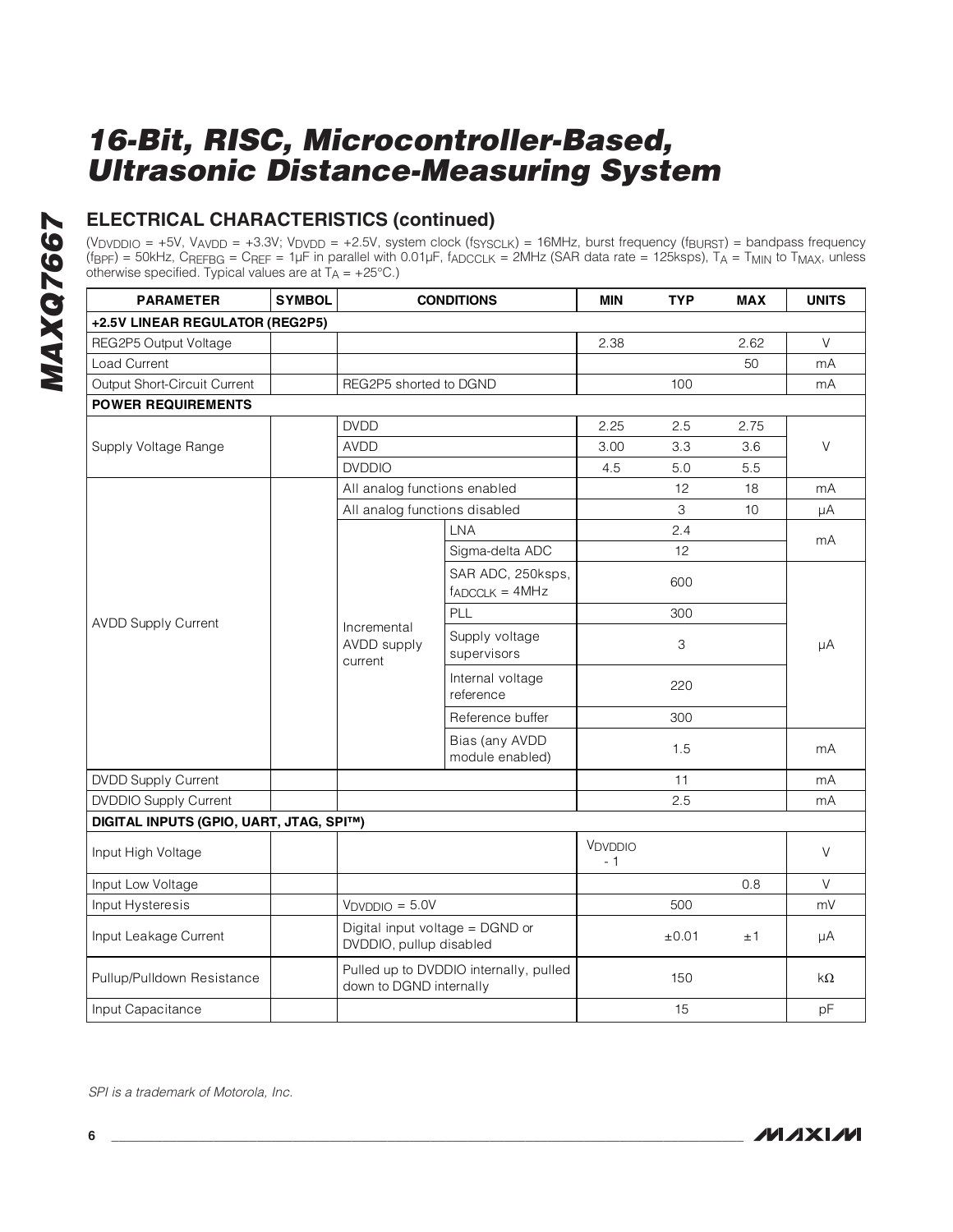### **ELECTRICAL CHARACTERISTICS (continued)**

(V<sub>DVDDIO</sub> = +5V, V<sub>AVDD</sub> = +3.3V; V<sub>DVDD</sub> = +2.5V, system clock (f<sub>SYSCLK</sub>) = 16MHz, burst frequency (f<sub>BURST</sub>) = bandpass frequency (fBPF) = 50kHz, CREFBG = CREF = 1µF in parallel with 0.01µF, fADCCLK = 2MHz (SAR data rate = 125ksps), TA = TMIN to TMAX, unless otherwise specified. Typical values are at  $T_A = +25^{\circ}C$ .)

| <b>PARAMETER</b>                        | <b>SYMBOL</b> | <b>CONDITIONS</b>                                            | <b>MIN</b>       | <b>TYP</b> | <b>MAX</b> | <b>UNITS</b> |  |  |
|-----------------------------------------|---------------|--------------------------------------------------------------|------------------|------------|------------|--------------|--|--|
| DIGITAL OUTPUTS (GPIO, UART, JTAG, SPI) |               |                                                              |                  |            |            |              |  |  |
| Output Low Voltage                      |               | $I_{SINK} = 0.5mA$ , drive strength = low                    |                  |            | 0.4        | $\vee$       |  |  |
|                                         |               | $I_{SINK}$ = 1.0mA, drive strength = high                    |                  |            | 0.4        |              |  |  |
|                                         |               | $I$ SOURCE = $0.5mA$ ,<br>drive strength $=$ low             | VDVDDIO -<br>0.5 |            |            | $\vee$       |  |  |
| Output High Voltage                     |               | $I_{\text{SOURCE}} = 1.0 \text{mA}$<br>drive strength = high | VDVDDIO-<br>0.5  |            |            |              |  |  |
| Maximum Output                          |               | Drive strength $=$ low                                       |                  | 880        |            | $\Omega$     |  |  |
| Impedance                               |               | Drive strength = high                                        |                  | 450        |            |              |  |  |
| Three-State Leakage                     |               |                                                              |                  | $\pm 0.01$ | ±1         | μA           |  |  |
| Three-State Capacitance                 |               |                                                              |                  | 15         |            | pF           |  |  |
| <b>BURST OUTPUT</b>                     |               |                                                              |                  |            |            |              |  |  |
| Output Low Voltage                      |               | $I_{SINK} = 8mA$                                             |                  |            | 0.4        | $\vee$       |  |  |
| Output High Voltage                     |               | $I$ SOURCE = 8 $mA$                                          | VDVDDIO-<br>0.5  |            |            | V            |  |  |
| Maximum Output                          |               | Drive strength $=$ low                                       |                  | 90         |            |              |  |  |
| Impedance                               |               | Drive strength = high                                        |                  | 45         |            | Ω            |  |  |
| Three-State Leakage                     |               |                                                              |                  | ±0.01      | ±1         | μA           |  |  |
| Three-State Capacitance                 |               |                                                              |                  | 15         |            | pF           |  |  |
| Short-Circuit Current                   |               | Burst drive set to high                                      |                  | 50         |            | mA           |  |  |
| <b>RESET</b>                            |               |                                                              |                  |            |            |              |  |  |
| Internal Pullup Resistance              |               | Pulled up to DVDDIO                                          |                  | 120        |            | kΩ           |  |  |
| Output Low Voltage                      |               | $I_{SINK} = 0.5mA$                                           |                  |            | 0.4        | $\mathsf V$  |  |  |
| Output High Voltage                     |               | No external load                                             | VDVDDIO-<br>0.5  |            |            | V            |  |  |
| Input Low Voltage                       |               | When driven by external source                               |                  |            | 0.8        | $\vee$       |  |  |
| Input High Voltage                      |               | When driven by external source                               | VDVDDIO-<br>1    |            |            | $\vee$       |  |  |
| <b>UART/LIN INTERFACE (UTX, URX)</b>    |               |                                                              |                  |            |            |              |  |  |
| <b>UART Baud Rates</b>                  |               | Asynchronous mode<br>(system clock/32)                       |                  |            | 500        |              |  |  |
|                                         |               | Synchronous mode (system clock/8)                            |                  |            | 2000       | kbps         |  |  |
|                                         |               | LIN 2.0 compatibility (Note 3)                               | $\mathbf{1}$     |            | 20         |              |  |  |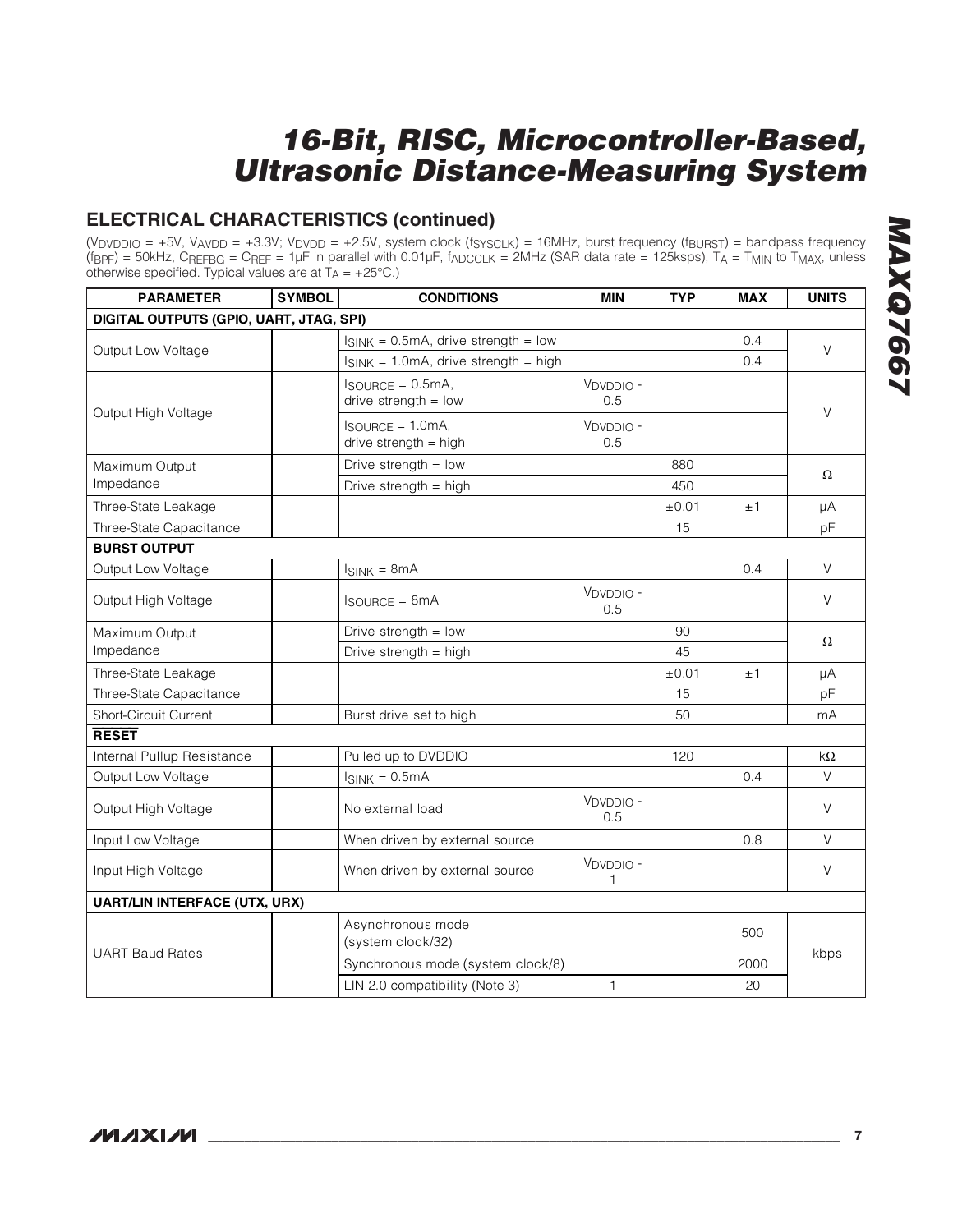### **ELECTRICAL CHARACTERISTICS (continued)**

(V<sub>DVDDIO</sub> = +5V, V<sub>AVDD</sub> = +3.3V; V<sub>DVDD</sub> = +2.5V, system clock (f<sub>SYSCLK</sub>) = 16MHz, burst frequency (f<sub>BURST</sub>) = bandpass frequency (fBPF) = 50kHz, CREFBG = CREF = 1µF in parallel with 0.01µF, fADCCLK = 2MHz (SAR data rate = 125ksps), TA = TMIN to TMAX, unless otherwise specified. Typical values are at  $T_A = +25^{\circ}C$ .)

| <b>PARAMETER</b>                                             | <b>SYMBOL</b>                            | <b>CONDITIONS</b>                     | <b>MIN</b>                   | <b>TYP</b> | <b>MAX</b>     | <b>UNITS</b> |  |
|--------------------------------------------------------------|------------------------------------------|---------------------------------------|------------------------------|------------|----------------|--------------|--|
|                                                              | SPI INTERFACE TIMING (Figures 11 and 12) |                                       |                              |            |                |              |  |
| SPI Master Operating<br>Frequency                            | 1/t <sub>MCK</sub>                       | 0.5 x fsysclk                         |                              |            | 8              | <b>MHz</b>   |  |
| SPI Slave Operating<br>Frequency                             | 1/tsck                                   | 0.25 x fsysclk                        |                              |            | $\overline{4}$ | <b>MHz</b>   |  |
| <b>SCLK Output Pulse-Width</b><br>High/Low                   | t <sub>MCH</sub> ,<br>t <sub>MCL</sub>   |                                       | t <sub>MCK</sub> /2<br>$-25$ |            |                | ns           |  |
| MOSI Output Hold Time<br>After SCLK Sample Edge              | <b>t</b> MOH                             |                                       | t <sub>MCK</sub> /2<br>$-25$ |            |                | ns           |  |
| MOSI Output Valid to Sample<br>Edge                          | t <sub>MOV</sub>                         |                                       | t <sub>MCK</sub> /2<br>$-25$ |            |                | ns           |  |
| MISO Input Valid to SCLK<br>Sample Edge                      | t <sub>MIS</sub>                         |                                       | 25                           |            |                | ns           |  |
| MISO Input Hold Time After<br><b>SCLK Sample Edge</b>        | t <sub>MIH</sub>                         |                                       | $\overline{0}$               |            |                | ns           |  |
| <b>SCLK Inactive to MOSI</b><br>Inactive                     | <sup>t</sup> MLH                         |                                       | 0                            |            |                | ns           |  |
| <b>SCLK Input Pulse-Width</b><br>High/Low                    | tsch,<br>tscl                            |                                       |                              | tsck/2     |                | ns           |  |
| SS Active to First Shift Edge                                | tsse                                     |                                       | 4tsysclk                     |            |                | ns           |  |
| MOSI Input Setup Time to<br><b>SCLK Sample Edge</b>          | tsis                                     |                                       | 25                           |            |                | ns           |  |
| MOSI Input Hold Time After<br><b>SCLK Sample Edge</b>        | tsih                                     |                                       | 25                           |            |                | ns           |  |
| MISO Output Valid After<br><b>SCLK Shift Edge Transition</b> | tsov                                     |                                       |                              |            | 50             | ns           |  |
| <b>SS Inactive Duration</b>                                  | tssh                                     |                                       | tsysclk +<br>25              |            |                | ns           |  |
| SCLK Inactive to SS Rising<br>Edge                           | tsp                                      |                                       | tsysclk +<br>25              |            |                | ns           |  |
| <b>FLASH PROGRAMMING</b>                                     |                                          |                                       |                              |            |                |              |  |
| Flash Erase Time                                             |                                          | Mass erase                            | 200                          |            |                |              |  |
|                                                              |                                          | Page erase (512 bytes per page)       | 20                           |            |                | ms           |  |
| Flash Programming Time                                       |                                          | 20us per word                         | 657                          |            |                | ms           |  |
| Write/Erase Cycles                                           |                                          |                                       | 10,000                       |            |                | Cycles       |  |
| Data Retention                                               |                                          | Average temperature = $+85^{\circ}$ C | 15                           |            |                | Years        |  |

**Note 1:** Noise measured at bandpass filter output with ECHO+ and ECHO- shorted divided by the gain with f<sub>BPF</sub> = 50kHz.

**Note 2:** Gain adjust resolution typically ranges between 6.25% and 12.5%.

**Note 3:** LIN 2.0 specifies a maximim data rate of 20kbps. Higher data rates could be possible with compatible devices and suitable line conditions.

**MAXM**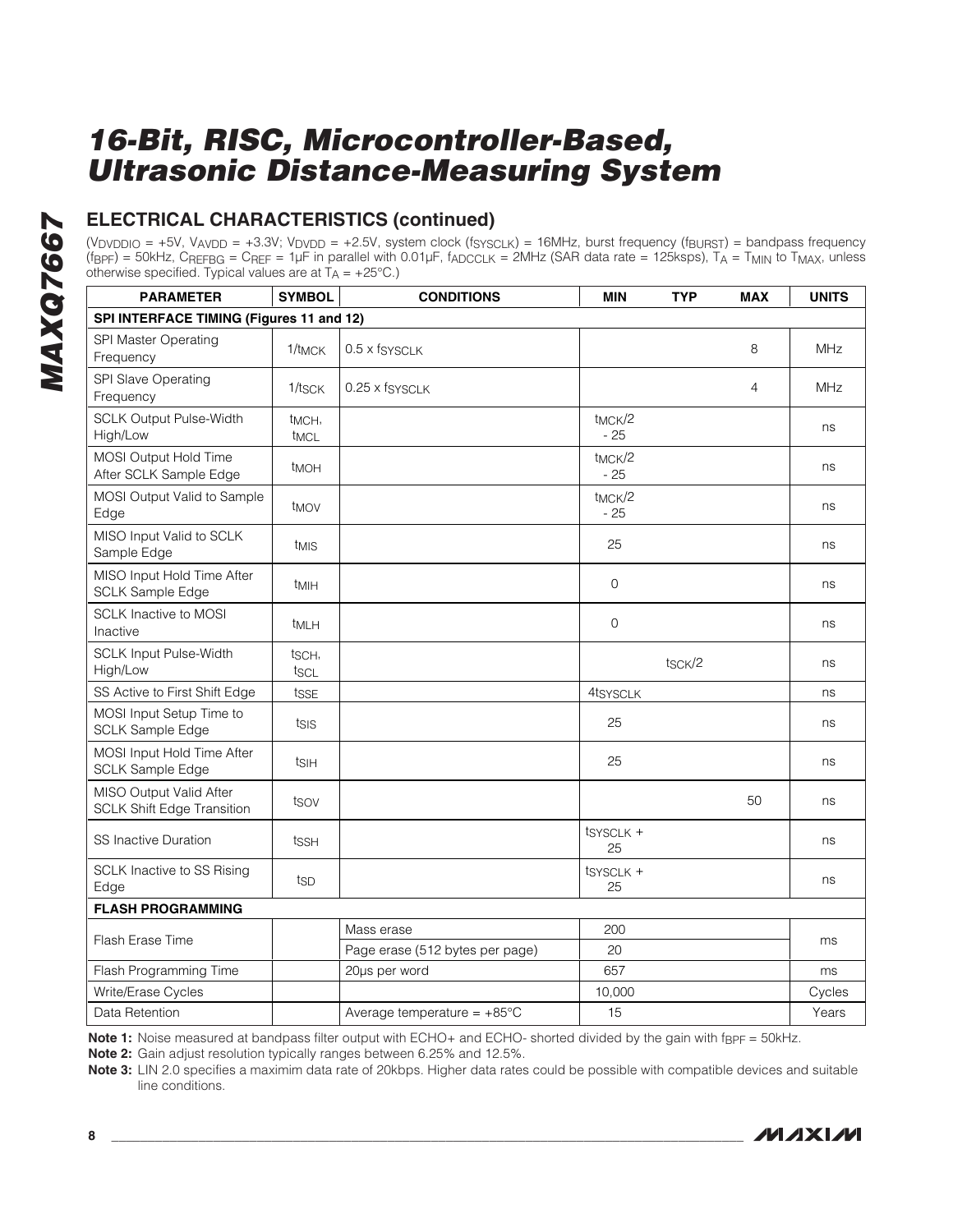### **Typical Operating Characteristics**

(VDVDDIO = +5V, VAVDD = +3.3V, VDVDD = +2.5V, fsyscl $K = 16$ MHz, burst frequency = bandpass frequency = 50kHz, TA = +25°C, unless otherwise noted.)



### **NAIXINI**

**MAXQ7667 MAXQ7667**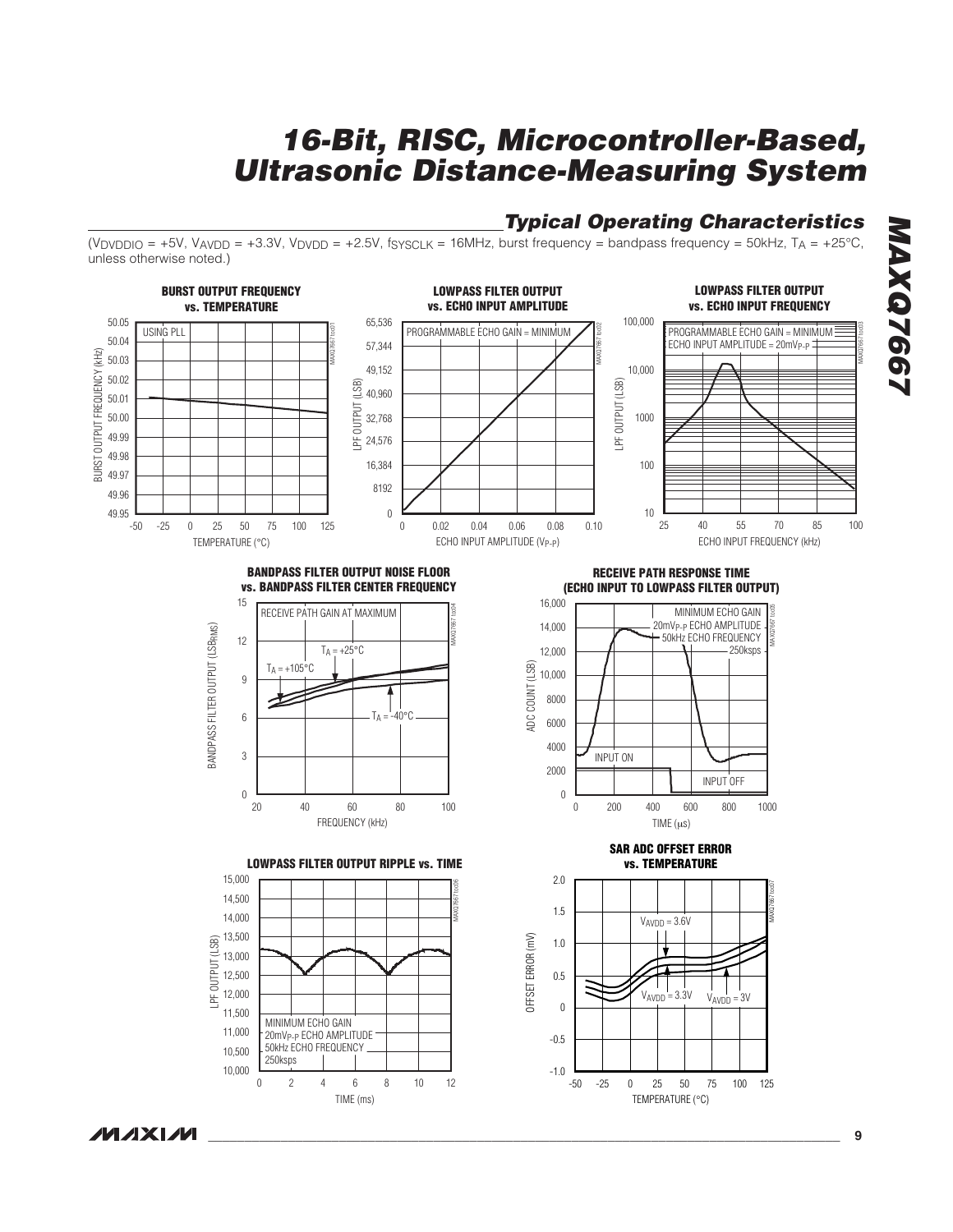

(VDVDDIO = +5V, VAVDD = +3.3V, VDVDD = +2.5V, fs $_{\text{YSCLK}}$  = 16MHz, burst frequency = bandpass frequency = 50kHz, T<sub>A</sub> = +25°C, unless otherwise noted.)



**MAXM** 

**MAXQ7667**

MAXQ7667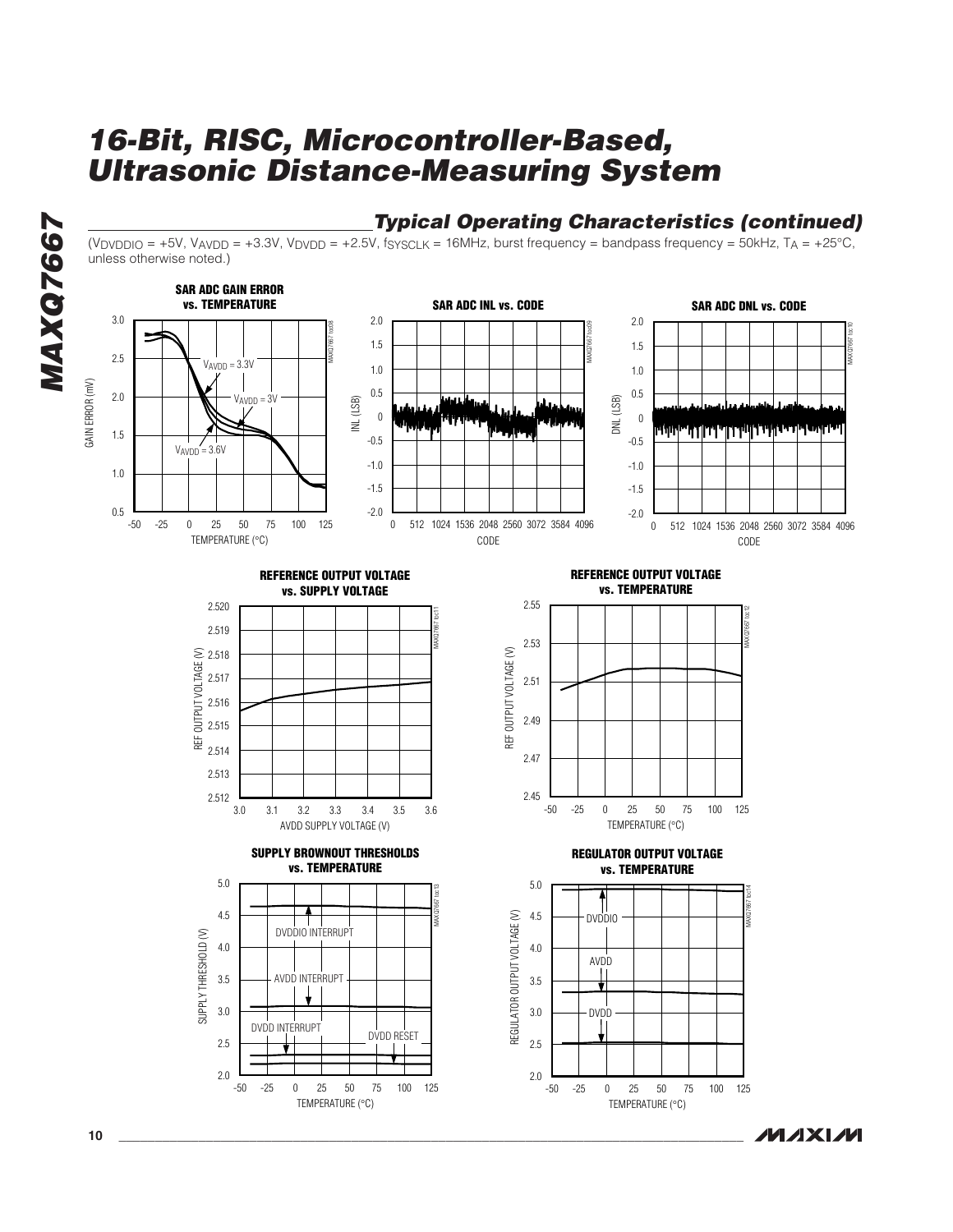### **Typical Operating Characteristics (continued)**

 $(V_{DVDDIO} = +5V$ ,  $V_{AVDD} = +3.3V$ ,  $V_{DVDD} = +2.5V$ ,  $f_{SYSCLK} = 16MHz$ , burst frequency = bandpass frequency = 50kHz,  $T_A = +25^{\circ}C$ , unless otherwise noted.)



REG2P5 LOAD CURRENT (mA)

0 20 40 60 80 100 120

40 60



TEMPERATURE (°C)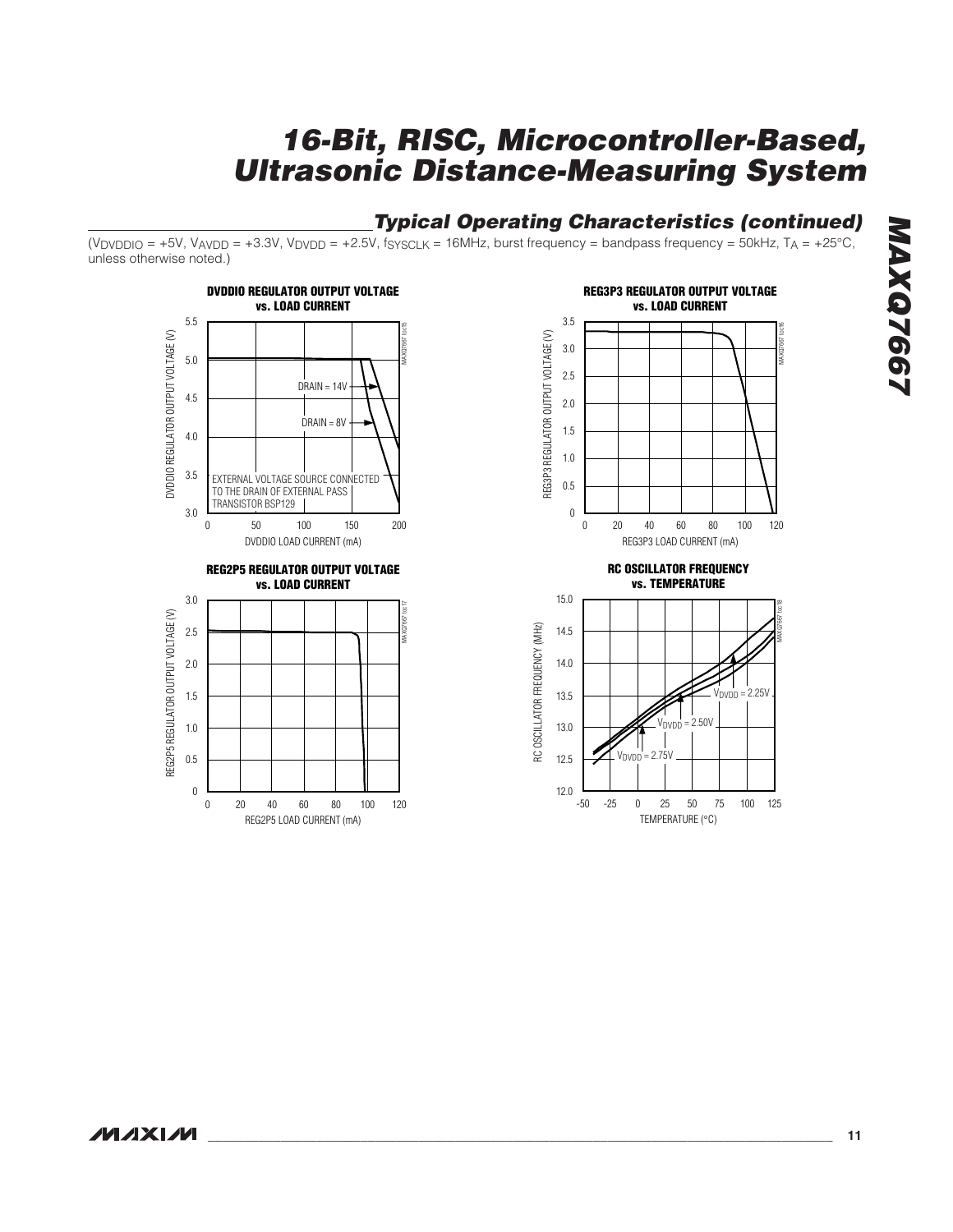### **Pin Description**

| <b>PIN</b> | <b>NAME</b>               | <b>FUNCTION</b>                                                                                                                                                                                                                                                                                                                                               |
|------------|---------------------------|---------------------------------------------------------------------------------------------------------------------------------------------------------------------------------------------------------------------------------------------------------------------------------------------------------------------------------------------------------------|
| 1          | P1.3/TCK                  | Port 1 Data 3/JTAG Serial Clock Input. P1.3 is a general-purpose digital I/O. TCK is the JTAG<br>serial test clock input. Refer to the MAXQ7667 User's Guide Sections 5 and 11.                                                                                                                                                                               |
| 2          | P1.4/MOSI                 | Port 1 Data 4/SPI Serial Data Output. P1.4 is a general-purpose digital I/O. MOSI is the master<br>output, slave input for the SPI interface. Refer to the MAXQ7667 User's Guide Sections 5 and 9.                                                                                                                                                            |
| 3          | P1.5/MISO                 | Port 1 Data 5/SPI Serial Data Input. P1.5 is a general-purpose digital I/O. MISO is the master input,<br>slave output for the SPI interface. Refer to the MAXQ7667 User's Guide Sections 5 and 9.                                                                                                                                                             |
| 4          | P1.6/SCLK                 | Port 1 Data 6/SPI Serial Clock Output. P1.6 is a general-purpose digital I/O. SCLK is the serial<br>clock for the SPI interface. SCLK is an input when operating as a slave and an output when<br>operating as a master. Refer to the MAXQ7667 User's Guide Sections 5 and 9.                                                                                 |
| 5          | P1.7/SYNC/SS              | Port 1 Data 7/Schedule Timer Sync Input/SPI Slave Select. P1.7 is a general-purpose digital I/O.<br>A rising edge on the SYNC input resets the schedule timer. In SPI slave mode, SS is the SPI<br>slave-select input. In SPI master mode, use SS or a GPIO to manually select an external slave.<br>Refer to the MAXQ7667 User's Guide Sections 5, 7, and 9. |
| 6, 19, 42  | <b>DVDD</b>               | Digital Supply Voltage. Connect DVDD directly to a +2.5V external source or to REG2P5 output for<br>single supply operation. Bypass DVDD to DGND with a 0.1µF capacitor as close as possible to<br>the device. Connect all DVDD nodes together.                                                                                                               |
| 7, 18, 43  | <b>DGND</b>               | Digital Ground. Connect all DGND nodes together. Connect to AGND at a single point.                                                                                                                                                                                                                                                                           |
| 8, 17, 44  | <b>DVDDIO</b>             | Digital I/O Supply Voltage. DVDDIO powers all digital I/Os except for XIN and XOUT. Bypass<br>DVDDIO to DGND with a 0.1µF capacitor as close as possible to the device. Connect all DVDDIO<br>nodes together.                                                                                                                                                 |
| 9          | P0.0/URX                  | Port 0 Data 0/UART Receive Data Input. P0.0 is a general-purpose digital I/O. URX is a UART or<br>LIN data receive input. Refer to the MAXQ7667 User's Guide Sections 5 and 8.                                                                                                                                                                                |
| 10         | <b>P0.1/UTX</b>           | Port 0 Data 1/UART Transmit Data Output. P0.1 is a general-purpose digital I/O. UTX is a UART or<br>LIN data transmit output. Refer to the MAXQ7667 User's Guide Sections 5 and 8.                                                                                                                                                                            |
| 11         | PO.2/TXEN                 | Port 0 Data 2/UART Transmit Output. P0.2 is a general-purpose digital I/O. TXEN asserts low when<br>the UART is transmitting. Use TXEN to enable an external LIN/UART transceiver. Refer to the<br>MAXQ7667 User's Guide Sections 5 and 8.                                                                                                                    |
| 12         | P0.3/T0/<br><b>ADCCTL</b> | Port 0 Data 3/Timer 0 I/O/ADC Control Input. P0.3 is a general-purpose digital I/O. T0 is the<br>primary Type 2 timer/counter 0 output or input. ADCCTL is a sampling/conversion trigger input for<br>the SAR ADC. Refer to the MAXQ7667 User's Guide Sections 5, 6, and 14.                                                                                  |
| 13         | P0.4/T0B                  | Port 0 Data 4/Timer 0B I/O/Comparator Output. P0.4 is a general-purpose digital I/O. T0B is the<br>secondary Type 2 timer/counter 0 output or input. Refer to the MAXQ7667 User's Guide Sections<br>5 and 6.                                                                                                                                                  |
| 14         | P0.5/T1                   | Port 0 Data 5/Timer 1 I/O. P0.5 is a general-purpose digital I/O. T1 is the primary Type 2<br>timer/counter 1 output or input. Refer to the MAXQ7667 User's Guide Sections 5 and 6.                                                                                                                                                                           |
| 15         | P0.6/T2                   | Port 0 Data 6/Timer 2 I/O. P0.6 is a general-purpose digital I/O. T2 is the primary Type 2<br>timer/counter 2 output or input. Refer to the MAXQ7667 User's Guide Sections 5 and 6.                                                                                                                                                                           |
| 16         | P0.7/T2B                  | Port 0 Data 7/Timer 2B I/O. P0.7 is a general-purpose digital I/O. T2B is the secondary Type 2<br>timer/counter 2 output or input. Refer to the MAXQ7667 User's Guide Sections 5 and 6.                                                                                                                                                                       |
| 20         | XIN                       | Crystal Oscillator Input. Connect an external crystal or resonator between XIN and XOUT. When<br>using an external clock source drive XIN with 2.5V level clock while leaving XOUT unconnected.<br>Connect XIN to DGND when an external clock source is not used.                                                                                             |

**MAXQ7667**

MAXQ7667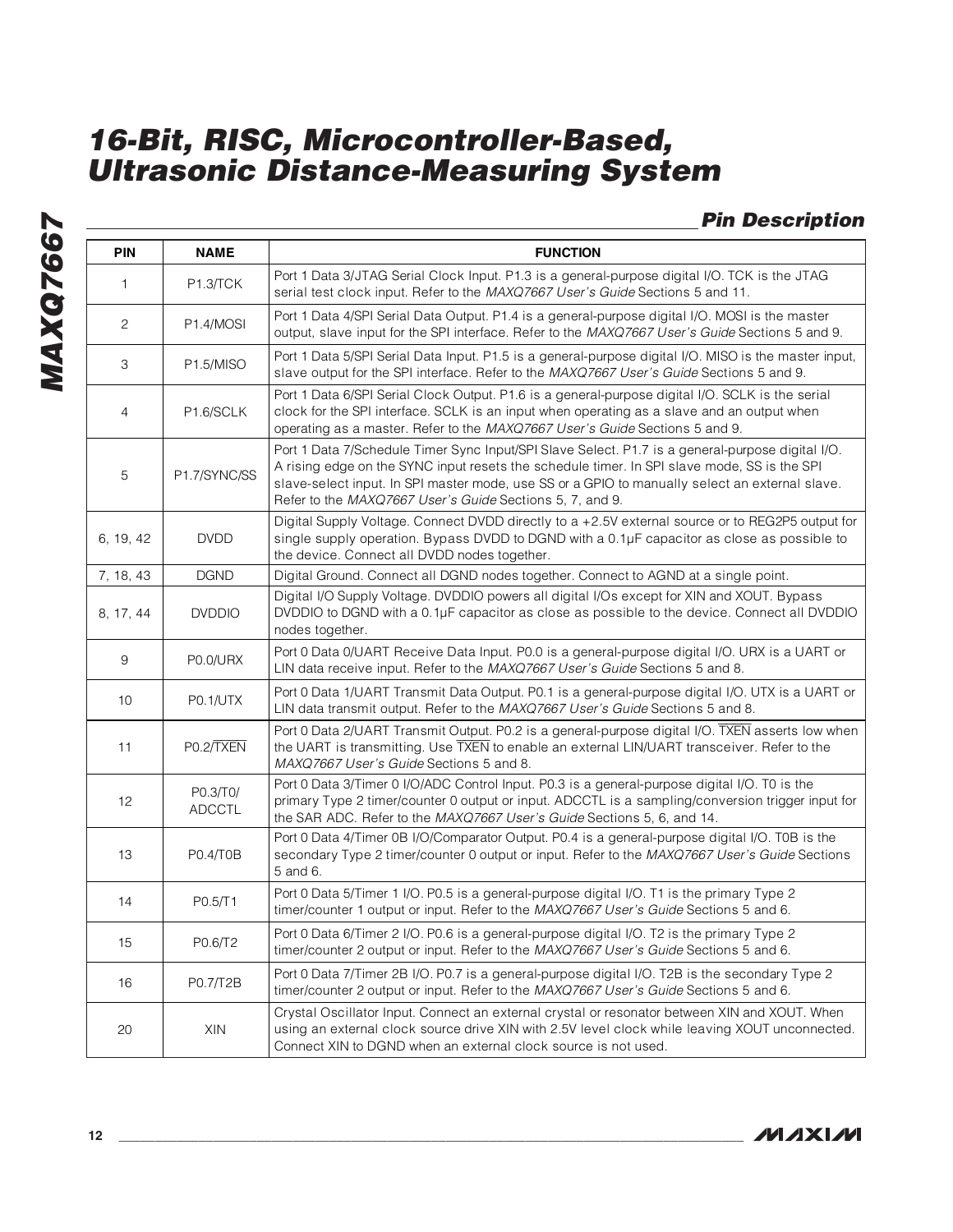### **Pin Description (continued)**

| <b>PIN</b> | <b>NAME</b>      | <b>FUNCTION</b>                                                                                                                                                                                                                                                                                                                                                                                                       |
|------------|------------------|-----------------------------------------------------------------------------------------------------------------------------------------------------------------------------------------------------------------------------------------------------------------------------------------------------------------------------------------------------------------------------------------------------------------------|
| 21         | <b>TUOX</b>      | Crystal Oscillator Output. Connect an external crystal or resonator between XIN and XOUT. Leave<br>XOUT unconnected when driving XIN with a 2.5V level clock or when an external clock source is<br>not used.                                                                                                                                                                                                         |
| 22         | REG2P5           | +2.5V Voltage Regulator Output                                                                                                                                                                                                                                                                                                                                                                                        |
| 23         | REG3P3           | +3.3V Voltage Regulator Output                                                                                                                                                                                                                                                                                                                                                                                        |
| 24         | GATE5            | +5V DVDDIO Voltage Regulator Control Output. GATE5 controls an external npn or nMOS<br>transistor that passes power to DVDDIO.                                                                                                                                                                                                                                                                                        |
| 25         | <b>RESET</b>     | Reset Input/Output. RESET is open drain with an internal pullup resistor to DVDDIO. Internal<br>circuitry pulls RESET low when V <sub>DVDDIO</sub> falls below its brownout reset value or watchdog reset is<br>enabled and the watchdog timeout period expires. Force RESET low externally for manual reset.                                                                                                         |
| 26         | <b>FILT</b>      | PLL VCO Control Input. Connect external filter components on FILT for the internal PLL circuit. See<br>the Typical Application Circuit/Functional Diagram.                                                                                                                                                                                                                                                            |
| 27, 32     | <b>AVDD</b>      | Analog Supply Voltage. Connect all AVDD inputs directly to a +3.3V source or to REG3P3 for self-<br>powered operation. Bypass each AVDD to AGND with a 0.1µF capacitor as close as possible to<br>the device.                                                                                                                                                                                                         |
| 28, 31, 33 | <b>AGND</b>      | Analog Ground. Connect all AGND nodes together. Connect to DGND at a single point.                                                                                                                                                                                                                                                                                                                                    |
| 29         | <b>ECHON</b>     | Negative Echo Input. AC-couple ECHON to an ultrasonic transducer.                                                                                                                                                                                                                                                                                                                                                     |
| 30         | <b>ECHOP</b>     | Positive Echo Input. AC-couple ECHOP to an ultrasonic transducer.                                                                                                                                                                                                                                                                                                                                                     |
| 34         | <b>REF</b>       | ADC Reference Input/Reference Buffer Output. When using the internal reference, the buffered<br>bandgap reference voltage (VREF) is provided for both SAR and sigma-delta ADCs. When using an<br>external reference, apply an external voltage source ranging between 1V and VAVDD at REF.<br>Disable the reference buffer when applying an external reference at REF. Bypass REF to AGND<br>with a 0.47µF capacitor. |
| 35         | <b>REFBG</b>     | +2.5V Reference Output/Reference Buffer Input. Bypass to AGND with a 0.47µF capacitor.                                                                                                                                                                                                                                                                                                                                |
| 36         | AIN <sub>0</sub> | SAR ADC Input 0. AINO pairs with AIN1 in differential mode.                                                                                                                                                                                                                                                                                                                                                           |
| 37         | AIN1             | SAR ADC Input 1. AIN1 pairs with AIN0 in differential mode.                                                                                                                                                                                                                                                                                                                                                           |
| 38         | AIN <sub>2</sub> | SAR ADC Input 2. AIN2 pairs with AIN3 in differential mode.                                                                                                                                                                                                                                                                                                                                                           |
| 49         | AIN <sub>3</sub> | SAR ADC Input 3. AIN3 pairs with AIN2 in differential mode.                                                                                                                                                                                                                                                                                                                                                           |
| 40         | AIN4             | SAR ADC Input 4                                                                                                                                                                                                                                                                                                                                                                                                       |
| 41         | N.C.             | No Connection. Internally connected. Leave unconnected.                                                                                                                                                                                                                                                                                                                                                               |
| 45         | <b>BURST</b>     | Burst Output. Burst is the ultrasonic transducer excitation pulse output. BURST remains in three-<br>state mode on power-up.                                                                                                                                                                                                                                                                                          |
| 46         | P1.0/TDO         | Port 1 Data 0/JTAG Output. P1.0 is a general-purpose digital I/O. TDO is the JTAG serial data<br>output. Refer to the MAXQ7667 User's Guide Sections 5 and 11.                                                                                                                                                                                                                                                        |
| 47         | <b>P1.1/TMS</b>  | Port 1 Data 1/JTAG Test Mode-Select Input. P1.1 is a general-purpose digital I/O. TMS is the JTAG<br>mode-select input. Refer to the MAXQ7667 User's Guide Sections 5 and 11.                                                                                                                                                                                                                                         |
| 48         | P1.2/TDI         | Port 1 Data 2/JTAG Input. P1.2 is a general-purpose digital I/O. TDI is the JTAG serial data input.<br>Refer to the MAXQ7667 User's Guide Sections 5 and 11.                                                                                                                                                                                                                                                          |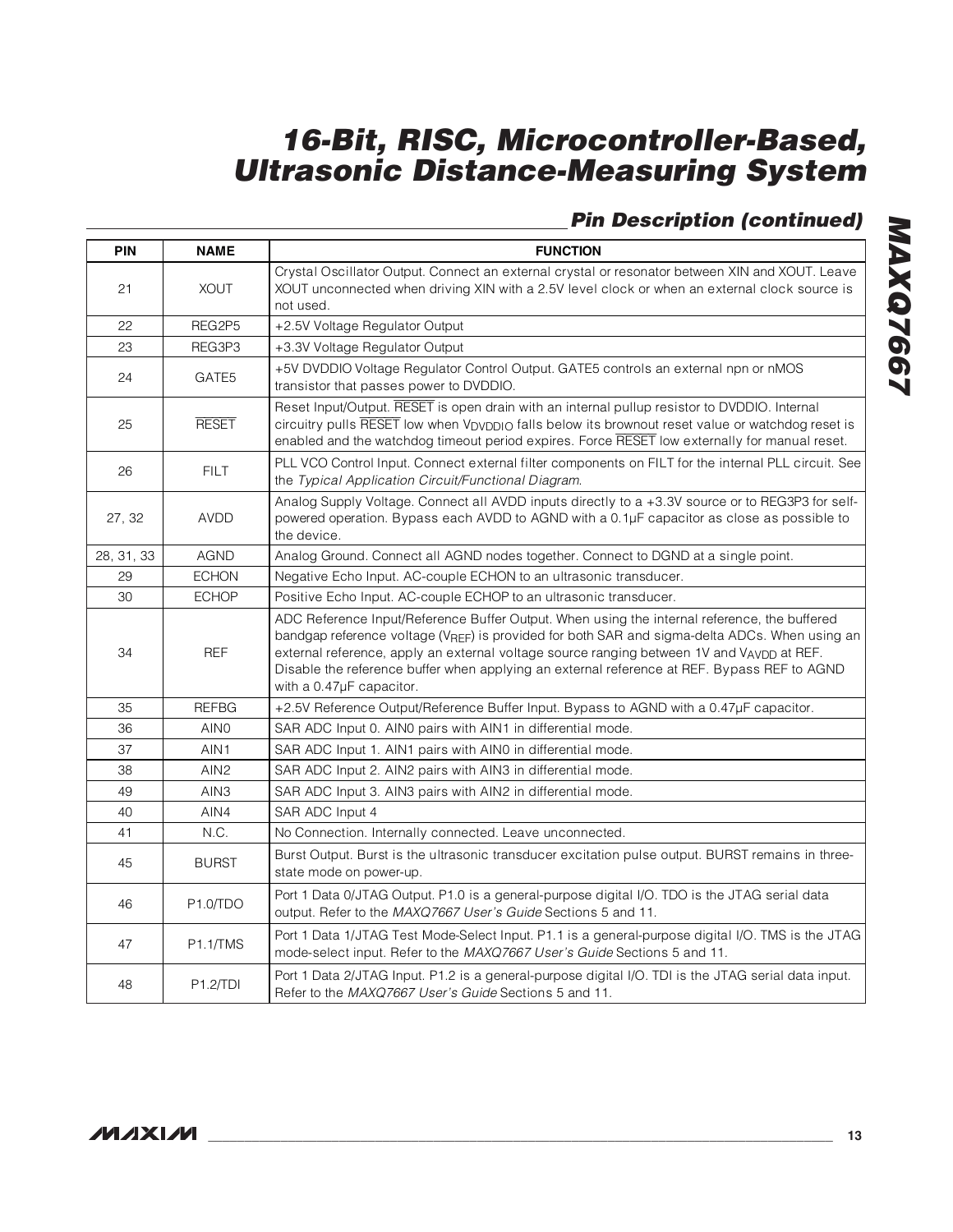



**Typical Application Circuit/Functional Diagram**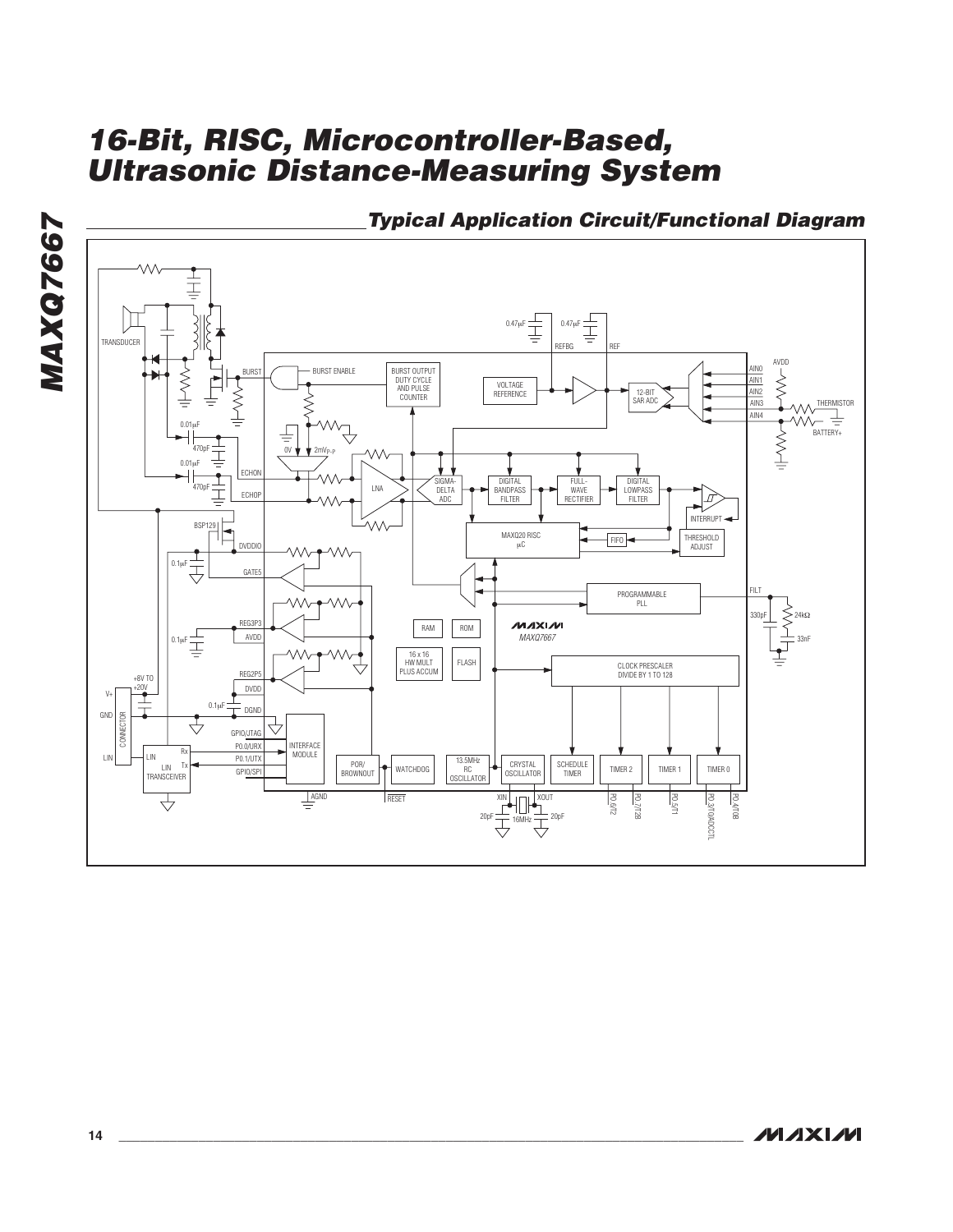### **Detailed Features**

♦ **Smart Analog Peripherals Dedicated Ultrasonic Burst Generator Echo Receiving Path Low-Noise Amplifier Time Variable Gain Amplifier**

**16-Bit Sigma-Delta ADC**

**Digital Bandpass Filter**

**Full-Wave Rectifier and Digital Lowpass Filter 8-Deep, 16-Bit Wide FIFO Simplifies Real-Time Processing**

**Magnitude Comparator**

**5-Channel, 12-Bit SAR ADC with 250ksps Sampling Rate**

**Internal Bandgap Voltage Reference for the ADCs (Also Accepts External Voltage Reference)**

### ♦ **Timer/Digital I/O Peripherals**

**SPI Interface**

**Three 16-Bit (or Six 8-Bit) Programmable Type 2 Timers/Counters**

**16-Bit Schedule Timer**

**Programmable Watchdog Timer**

**16 General-Purpose Digital I/Os with Multipurpose Capability**

♦ **High-Performance, Low-Power, 16-Bit RISC Core 1MHz–16MHz Operation, Approaching 1MIPS per 1MHz**

**Low Power (< 2.5mA/MIPS, DVDD = +2.5V)**

**16-Bit Instruction Word, 16-Bit Data Bus**

**33 Instructions (Most Require Only One Clock Cycle)**

**16-Level Hardware Stack**

**Three Independent Data Pointers with Automatic Increment/Decrement**

- ♦ **Program and Data Memory Internal 32KB Program Flash Internal 4KB Data RAM Internal 8KB Utility ROM**
- ♦ **Crystal/Clock Module 1MHz–16MHz External Crystal Oscillator 13.5MHz Internal RC Oscillator External Clock Source Operation**
- ♦ **16 x 16 Hardware Multiplier with 48-Bit Accumulator, Single Clock Cycle Operation**
- ♦ **Power-Management Module Power-On Reset (POR) Power-Supply Supervisor/Brownout Detection for All Supplies On-Chip +5V, +3.3V, and +2.5V Regulators for Single Supply Operation**
- ♦ **JTAG Interface Extensive Debug and Emulation Support In-System Test Capability**
	- **Flash-Memory-Program Download**
- ♦ **UART**

**Synchronous and Asynchronous Transfers Independent Baud-Rate Generator 2-Wire Interface**

**Transmit and Receive FIFOs**

♦ **LIN**

**Supports LIN 1.3, LIN 2.0, and SAE J2602**

**Automatic Baud-Rate Detection and LIN Frame Synchronization**

**Up to 64 Bytes Frame Length Automatic Calculation of Standard (LIN 1.3) and Enhanced (LIN 2.0) Checksums**

- ♦ **7mm x 7mm, 48-Pin LQFP Package**
- ♦ **-40°C to +125°C Operating Temperature Range**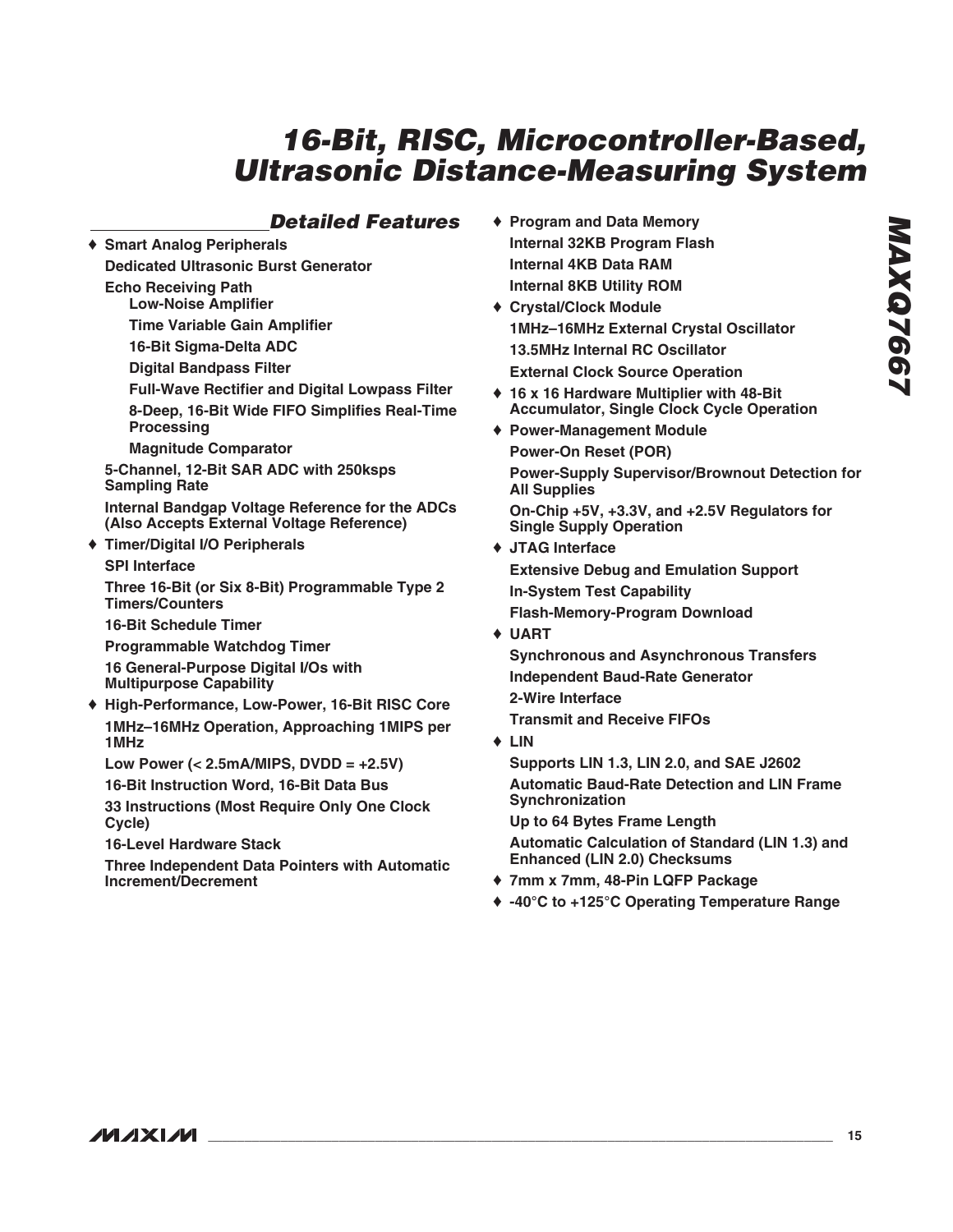### **Detailed Description**

The ultrasonic distance-measurement peripherals in the MAXQ7667 include a burst signal generator for acoustic transmission and mixed signal circuits for amplifying and digitizing echo signals ranging between 25kHz and 100kHz. The burst signal is a square wave with adjustable duty cycle and pulse count. The burst is derived either directly from the system clock or from a programmable PLL locked to the system clock. The MAXQ7667 effectively digitizes the echo signals received at the ECHOP and ECHON inputs using an LNA, sigma-delta ADC with variable analog gain amplifier, noise-limiting digital bandpass filter, digital fullwave rectifier, and a digital lowpass filter (see the Typical Application Circuit/Functional Diagram). The device detects echo signals at the burst frequency with amplitudes ranging from 10µV<sub>P-P</sub> to 100mV<sub>P-P</sub>. Echoes greater than 100mVp-p and less than 2Vp-p are internally clipped but do not saturate the receiver. To optimize echo reception, the clock used for processing the echo locks to the burst frequency. The MAXQ7667's burst generator can generate higher frequencies, but the maximum usable frequency for the echo receive path is 100kHz . For applications requiring transducer frequencies above 100kHz, implement an external echo receive path. The SAR ADC can then digitize the filtered echo envelope.

An integrated 16-bit RISC µC (MAXQ20) provides timing control, signal processing, and data I/O. The 16-bit Harvard architecture RISC core executes most instructions in a single clock cycle from instruction fetch to cycle completion. The MAXQ20 provides optimal performance for noise-sensitive analog applications.

The MAXQ7667 includes a 13.5MHz RC oscillator, external crystal oscillator, watchdog timer, schedule timer, three general-purpose Type 2 timers/counters, two 8-bit GPIO ports, SPI interface, JTAG interface, LIN capable UART interface, 12-bit SAR ADC with five multiplexed input channels, supply-voltage monitors, and a voltage reference for communication, diagnostics, and miscellaneous support.

### **Burst Controller**

The MAXQ7667 provides a square-wave burst signal at the BURST output. Use the burst control to transmit an ultrasonic signal. Typical applications use the burst signal to switch an external transistor that drives a highvoltage transformer, which excites the transducer (see the Typical Application Circuit/Functional Diagram). Use software to configure the duty cycle, frequency, number of pulses, and drive current of the burst. See Section 17 of the MAXQ7667 User's Guide.

Derive the burst signal either directly from the system clock or from a programmable oscillator phase locked to the system clock (Figure 1). Using the system clock limits the burst frequency to one of 16 choices. Integer division of the system clock generates these 16 frequencies. The PLL allows a fractional division of the system clock. Any frequency within the PLL range is selectable to a resolution of 0.13% or better.

When using the internal PLL, connect external filter components (C1, R1, and C2) to FILT as shown in Figure 1. These components filter the analog voltage that controls the VCO in the PLL. The filter component values shown in the figure are suitable for the entire PLL frequency range.



Figure 1. Burst Transmission Stage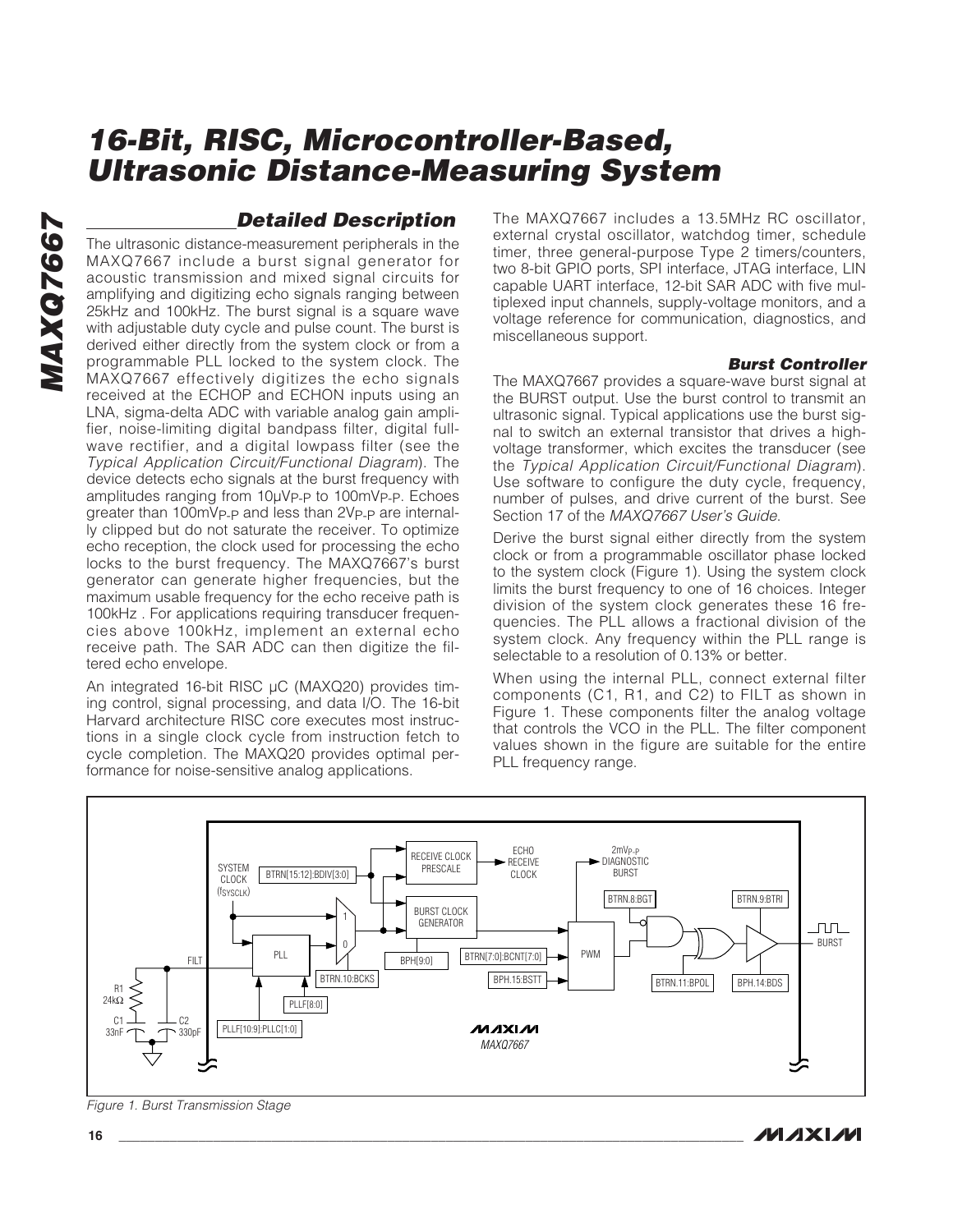### **Echo Receive Path**

### **Low-Noise Amplifier (LNA)**

The LNA provides a 40V/V fixed gain to the input signal. The differential inputs of the LNA are ECHOP and ECHON. For proper biasing of the LNA, AC-couple the transducer or any external circuitry to ECHOP and ECHON. For a single-ended input signal, AC-couple the signal to ECHOP with a 0.01µF capacitor and connect ECHON to AGND through a 0.01µF capacitor placed as close as possible to the signal source. The outputs of the LNA connect to the inputs of a 16-bit sigma-delta ADC and can connect internally to the AIN0 and AIN1 inputs of the SAR ADC for external monitoring (Figure 2).

**Diagnostic Signals** An analog multiplexer located at the input of the LNA selects one of three possible signals for processing by the echo receive path; the normal echo signal AC-coupled to the ECHOP and ECHON inputs, 0V signal, or a 2mVP-P internally generated signal (Figure 2). The 2mVP-P square-wave signal, with frequency and duty cycle matching the burst signal, allows the echo receive chain to process a simulated echo.



Figure 2. Echo Receive Path

**MAXQ7667**

**MAXQ7667**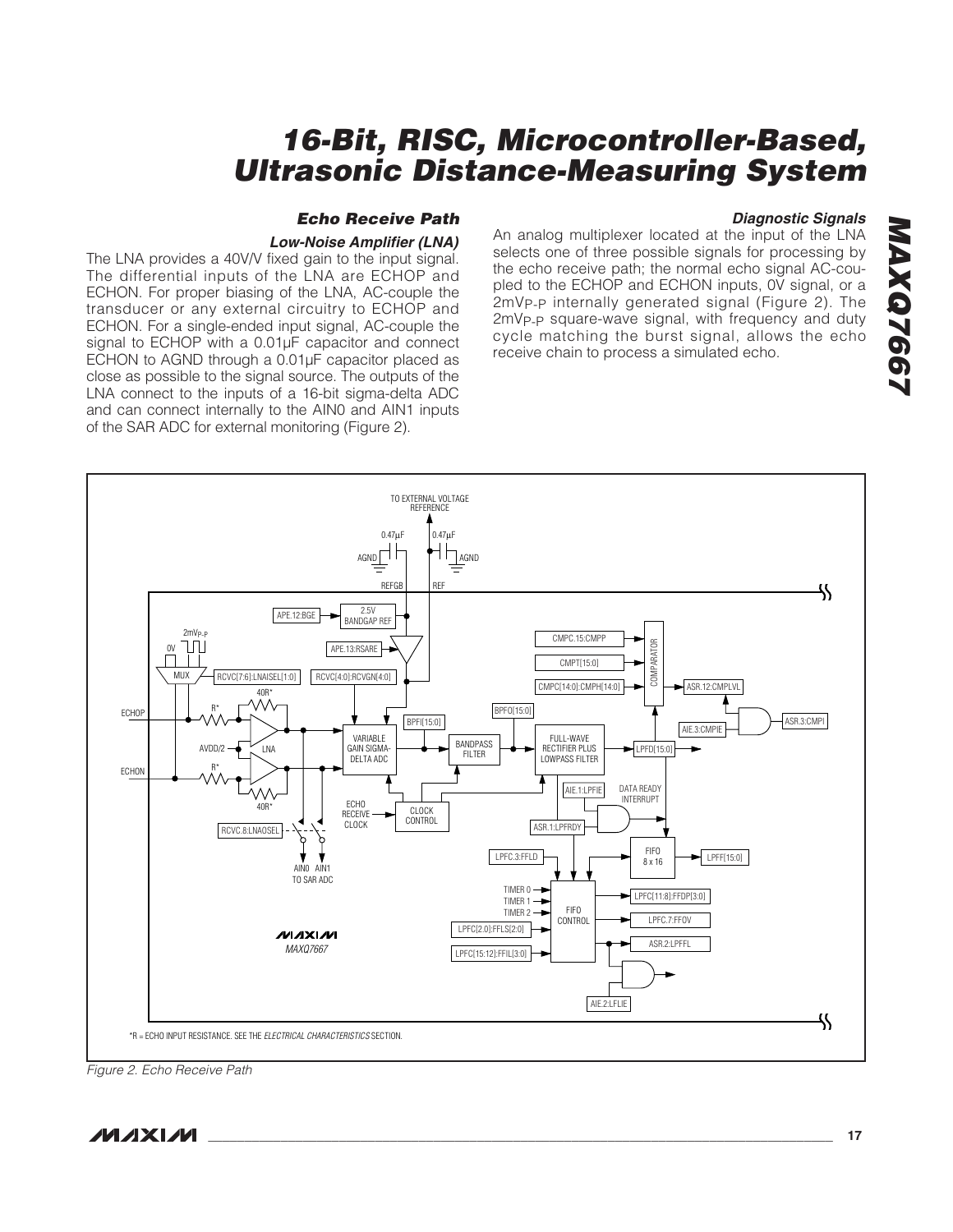### **Sigma-Delta ADC**

The MAXQ7667 features a 16-bit sigma-delta ADC with an analog gain adjustable from 38dB to 60dB (including the fixed LNA gain) with a maximum gain step of 12.5% (typical). Gain changes settle within one ADC conversion. Use software to create a virtual time variable gain amplifier. A digital bandpass and lowpass filters remove switching glitches and DC offset at the output of the ADC.

In a typical application, the software sets the gain to a low value when the burst is first sent and increases the gain as the time from when the burst was sent increases. As a result, strong echoes from nearby objects are processed without clipping while small signals from distant objects are processed with the maximum gain. The ADC samples the amplified echo signal from the LNA at 80 times the burst output frequency. The ADC provides conversion results at a data rate equal to 10 times the burst output frequency. The ADC conversion results also load to an 8-deep first-in-first-out (FIFO) at the native data rate or a separate time base without loading the CPU.

### **Digital Bandpass Filter**

The digital bandpass filter has a center frequency that tracks the burst output frequency. The bandpass width is 14% of the center frequency. The bandpass filter provides the 16-bit output data at a data rate equal to 10 times the burst output frequency.

### **Full-Wave Rectifier**

The full-wave rectifier detects the envelope of the digital bandwidth filter output to generate a DC output proportional to the peak-to-peak amplitude of the input signal. Full-wave rectification allows the digital lowpass filter to respond faster without excessive ripple.

### **Digital Lowpass Filter**

The lowpass filter removes the ripple from the full-wave detector output. The output of the lowpass filter is available at a data rate equal to five times the burst output frequency. The corner frequency is 1/5 the burst frequency with approximately 40dB per decade rolloff. The 16-bit output data of the lowpass filter is stored in a FIFO register with a depth of eight samples. The MAXQ7667 allows data transfer from the lowpass filter



Figure 3. SAR ADC Block Diagram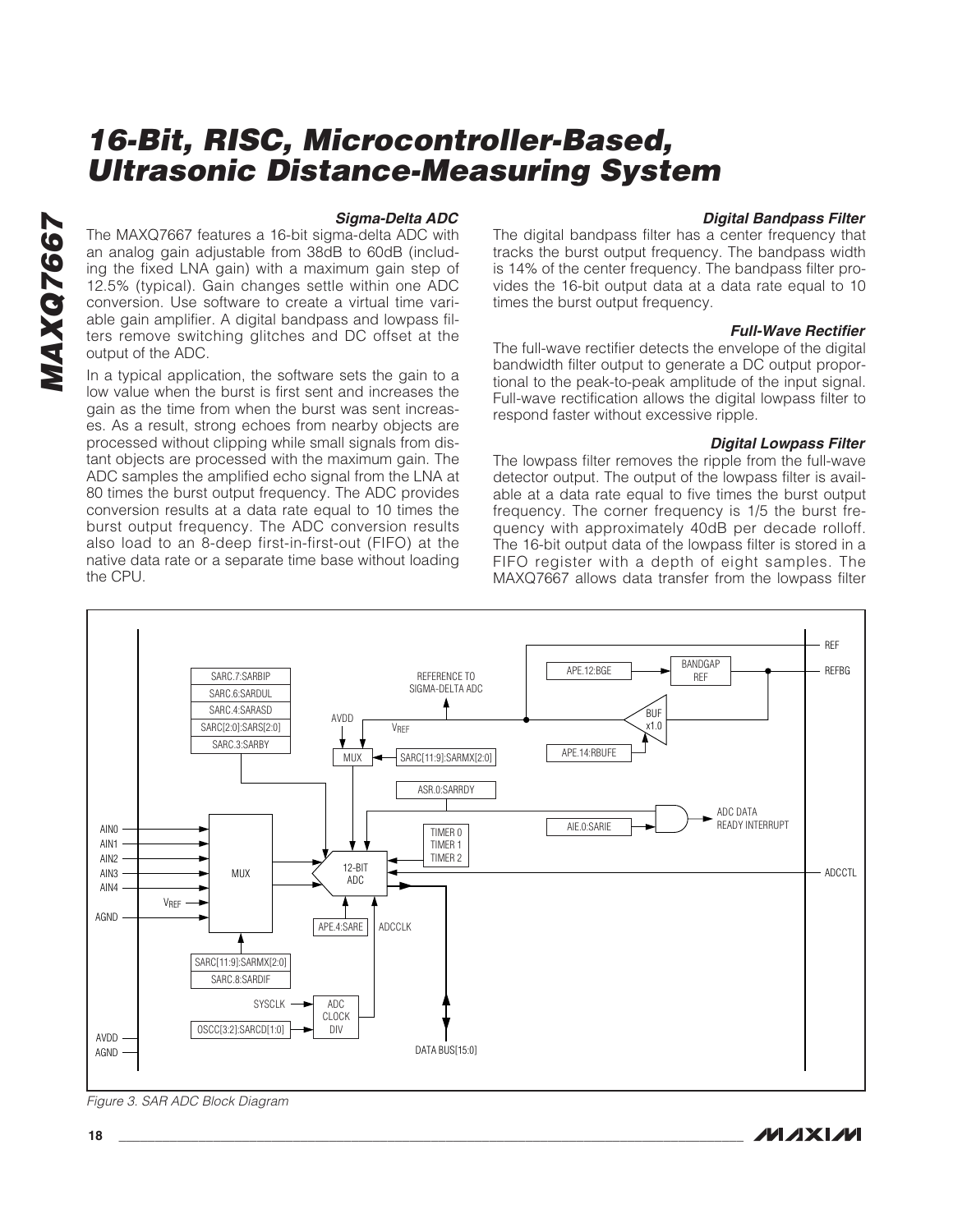output to the FIFO automatically each time the lowpass filter output updates, through the control of one of the timer outputs, or through software. The device includes a FIFO depth counter with programmable interrupt levels and generates an interrupt if a FIFO overflow condition occurs. The output of the digital lowpass filter connects to a digital comparator that can generate an interrupt for a specified echo signal level.

### **Digital Comparator and Threshold Adjust**

The digital comparator output asserts when the echo amplitude at the output of the digital lowpass filter crosses a given threshold. The comparator's threshold level, hysteresis, and interrupt polarity are programmable.

### **SAR ADC**

The MAXQ7667 incorporates a 12-bit unbuffered SAR ADC with sample-and-hold and conversion rate up to 250ksps. The ADC allows measurements of tempera-



Figure 4. Unipolar Transfer Function

ture, battery voltage, or other parameters using five single-ended or two fully differential analog inputs (AIN0–AIN4). All of the analog inputs have a range of 0 to VREF in unipolar mode and  $\pm$ VREF/2 in bipolar mode.

The SAR ADC supports three different conversion start sources: timers, ADC control input (ADCCTL), and software write. The conversion start source triggers the ADC acquisition and conversion. The system clock provides the ADC clock frequency programmable to 1/2, 1/4, 1/8, or 1/16 of the system clock. Use internal bandgap reference, external reference, or AVDD for voltage reference of the SAR ADC. Figure 3 shows a simplified block diagram of the SAR ADC.

The output of the SAR ADC is straight binary in unipolar mode and two's complement in bipolar mode. Figures 4 and 5 show the ADC transfer functions in unipolar mode and bipolar mode.



Figure 5. Bipolar Transfer Function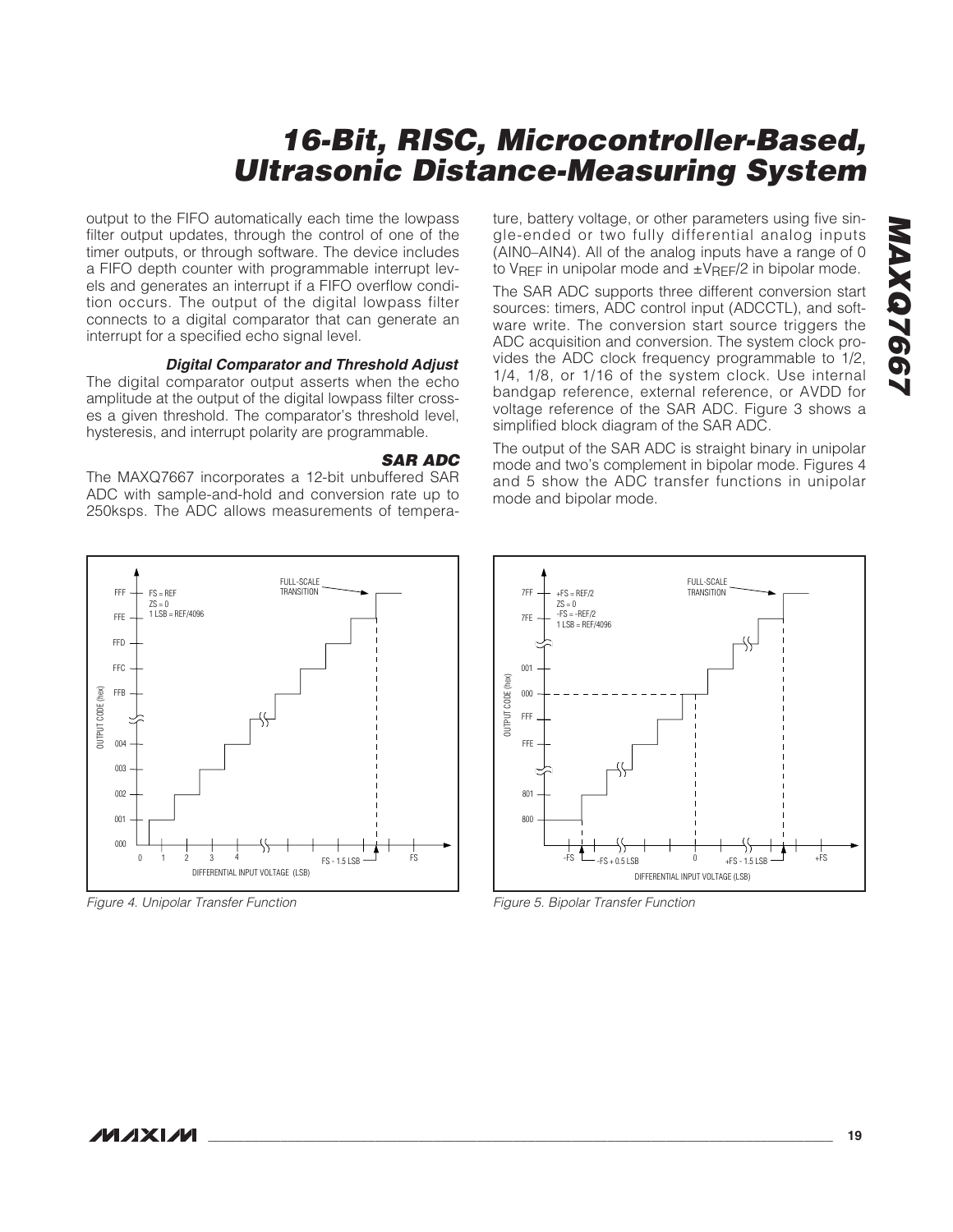**MAXQ7667** MAXQ7667

### **SAR ADC Analog Input Track-and-Hold (T/H)**

Figures 6 and 7 show the equivalent input circuit of the MAXQ7667 analog input architecture. During acquisition (track), a sampling capacitor charges to the positive input voltage at AIN0–AIN4 in single-ended mode or AIN0 and AIN2 in differential mode while a second sampling capacitor connects to AGND in single-ended mode or AIN1 and AIN3 in differential mode. The ADC conversion start source and the ADC dual mode selection bits control the T/H timing.

### **Voltage Reference**

The MAXQ7667 supports three possible voltage reference sources for ADC conversion; 2.5V internal buffered bandgap reference, external source, and AVDD. The internal 2.5V bandgap reference has high initial accuracy and temperature coefficient of typically less than 100ppm/°C. When operating in internal reference mode, either the buffered output of the internal reference or AVDD connects to the SAR ADC while the buffered output of the internal reference connects to the sigma-delta ADC. When operating in external reference mode, an external source ranging between 1V and VAVDD applied at either the REF or REFBG inputs pro-



Figure 6. Equivalent Input Circuit (Track/Acquisition Mode)

vides the reference to the SAR ADC and sigma-delta ADC. Bypass REFBG and REF to AGND with a 0.47µF capacitor for optimum performance. See Section 14 of the MAXQ7667 User's Guide.

### **Schedule Timer**

The MAXQ7667's schedule timer provides general timekeeping and software synchronization to an external I/O. The schedule timer features include the following:

- 16-bit autoreload up-counter for the timer
- Programmable 16-bit alarm register
- Alarm interrupts
- Schedule timer incremented by a programmable system clock prescaler (1, 1/2, 1/4, 1/8, 1/16, 1/32, 1/64, 1/128)
- Schedule timer up-counter resettable through an external I/O pin, which allows synchronization of a schedule timer to an external event
- Wake-up alarm to pull the system clock from stopmode to normal operation

Figure 8 shows a simplified block diagram of the schedule timer.



Figure 7. Equivalent Input Circuit (Hold/Conversion Mode)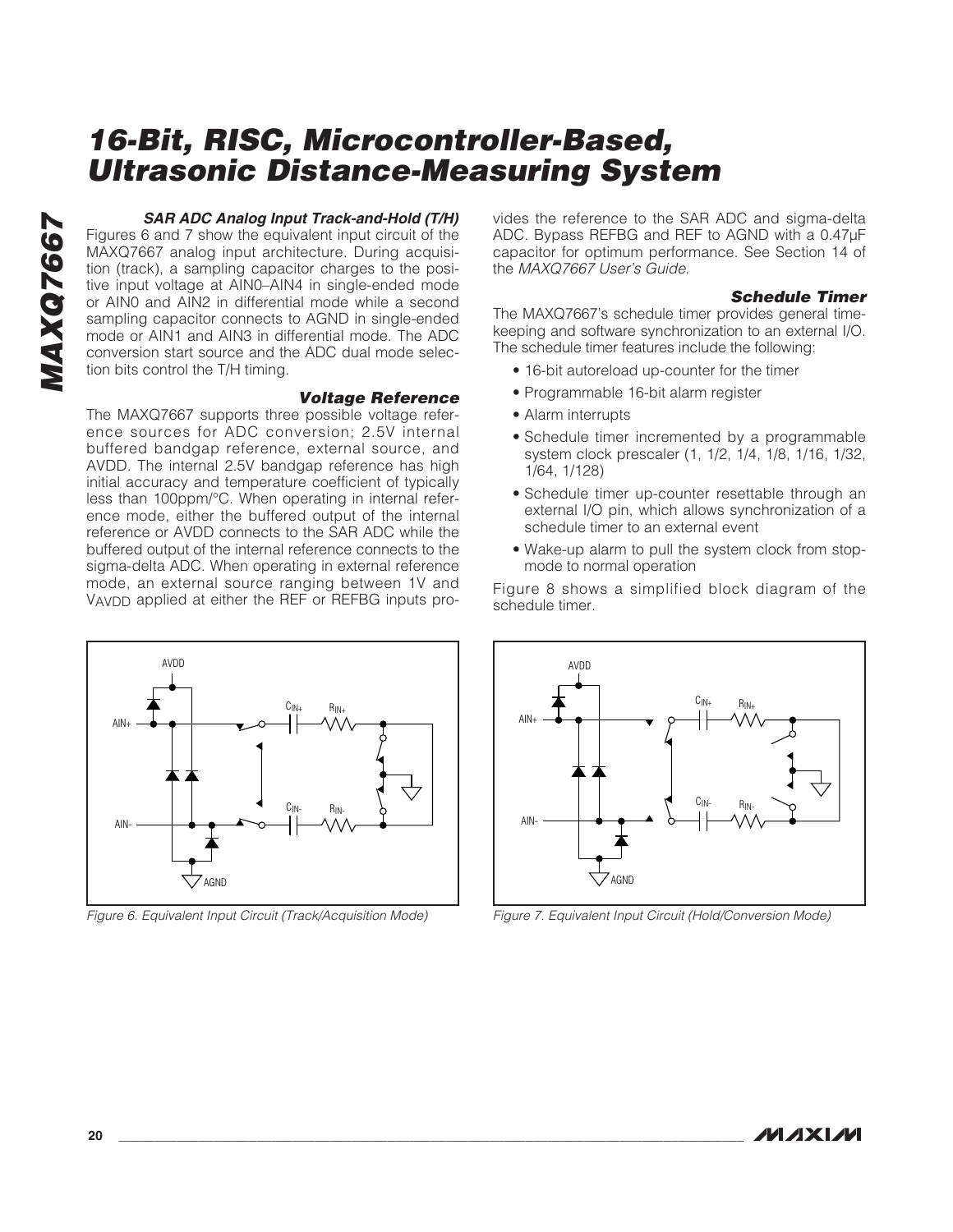### **Type 2 Timers/Counters**

The MAXQ7667 includes three 16-bit timers/counters with programmable I/O (Figure 9). Each timer is a Type 2 timer implemented in the MAXQ® family. The Type 2 timer is an autoreload 16-bit timer/counter offering the following functions:

- 8-bit/16-bit timer/counter
- Up/down autoreload
- Counter function of external pulse
- Capture
- Compare

### **Clock Sources**

The MAXQ7667 oscillator module supplies the system clock for the µC core and all of the peripheral modules. The high-frequency oscillator operates with a 1MHz to 16MHz crystal. Use the internal RC oscillator as the system clock for applications that do not require precise timing. See Section 15 of the MAXQ7667 User's Guide.

The MAXQ7667 supports the following master clock sources:

• Internal high-frequency oscillator drives an external 1MHz–16MHz crystal or ceramic resonator

- Internal, fast-starting, 13.5MHz RC oscillator (default oscillator at startup and in the event the external crystal fails)
- External 4MHz–16MHz clock input

### **Crystal Selection**

The MAXQ7667 requires a crystal with the following specifications:

Frequency: 1MHz–16MHz

 $C<sub>1</sub>$   $OAD:$   $6pF$  (min)

Drive level: 5µW

Series resonance resistance: 30Ω (max)

**Note:** Quartz crystal vendors often specify series resonance resistance (R1). Series resonance resistance is the resistance observed when the resonator is in the series resonant condition. When a resonator is used in the parallel resonant mode with an external load capacitance, as is the case with the MAXQ7667 oscillator circuit, the effective resistance at the loaded frequency of oscillation is:

### $R1 \times (1 + (CO/CLOAD))^2$

For typical shunt capacitance (CO) and load capacitance  $(C_1 \cap A)$  values, the effective resistance potentially exceeds R1 by a factor of 2.

MAXQ is a registered trademark of Maxim Integrated Products, Inc.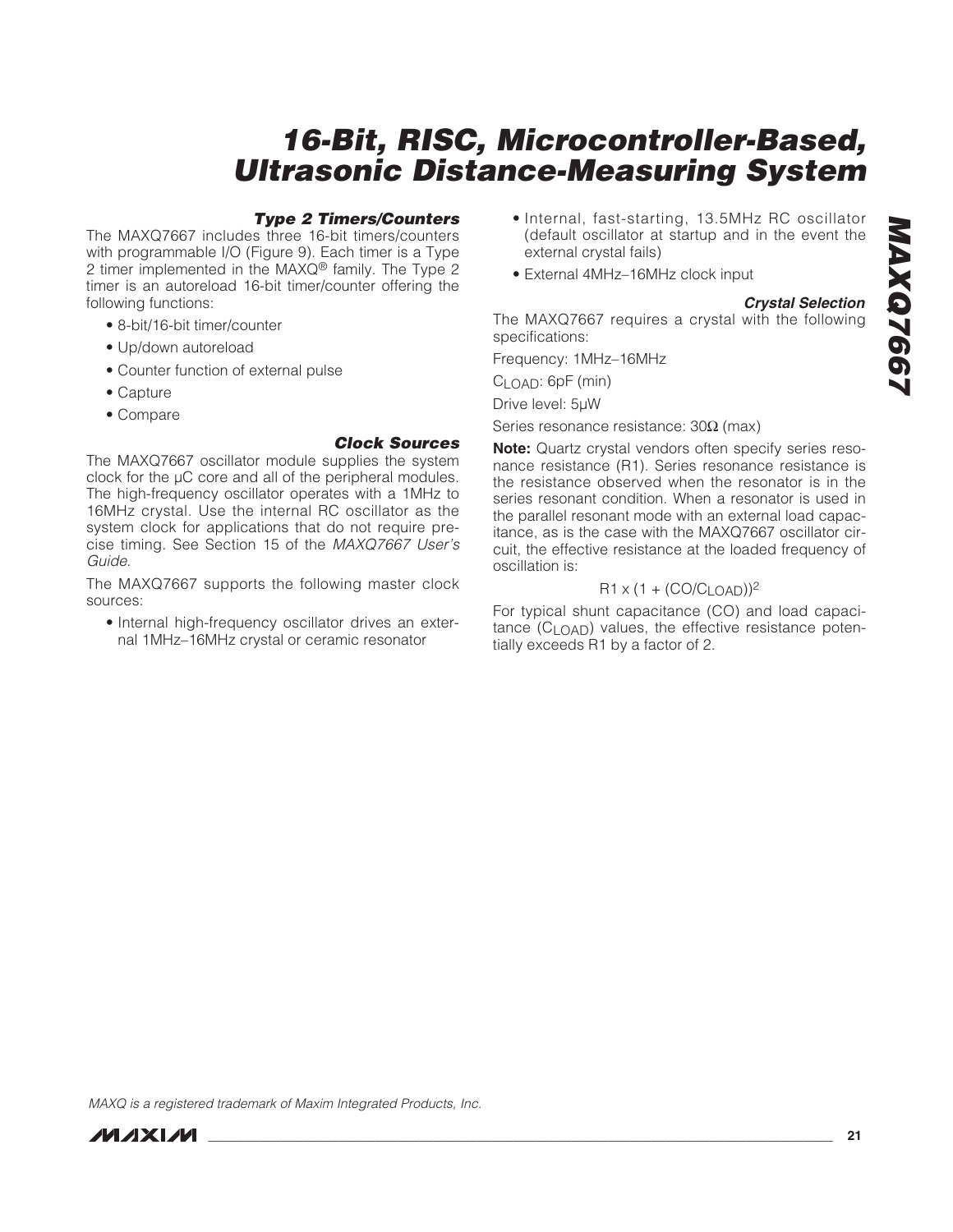

Figure 8. Schedule-Timer Module Block Diagram



Figure 9. Type 2 Timer/Counter in 16-Bit Mode

**MAXM**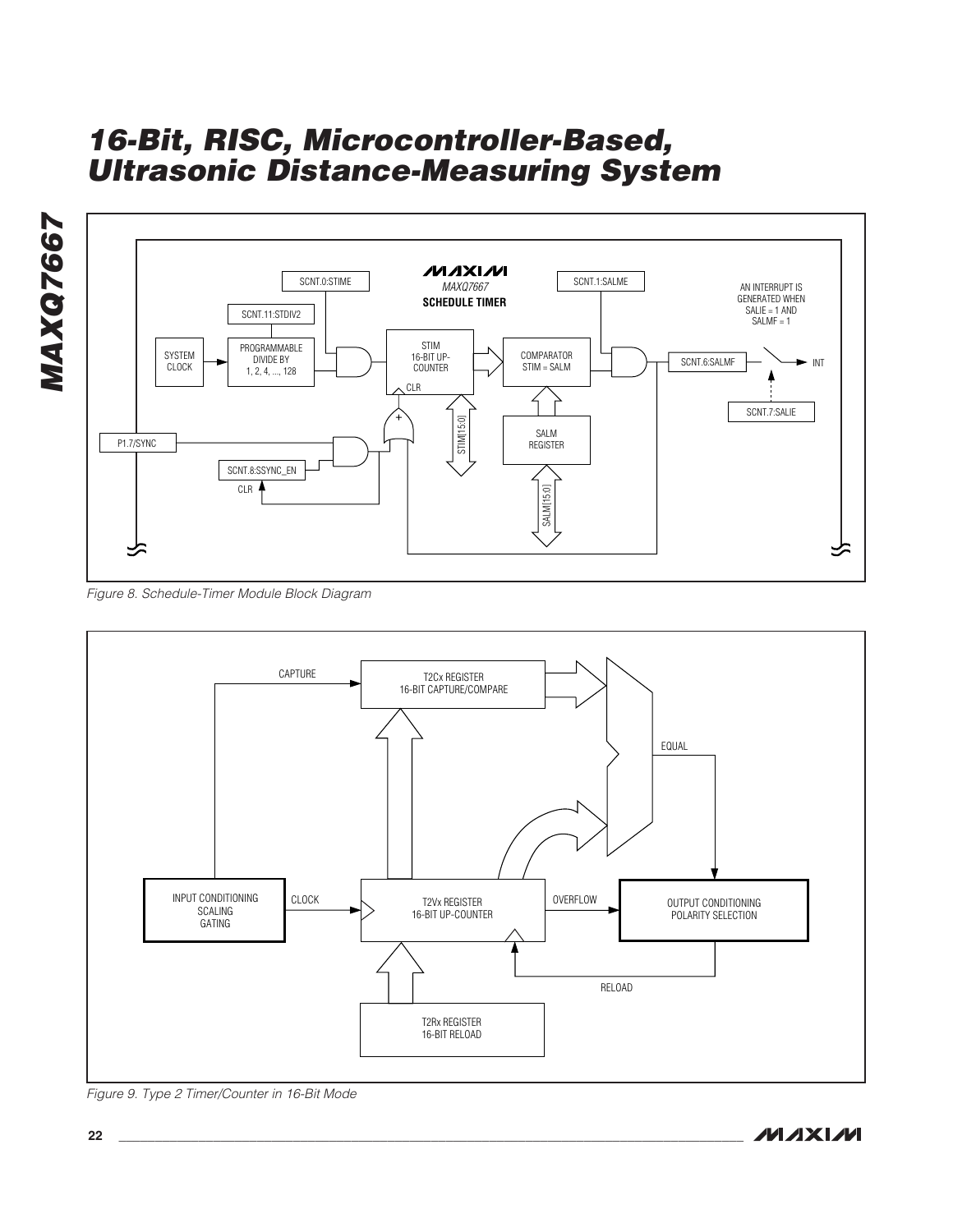### **JTAG Interface**

The joint test action group (JTAG) IEEE 1149.1 standard defines a unique method for in-circuit testing and programming. The MAXQ7667 conforms to this standard, implementing an external test access port (TAP) and internal TAP controller for communication with a JTAG bus master, such as an automatic test equipment (ATE) system. The MAXQ7667 JTAG interface does not allow boundary scan. For detailed information on the TAP and TAP controller, refer to IEEE Std 1149.1 "IEEE Standard Test Access Port and Boundary-Scan Architecture" on the IEEE website at www.standards.ieee.org.

The TAP controller communicates synchronously with the host system (bus master) through four digital I/Os: test mode select (TMS), test clock (TCK), test data input (TDI), and test data output (TDO). The internal TAP module consists of shift registers and a TAP controller (Figure 10). The shift registers serve as transmit and receive data buffers for a debugger. Maintain the maximum TCK clock frequency to below 1/8 the system clock frequency for proper operation.



Figure 10. JTAG Interface Block Diagram

**MAXQ7667**

**MAXQ7667**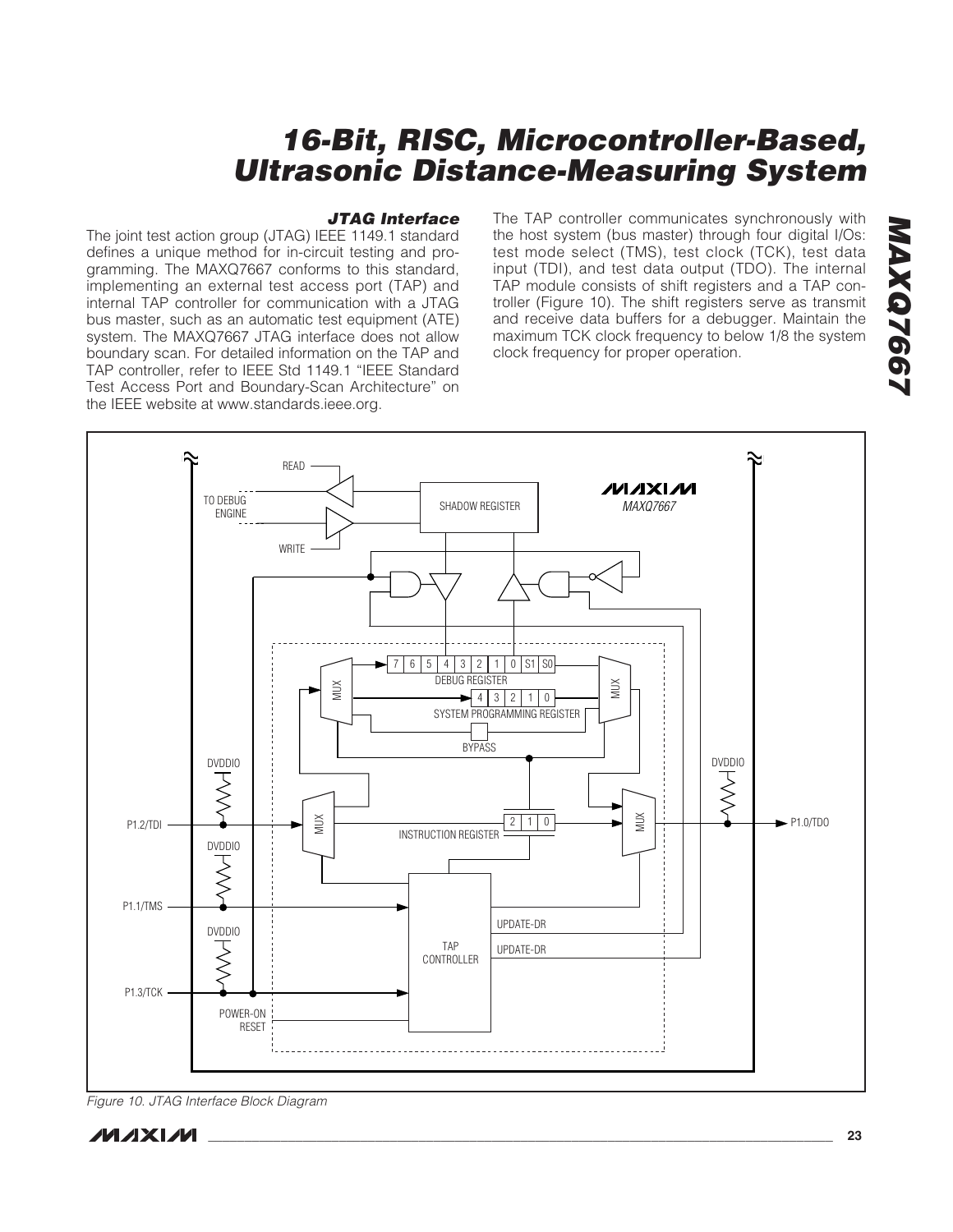The following four digital I/Os form the TAP interface:

- TDO—Serial output signal for test instruction and data. Data transitions on the falling edge of TCK. TDO idles high when inactive. TDO serially transfers internal data to the external host. Data transfers lease significant bit first.
- TDI—Serial input signal for test instruction and data. Transition data on the rising edge of TCK. TDO pulls high when unconnected. TDI serially transfers data from the external host to the internal TAP module shift registers. Data transfers least significant bit first.
- TCK—Serial clock for the test logic. When TCK stops at 0, storage elements in the test logic must retain their data indefinitely. Force TCK high when inactive.
- TMS—Test mode selection. The rising edge of TCK samples the test signals at TMS. The TAP controller decodes the test signals at TMS to control the test operation. Force TMS high when inactive.

### **UART/LIN Interface**

The MAXQ7667 includes a UART/LIN transceiver combination that supports communication speeds up 2MBd. The LIN standard for example limits communication speed to 20kBd or less. Connect a LIN transceiver or other UART connections such as RS-232 and RS-485 directly to the MAXQ7667's 2-wire interface: URX and UTX. The MAXQ7667 operates as a LIN slave or LIN master device. The UART provides the programmable baud-rate generators to communicate effectively to or from the LIN transceiver. The device holds up to 8 bytes of data in each of the transmit and receive FIFOs. The following characteristics apply to the MAXQ7667 UART/LIN interface:

- Full-duplex operation for asynchronous data transfers up to 500kBd (system clock/32)
- Half-duplex operation for synchronous data transfers up to 2MBd (system clock/8)
- 8-deep receive and transmit FIFO with programmable interrupt for receive and transmit
- Independent baud-rate generator
- Programmable 9th data bit (commonly used for parity or address/data selection)—UART mode only
- Hardware support for LIN including break detection, autobaud, address identity filtering, checksum calculation, and block length checking

• Supports common RS-232 and LIN baud rates: 1000, 1200, 2400, 4800, 9600, 19,200, 20,000, 38,400, 57,600, and 115,200 with system clock = 16MHz.

### **SPI Interface**

The MAXQ7667 supports 4-wire SPI interface communication with 8-bit or 16-bit data streams operating in either master mode or slave mode. The SPI interface allows synchronous half-duplex or full-duplex serial data transfers to a wide variety of external serial devices using MISO, MOSI, SS, and SCLK signals. Collision detection is provided when two or more masters attempt a data transfer at the same time. See Section 9 of the MAXQ7667 User's Guide.

### **General-Purpose Digital I/O Ports**

Two 8-bit digital I/O ports (P0.\_ and P1.\_), with dedicated one or more alternative functions, are available as general-purpose I/Os (GPIOs) under the control of the integrated MAXQ20. Set each I/O within each port individually as an input or output. The GPIOs incorporate a Schmitt trigger receiver and a full CMOS output driver (Figure 13). Each GPIO configures as an input with pullup to DVDDIO at power-up. When programmed as an input, each I/O is configurable for high-impedance, weak pullup to DVDDIO or pulldown to DGND. When programmed as an output, writing to the port output register (PO) controls the output logic state. The outputs source or sink at least 1.6mA. Configure the drive strength for each I/O within each port to high or low using the pad drive strength register for optimum EMI performance. All the I/O ports have interrupt capability that wake up the device while in stop mode and have protection circuitry to DVDDIO and DGND.

### **Supply-Voltage Regulators**

The MAXQ7667 requires three different power-supply voltages. DVDDIO, nominally +5V, allows interfacing to standard 5V logic on all the digital I/Os including the LIN/UART, JTAG, and SPI ports. DVDD, nominally +2.5V, powers all the high-speed digital circuits. AVDD, nominally 3.3V, powers the analog circuits.

External power supplies or internal voltage regulators provide each of the supply voltages. The internal voltage regulators provide 3.3V and 2.5V supplies from the 5V DVDDIO input. Obtain the 5V supply from a higher external voltage supply by using a few external components. The MAXQ7667 includes an internal error amplifier used to regulate the voltage on DVDDIO by driving the gate or base of an external pass transistor. Refer to the MAXQ7667 User's Guide for more details on the external components needed for 5V regulation.

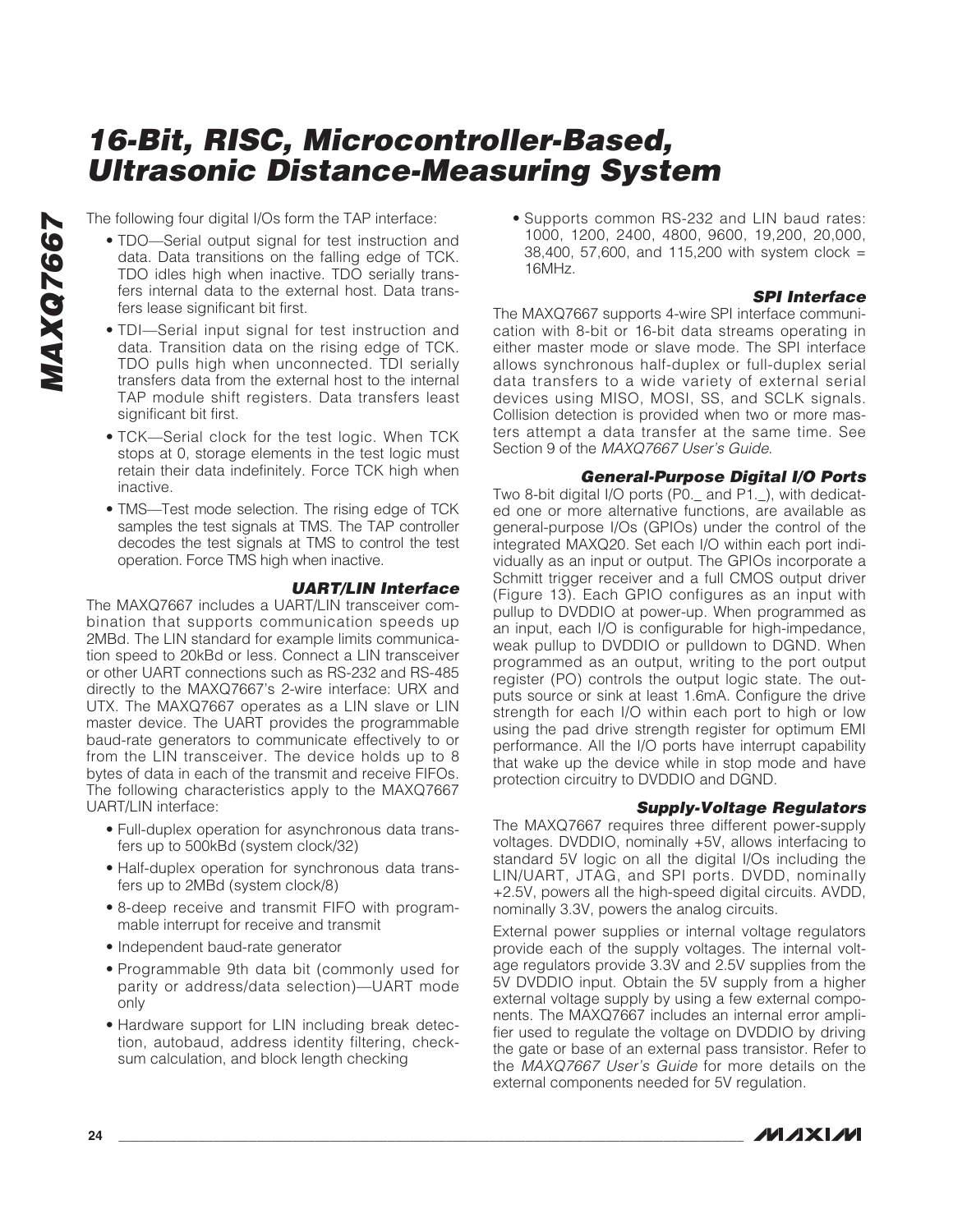

Figure 11. SPI Timing Diagram in Master Mode



Figure 12. SPI Timing Diagram in Slave Mode

**MAXM** 

**MAXQ7667**

**MAXQ7667**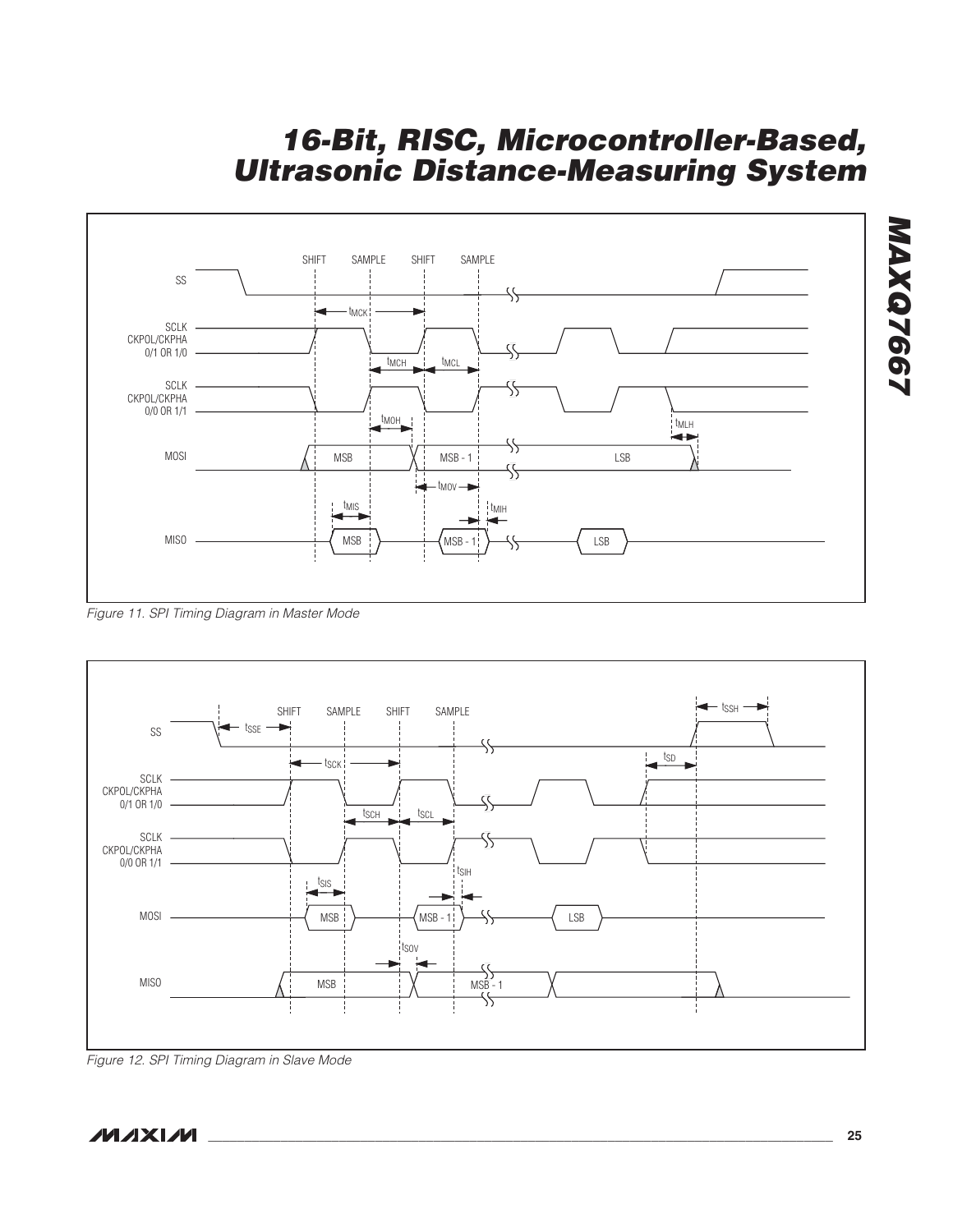



Figure 13. Port 0 Digital I/O Basic Circuitry. Port 1 Circuitry is the Same as Port 2.

Connect bypass capacitors at each power-supply input as close as possible to the device. Use a bypass capacitor less than 0.47µF on DVDDIO. For most applications, 0.1µF bypass capacitors are adequate.

### **Supply Brownout Monitor**

Power supplies DVDD, AVDD, and DVDDIO each include a brownout monitor/supervisor that alerts the µC when their corresponding supply voltages drop below the interrupt threshold. Activate each brownout monitor independently using the corresponding brownout enable bits: VDBE, VIBE, and VABE.

### **Reset**

In reset mode, no instruction execution occurs and all inputs/outputs return to their default states. Code execution resumes at address 8000h (in the utility ROM) once the reset condition is removed.

Four different sources reset the MAXQ7667: POR, watchdog timer reset, external reset, and internal system reset.

During normal operation, force RESET low for at least four system clock cycles for an external reset. Set the ROD bit in the SC register, while the SPE bit in the ICDF register is set, for an internal system reset. See Section 16 of the MAXQ7667 User's Guide.

### **Power-On Reset (POR)**

The MAXQ7667 includes a DVDD voltage supervisor to control the µC POR. On power-up, internal circuitry pulls RESET low and resets all the internal registers. RESET is held low for the duration of the power-on delay after VDVDD rises above the DVDD reset threshold. The internal RC oscillator starts up and software execution begins at the reset vector location 8000h immediately after the device exits POR while RESET is

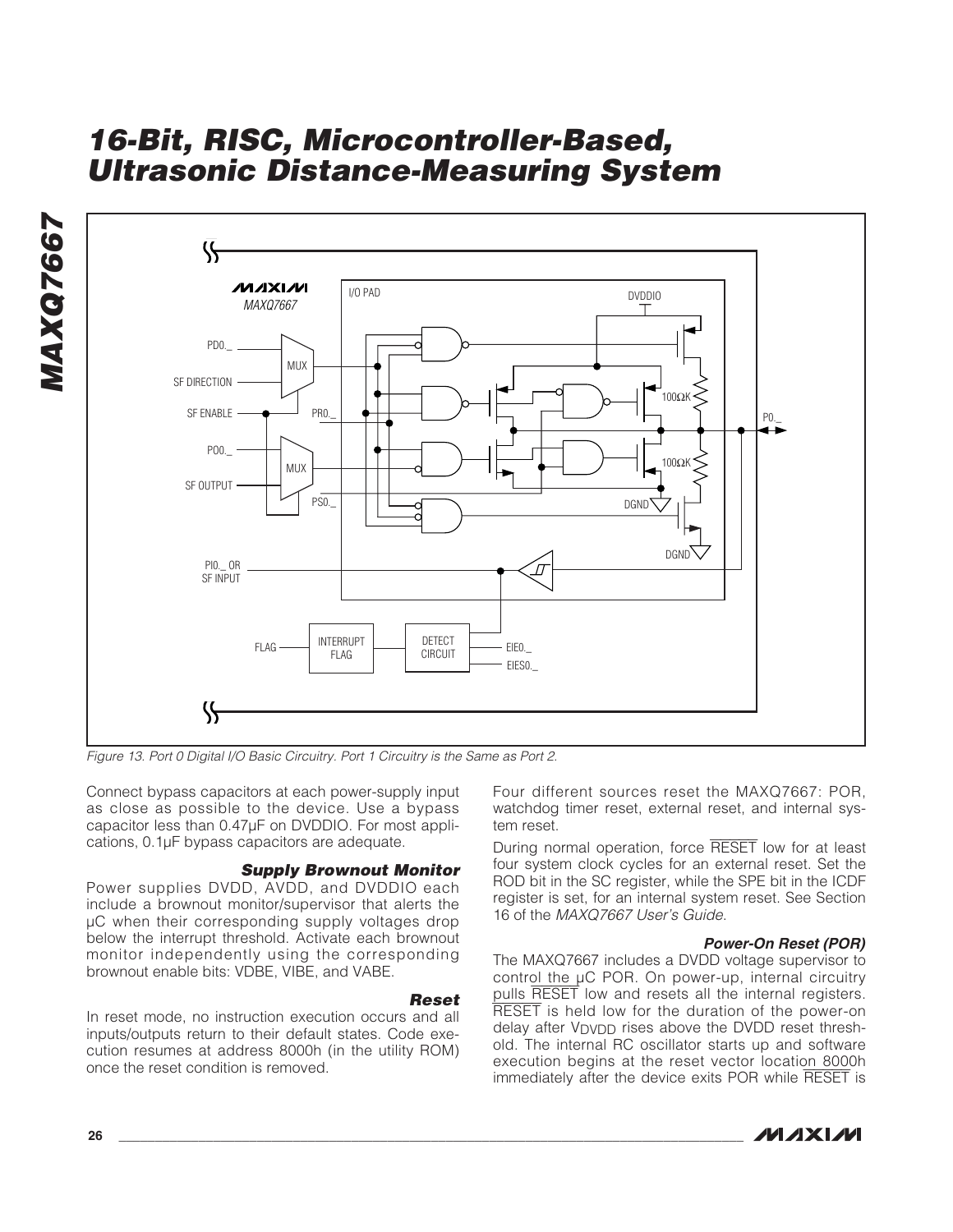not externally forced low. An internal POR flag indicates the source of a reset. Ramp up the DVDD supply at a minimum rate of 60mV/ms to keep the device in POR until DVDD fully settles.

### **Watchdog Timer**

The primary function of the watchdog timer is to watch for stalled or stuck software. The watchdog timer performs a controlled system restart when the µP fails to write to the watchdog timer register before a selectable timeout interval expires. The internal 13.5MHz RC oscillator drives the MAXQ7667's watchdog timer.

Figure 14 shows the watchdog timer functions as the source of both the watchdog interrupt and watchdog reset. The watchdog interrupt timeout period is programmable to 212, 215, 218, or 221 cycles of the RC oscillator resulting in a nominal range of 273µs to 139.8ms. The watchdog reset timeout period is a fixed 512 RC clock cycles (34µs). When enabled, the watchdog generates an interrupt upon expiration; then, if not reset within 512 RC clock cycles, the watchdog asserts RESET low for eight RC clock cycles.

### **Hardware Multiplier/Accumulator**

A hardware multiplier supports high-speed multiplications. The multiplier completes a 16-bit x 16-bit multiplication in a single clock cycle and contains a 48-bit accumulator. The multiplier is a peripheral that performs seven different multiplication operations:

- Unsigned 16-bit multiplication
- Unsigned 16-bit multiplication and accumulation
- Unsigned 16-bit multiplication and subtraction



Figure 14. Watchdog Functional Diagram

- Signed 16-bit multiplication
- Signed 16-bit multiplication and negation
- Signed 16-bit multiplication and accumulation
- Signed 16-bit multiplication and subtraction

### **MAXQ Core Architecture**

The MAXQ20 µC is an accumulator-based Harvard memory architecture. Fetch and execution operations complete in one clock cycle without pipelining because the instruction contains both the op code and data. The µC streamlines 16 million instructions per second (MIPS). Integrated 16-level hardware stack enables fast subroutine calling and task switching. Manipulate data quickly and efficiently with three internal data pointers. Multiple data pointers allow more than one function to access data memory without having to save and restore data pointers each time. The data pointers automatically increment or decrement following an operation, eliminating the need for software intervention.

### **Instruction Set**

The instruction set consists of a total of 33 fixed-length 16-bit instructions that operate on registers and memory locations. The highly orthogonal instruction set allows arithmetic and logical operations to use any register along with the accumulator. System registers control functionality common to all MAXQ µCs, while peripheral registers control peripherals and functions specific to the MAXQ7667. All registers are subdivided into register modules.

The architecture is transport-triggered. Writes or reads from certain register locations potentially have side effects. These side effects form the basis for the higher level op codes defined by the assembler, such as ADDC, OR, JUMP, etc. The op codes are implemented as MOVE instructions between system registers. The assembler handles all the instruction encoding.

### **Memory Organization**

In addition to the internal register space, the device incorporates several memory areas:

- 16Kwords of flash memory for program storage
- 2Kword of SRAM for storage of temporary variables
- 4Kwords utility ROM
- 16-level, 16-bit-wide hardware stack for storage of program return addresses and general-purpose use

Use the internal memory-management unit (MMU) to map data memory space into a predefined program memory segment for code execution from data memory. Use the MMU to map program memory space as data space for access to constant data stored in program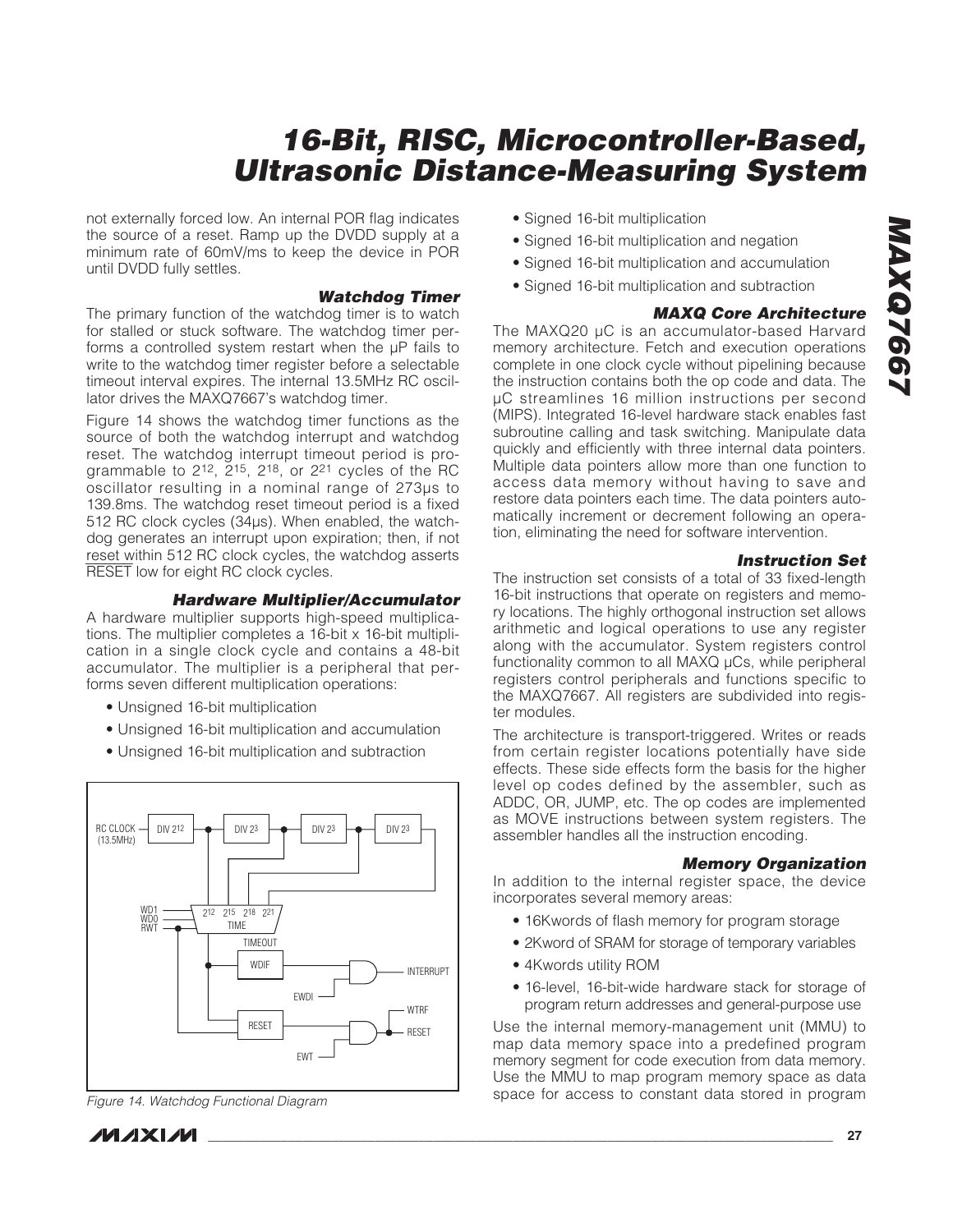**Data Memory**

memory. Access physical memory segments (other than the stack and register memories) as either program memory or data memory, but not both at once.

By default, the memory is arranged in a Harvard architecture, with separate address spaces for program and data memory. The configuration of program and data space depends on the current execution location.

- When executing code from flash memory, access the SRAM and utility ROM in data space.
- When executing code from SRAM, access the flash memory and utility ROM in data space.
- When executing code from the utility ROM, access the flash memory and SRAM in data space.

### **Utility ROM (see Section 18 of the MAXQ7667 User's Guide)**

The utility ROM is a 4K x 16 block of internal ROM memory that defaults to a starting address of 8000h. The utility ROM consists of subroutines called from application software. The subroutines include:

- In-system programming (bootloader) over the JTAG or UART interface
- In-circuit debug routines
- Test routines (internal memory tests, memory loader, etc.)
- User-callable routines for in-application flash programming and code space table lookup

Following any reset, execution begins in the utility ROM. The ROM software determines whether the program execution immediately jumps to the start of the userapplication code (located at address 0000h) or to one of the special routines mentioned above. Call the routines within the utility ROM using the application software. Refer to the MAXQ7667 User's Guide for more information on the utility ROM contents.

Password protect in-system programming, in-application programming, and in-circuit debugging functions using a password-lock (PWL) bit. The PWL bit is implemented in the SC register. When the PWL bit is set to one (POR default), the password is required to access the utility ROM, including in-circuit debug and in-system programming routines that allow reading or writing of internal memory. When the PWL bit is cleared to zero, these utilities are fully accessible without the password. The password is automatically set to all ones following a mass erase.

The 2K x 16 internal data SRAM maps into either program or data space. The contents of the SRAM are maintained during stop mode and across non-POR resets, as long as DVDD remains within the operating voltage range.

A data memory cycle requires only one system clock period to support fast internal execution. This allows a complete read or write operation on SRAM in one clock cycle. The MMU handles data memory mapping and access control. Read or write to the data memory with word or byte-wide commands.

### **Stack Memory**

The MAXQ7667 provides a 16 x 16 hardware stack to support subroutine calls and system interrupts. A 16-bit wide internal hardware stack provides storage for program return addresses and general-purpose use. The stack is used automatically by the processor when the CALL, RET, and RETI instructions are executed and interrupts serviced.

### **Register Set**

Sets of registers control most functions. These registers provide a working space for memory operations as well as configuring and addressing peripheral registers on the device. Registers are divided into two major types; system registers and peripheral registers. The register set common to most MAXQ-based devices, also known as the system registers, includes the ALU, accumulator registers, data pointers, interrupt vectors and control, and stack pointer. The peripheral registers define additional functionality. Tables 1 and 3 show the MAXQ7667 register set.

### **Programming**

Two different methods program the flash memory: insystem programming and in-application programming. Both methods afford great flexibility in system design as well as reduce the life-cycle cost of the embedded system. The MAXQ7667 password protects these features to prevent unauthorized access to code memory.

### **In-System Programming**

An internal bootstrap loader reloads the device over a simple JTAG or UART interface allowing cost savings in system software upgrade. During power-up, the MAXQ7667 first checks for activity on the JTAG port. If no activity is present, the device checks if a passwordprotected program is present. If the password is set,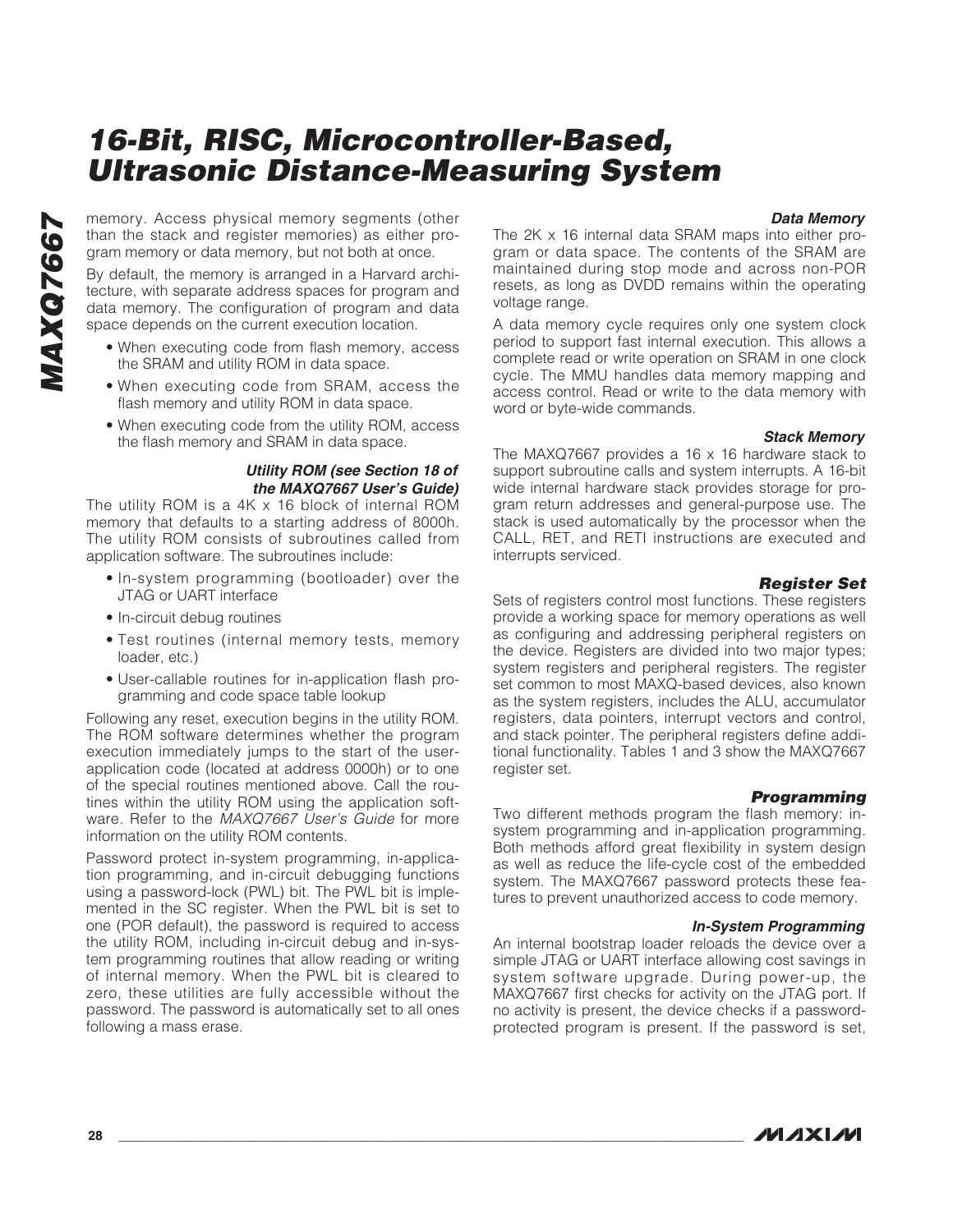the application code executes. The application codes initiate reprogramming. If the password is not set, the MAXQ7667 monitors the UART for an autobaud character (0x0D). If this character is received, the device sets its serial baud rate and initiates a boot loader procedure. If 0x0D is not received after five seconds, the device begins execution of the application code.

The following bootloader functions are supported:

- Load
- Dump
- CRC
- Verify
- Erase

### **In-Application Programming**

The in-application programming feature allows the  $\mu$ C to modify its own flash program memory while simultaneously executing its application software. This allows on the fly software updates in mission-critical applications that cannot afford downtime. Erase and program the flash memory using the flash programming functions in the utility ROM. Refer to Section 18 of the MAXQ7667 User's Guide for a detailed description of the utility ROM functions.

### **Stop Mode**

Power consumption reaches its minimum in stop mode  $(STOP = 1)$ . In this mode, the external oscillator, internal RC oscillator, system clock, and all processing halts. Trigger an enabled external interrupt input or directly apply an external reset on RESET to exit stop mode. Upon exiting stop mode, the µC either waits for the external high-frequency crystal to complete its warmup period or starts execution immediately from its internal RC oscillator while the crystal warms up.

### **Interrupts**

Multiple interrupt sources quickly respond to internal and external events. The MAXQ architecture uses a single interrupt vector (IV) and single interrupt-service routine (ISR) design. Enable interrupts globally, individually, or by module. When an interrupt condition occurs, its individual flag is set even if the interrupt source is disabled at the local, module, or global level. Clear interrupt flags within the interrupt routine to avoid repeated false interrupts from the same source. Provide an adequate delay between the write to the flag and the RETI instruction using application software to allow time for the interrupt hardware to remove the internal interrupt condition. Asynchronous interrupt flags require a one-instruction delay and synchronous interrupt flags require a two-instruction delay.

When an enabled interrupt is detected, software jumps to a user-programmable interrupt vector location. The IV register defaults to 0000h on reset or power-up. Once software control transfers to the ISR, use the interrupt identification register (IIR) to determine if the source of the interrupt is a system register or peripheral register. The specified module identifies the specific interrupt source. The following interrupt sources are available:

- Watchdog interrupt
- External interrupts 0–7 on port 0 and port 1
- Timer 0 low compare, low overflow, capture/compare, and overflow interrupts
- Timer 1 low compare, low overflow, capture/compare, and overflow interrupts
- Timer 2 low compare, low overflow, and overflow interrupts
- Schedule timer alarm interrupt
- SPI data transfer complete, mode fault, write collision and receive overrun interrupts
- UART transmit, receive interrupts
- LIN mode master or slave interrupt
- SAR ADC data ready interrupt
- Echo envelope LPF output, FIFO full, and comparator interrupts
- Digital and I/O voltage brownout interrupts
- High-frequency oscillator failure interrupt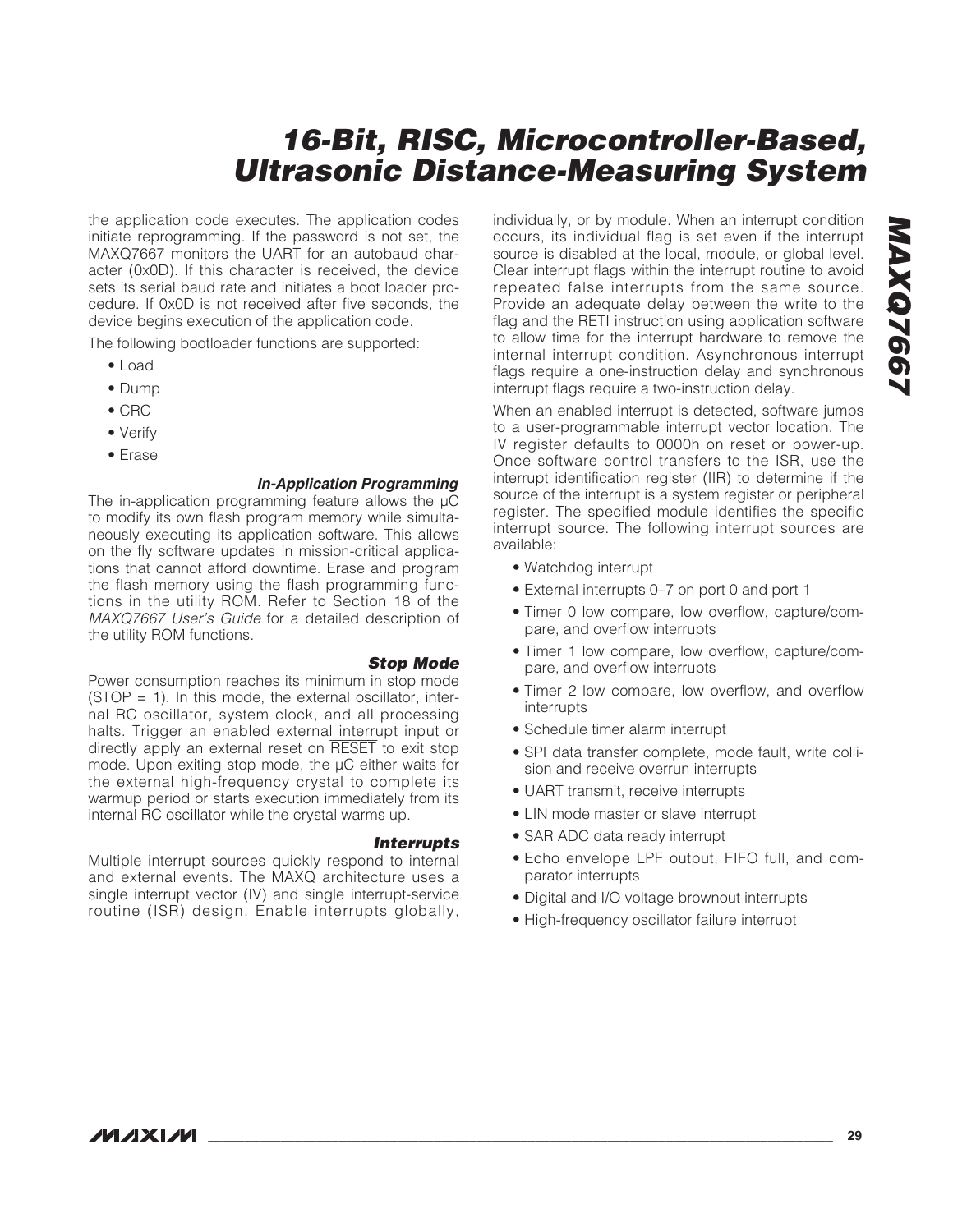### **Table 1. System Register Map**

**REGISTER** MODULE NAME (BASE SPECIFIER)<br>INDEX AP (8b) A (9b) PFX (Bb) IP (Cb) SP (D) **INDEX AP (8h) A (9h) PFX (Bh) IP (Ch) SP (Dh) DPC (Eh) DP (Fh)**  0h | AP | **A[0] | PFX[0] | IP |** — | — | — 1h | APC | **A[1] | PFX[1]** |  $-$  | SP |  $-$  |  $-$ 2h | — | **A[2] | PFX[2] |** — | IV | — | — 3h — **A[3] PFX[3]** — — OFFS **DP[0]**  4h PSF **A[4] PFX[4]** — — **DPC** — 5h IC **A[5] PFX[5]** — — **GR** — 6h IMR **A[6] PFX[6]** — **LC[0]** GRL — 7h — **A[7] PFX[7]** — **LC[1] BP DP[1]**  8h | SC | **A[8]** | — | — | *GRS* **| —** 9h — **A[9]** — — — GRH — Ah — **A[10]** — — — *GRXL* — Bh IIR **A[11]** — — — *FP* — Ch | — | **A[12]** | — | — | — | — | — Dh — **A[13]** — — — — — Eh | CKCN | **A[14]** | — | — | — | — | — Fh | WDCN | **A[15]** | — | — | — | — | —

**Note:** Registers in italics are read-only. Registers in bold are 16-bit wide.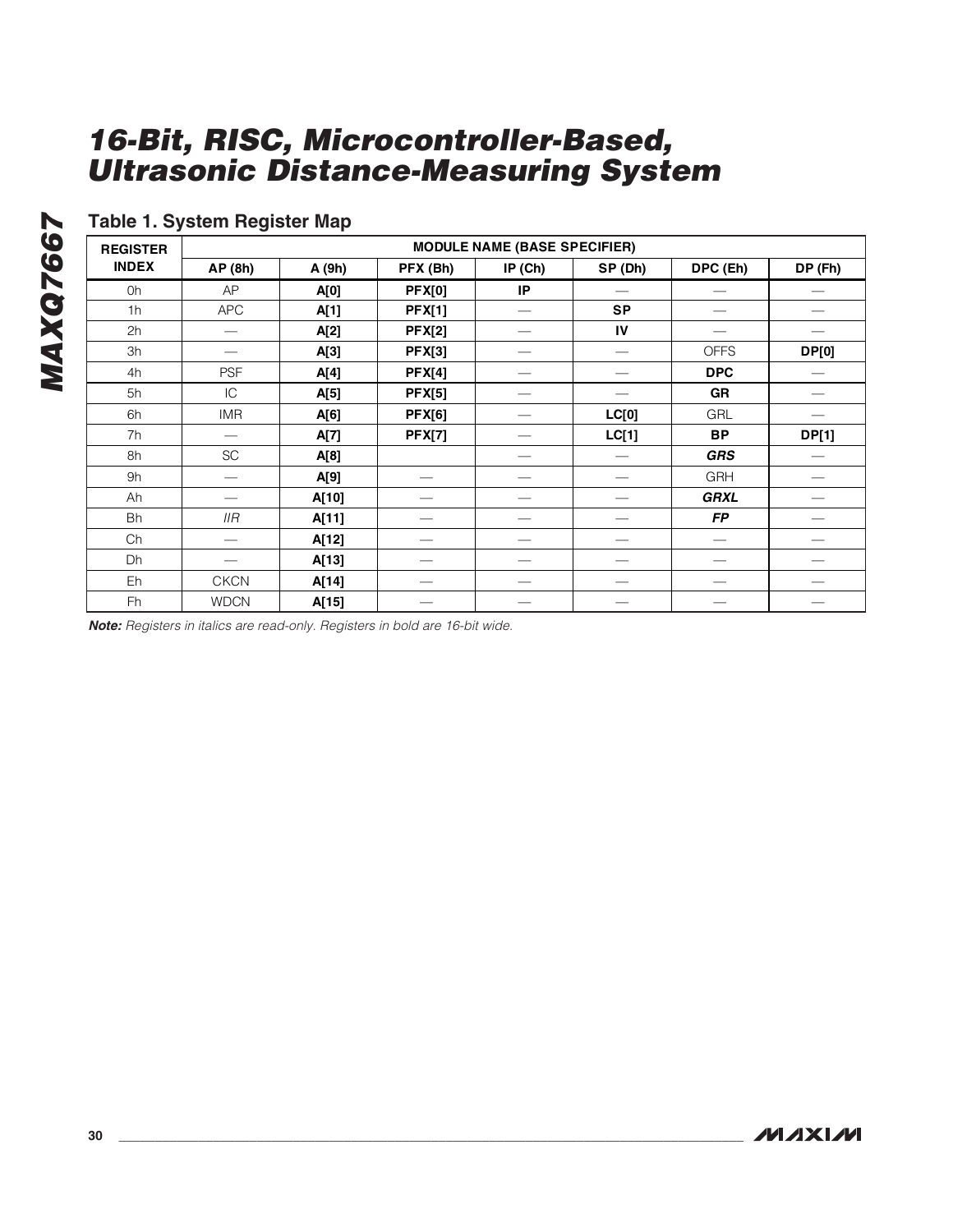| GPFO<br>WDIF<br>SWB<br>N3<br>$\stackrel{\textstyle\circ}{=}$<br>$\circ$<br>$\circ$<br>$\circ$<br>$\circ$<br>$\circ$<br>$\circ$<br>c<br>$\circ$<br>$\circ$<br>$\circ$<br>$\circ$<br>$\circ$<br>$\circ$<br>$\circ$<br>$\circ$<br>$\overline{\phantom{0}}$<br>CDA0<br>STOP<br><b>OCIM</b><br>GPF1<br>IM4<br>$\overline{\phantom{a}}$<br>$\circ$<br>$\circ$<br>$\circ$<br>$\circ$<br>$\circ$<br>$\circ$<br>$\circ$<br>4<br>$\circ$<br>$\circ$<br>$\circ$<br>$\circ$<br>$\circ$<br>$\circ$<br>$\circ$<br>$\circ$<br>CGDS<br>RGMD<br>CDA1<br>IM5<br>VD <sub>1</sub><br>$\stackrel{5}{=}$<br>$\circ$<br>$\circ$<br>$\circ$<br>$\circ$<br>$\circ$<br>$\circ$<br>$\circ$<br>$\circ$<br>ю<br>$\circ$<br>$\circ$<br>$\circ$<br>$\circ$<br>$\circ$<br>$\circ$<br>$\circ$<br>EWDI<br>$\overline{0}$<br>$\circ$<br>$\circ$<br>$\circ$<br>$\circ$<br>$\circ$<br>*ທ<br>ဖ<br>$\circ$<br>$\mathcal O$<br>$\circ$<br>$\circ$<br>$\circ$<br>$\circ$<br>$\circ$<br>$\circ$<br>$\circ$<br>$\circ$<br>REGISTER BIT<br>PFX[n] (16 Bits)<br>LC[0] (16 Bits)<br>LC[1] (16 Bits)<br>A[n] (16 Bits)<br>IV (16 Bits)<br>IP (16 Bits)<br>XTRC<br>POR<br><b>CLR</b><br>TAP<br>$\frac{1}{2}$<br>$\stackrel{\textstyle\circ}{=}$<br>$_{\rm o}^*$<br>$^{\ast}_{\rm O}$<br>$\circ$<br>$\circ$<br>$\circ$<br>$\circ$<br>$\circ$<br>$\circ$<br>$\circ$<br>$\circ$<br>$\overline{\phantom{a}}$<br>$\circ$<br>$\circ$<br>$\circ$<br>$\mathrel{\ensuremath{\mathsf{N}}}$<br>r<br>$\overline{\phantom{0}}$<br>┯<br>$\circ$<br>$\circ$<br>$\infty$<br>$\circ$<br>$\circ$<br>$\circ$<br>$\circ$<br>$\circ$<br>$\circ$<br>$\circ$<br>$\circ$<br>$\circ$<br>თ<br>$\circ$<br><u>۽</u><br>$\circ$<br>$\circ$<br>$\circ$<br>$\circ$<br>$\circ$<br>$\circ$<br>F<br>$\circ$<br>$\circ$<br>$\circ$<br>$\circ$<br>$\circ$<br>$\circ$<br>51<br>$\circ$<br>$\circ$<br>$\circ$<br>$\circ$<br>$\circ$<br>$\circ$<br>13<br>$\circ$<br>$\circ$<br>$\circ$<br>$\circ$<br>$\circ$<br>$\circ$<br>4<br>$\overline{\phantom{a}}$<br>$\circ$<br>$\circ$<br>$\circ$<br>$\circ$<br>$\circ$<br>$\circ$<br>15<br>I<br>$\circ$<br>$\circ$<br>$\circ$<br>$\circ$<br>$\circ$<br>$\leftarrow$<br>PFX[n] (07)<br>REGISTER<br>A[n] (0.15)<br><b>WDCN</b><br>CKCN<br>$\begin{bmatrix} 1 \\ 2 \end{bmatrix}$<br>LC[O]<br>APC<br>PSF<br><b>IMR</b><br>$\mathbb{A}^{\mathsf{D}}$<br>SC<br>$\mathop{\underline{\mathfrak{E}}}\nolimits$<br>99<br>$\mathrel{\underline{\cup}}$<br>$\mathrel{\underline{\mathsf{a}}}$<br>$\geq$ |  |  |  |  |  |  |  |                                                                                                                                                                                                                                                                                                                                                                                                                                                                                                                                                                                                    |                             |                         |
|------------------------------------------------------------------------------------------------------------------------------------------------------------------------------------------------------------------------------------------------------------------------------------------------------------------------------------------------------------------------------------------------------------------------------------------------------------------------------------------------------------------------------------------------------------------------------------------------------------------------------------------------------------------------------------------------------------------------------------------------------------------------------------------------------------------------------------------------------------------------------------------------------------------------------------------------------------------------------------------------------------------------------------------------------------------------------------------------------------------------------------------------------------------------------------------------------------------------------------------------------------------------------------------------------------------------------------------------------------------------------------------------------------------------------------------------------------------------------------------------------------------------------------------------------------------------------------------------------------------------------------------------------------------------------------------------------------------------------------------------------------------------------------------------------------------------------------------------------------------------------------------------------------------------------------------------------------------------------------------------------------------------------------------------------------------------------------------------------------------------------------------------------------------------------------------------------------------------------------------------------------------------------------------------------------------------------------------------------------------------------------------------------------------------------------------------|--|--|--|--|--|--|--|----------------------------------------------------------------------------------------------------------------------------------------------------------------------------------------------------------------------------------------------------------------------------------------------------------------------------------------------------------------------------------------------------------------------------------------------------------------------------------------------------------------------------------------------------------------------------------------------------|-----------------------------|-------------------------|
|                                                                                                                                                                                                                                                                                                                                                                                                                                                                                                                                                                                                                                                                                                                                                                                                                                                                                                                                                                                                                                                                                                                                                                                                                                                                                                                                                                                                                                                                                                                                                                                                                                                                                                                                                                                                                                                                                                                                                                                                                                                                                                                                                                                                                                                                                                                                                                                                                                                |  |  |  |  |  |  |  |                                                                                                                                                                                                                                                                                                                                                                                                                                                                                                                                                                                                    |                             |                         |
|                                                                                                                                                                                                                                                                                                                                                                                                                                                                                                                                                                                                                                                                                                                                                                                                                                                                                                                                                                                                                                                                                                                                                                                                                                                                                                                                                                                                                                                                                                                                                                                                                                                                                                                                                                                                                                                                                                                                                                                                                                                                                                                                                                                                                                                                                                                                                                                                                                                |  |  |  |  |  |  |  | Ν                                                                                                                                                                                                                                                                                                                                                                                                                                                                                                                                                                                                  | ┯                           | $\bullet$               |
|                                                                                                                                                                                                                                                                                                                                                                                                                                                                                                                                                                                                                                                                                                                                                                                                                                                                                                                                                                                                                                                                                                                                                                                                                                                                                                                                                                                                                                                                                                                                                                                                                                                                                                                                                                                                                                                                                                                                                                                                                                                                                                                                                                                                                                                                                                                                                                                                                                                |  |  |  |  |  |  |  |                                                                                                                                                                                                                                                                                                                                                                                                                                                                                                                                                                                                    | AP (4 Bits)                 |                         |
|                                                                                                                                                                                                                                                                                                                                                                                                                                                                                                                                                                                                                                                                                                                                                                                                                                                                                                                                                                                                                                                                                                                                                                                                                                                                                                                                                                                                                                                                                                                                                                                                                                                                                                                                                                                                                                                                                                                                                                                                                                                                                                                                                                                                                                                                                                                                                                                                                                                |  |  |  |  |  |  |  | $\circ$                                                                                                                                                                                                                                                                                                                                                                                                                                                                                                                                                                                            | $\circ$                     | $\circ$                 |
|                                                                                                                                                                                                                                                                                                                                                                                                                                                                                                                                                                                                                                                                                                                                                                                                                                                                                                                                                                                                                                                                                                                                                                                                                                                                                                                                                                                                                                                                                                                                                                                                                                                                                                                                                                                                                                                                                                                                                                                                                                                                                                                                                                                                                                                                                                                                                                                                                                                |  |  |  |  |  |  |  | MOD <sub>2</sub>                                                                                                                                                                                                                                                                                                                                                                                                                                                                                                                                                                                   | <b>NOD1</b>                 | <b>MODO</b>             |
|                                                                                                                                                                                                                                                                                                                                                                                                                                                                                                                                                                                                                                                                                                                                                                                                                                                                                                                                                                                                                                                                                                                                                                                                                                                                                                                                                                                                                                                                                                                                                                                                                                                                                                                                                                                                                                                                                                                                                                                                                                                                                                                                                                                                                                                                                                                                                                                                                                                |  |  |  |  |  |  |  | $\circ$                                                                                                                                                                                                                                                                                                                                                                                                                                                                                                                                                                                            | $\circ$                     | $\circ$                 |
|                                                                                                                                                                                                                                                                                                                                                                                                                                                                                                                                                                                                                                                                                                                                                                                                                                                                                                                                                                                                                                                                                                                                                                                                                                                                                                                                                                                                                                                                                                                                                                                                                                                                                                                                                                                                                                                                                                                                                                                                                                                                                                                                                                                                                                                                                                                                                                                                                                                |  |  |  |  |  |  |  | $\delta$                                                                                                                                                                                                                                                                                                                                                                                                                                                                                                                                                                                           | $\circ$                     | ш                       |
|                                                                                                                                                                                                                                                                                                                                                                                                                                                                                                                                                                                                                                                                                                                                                                                                                                                                                                                                                                                                                                                                                                                                                                                                                                                                                                                                                                                                                                                                                                                                                                                                                                                                                                                                                                                                                                                                                                                                                                                                                                                                                                                                                                                                                                                                                                                                                                                                                                                |  |  |  |  |  |  |  | $\circ$                                                                                                                                                                                                                                                                                                                                                                                                                                                                                                                                                                                            | $\circ$                     | $\circ$                 |
|                                                                                                                                                                                                                                                                                                                                                                                                                                                                                                                                                                                                                                                                                                                                                                                                                                                                                                                                                                                                                                                                                                                                                                                                                                                                                                                                                                                                                                                                                                                                                                                                                                                                                                                                                                                                                                                                                                                                                                                                                                                                                                                                                                                                                                                                                                                                                                                                                                                |  |  |  |  |  |  |  |                                                                                                                                                                                                                                                                                                                                                                                                                                                                                                                                                                                                    | $\frac{8}{2}$               | $\overline{G}$          |
|                                                                                                                                                                                                                                                                                                                                                                                                                                                                                                                                                                                                                                                                                                                                                                                                                                                                                                                                                                                                                                                                                                                                                                                                                                                                                                                                                                                                                                                                                                                                                                                                                                                                                                                                                                                                                                                                                                                                                                                                                                                                                                                                                                                                                                                                                                                                                                                                                                                |  |  |  |  |  |  |  | $\circ$                                                                                                                                                                                                                                                                                                                                                                                                                                                                                                                                                                                            | $\circ$                     | $\circ$                 |
|                                                                                                                                                                                                                                                                                                                                                                                                                                                                                                                                                                                                                                                                                                                                                                                                                                                                                                                                                                                                                                                                                                                                                                                                                                                                                                                                                                                                                                                                                                                                                                                                                                                                                                                                                                                                                                                                                                                                                                                                                                                                                                                                                                                                                                                                                                                                                                                                                                                |  |  |  |  |  |  |  | $102$                                                                                                                                                                                                                                                                                                                                                                                                                                                                                                                                                                                              | $\overline{\triangleright}$ | $\overline{\mathbb{M}}$ |
|                                                                                                                                                                                                                                                                                                                                                                                                                                                                                                                                                                                                                                                                                                                                                                                                                                                                                                                                                                                                                                                                                                                                                                                                                                                                                                                                                                                                                                                                                                                                                                                                                                                                                                                                                                                                                                                                                                                                                                                                                                                                                                                                                                                                                                                                                                                                                                                                                                                |  |  |  |  |  |  |  | $\circ$                                                                                                                                                                                                                                                                                                                                                                                                                                                                                                                                                                                            | $\circ$                     | $\circ$                 |
|                                                                                                                                                                                                                                                                                                                                                                                                                                                                                                                                                                                                                                                                                                                                                                                                                                                                                                                                                                                                                                                                                                                                                                                                                                                                                                                                                                                                                                                                                                                                                                                                                                                                                                                                                                                                                                                                                                                                                                                                                                                                                                                                                                                                                                                                                                                                                                                                                                                |  |  |  |  |  |  |  | ROD                                                                                                                                                                                                                                                                                                                                                                                                                                                                                                                                                                                                | PWL                         |                         |
|                                                                                                                                                                                                                                                                                                                                                                                                                                                                                                                                                                                                                                                                                                                                                                                                                                                                                                                                                                                                                                                                                                                                                                                                                                                                                                                                                                                                                                                                                                                                                                                                                                                                                                                                                                                                                                                                                                                                                                                                                                                                                                                                                                                                                                                                                                                                                                                                                                                |  |  |  |  |  |  |  | $\circ$                                                                                                                                                                                                                                                                                                                                                                                                                                                                                                                                                                                            | *თ                          | $\circ$                 |
|                                                                                                                                                                                                                                                                                                                                                                                                                                                                                                                                                                                                                                                                                                                                                                                                                                                                                                                                                                                                                                                                                                                                                                                                                                                                                                                                                                                                                                                                                                                                                                                                                                                                                                                                                                                                                                                                                                                                                                                                                                                                                                                                                                                                                                                                                                                                                                                                                                                |  |  |  |  |  |  |  | $\mathop{\underline{\mathop{\scriptstyle\mathop{\scriptstyle\mathop{\scriptstyle\mathop{\scriptstyle\mathop{\scriptstyle\mathop{\scriptstyle\mathop{\scriptstyle\mathop{\scriptstyle\mathop{\scriptstyle\mathop{\scriptstyle\mathop{\scriptstyle\mathop{\scriptstyle\mathop{\scriptstyle\mathop{\scriptstyle\mathop{\scriptstyle\mathop{\scriptstyle\mathop{\scriptstyle\mathop{\cal E}}}}}}}}}}}\math}}\mathop{\underline{\mathop{\scriptstyle\mathop{\scriptstyle\mathop{\scriptstyle\mathop{\scriptstyle\mathop{\scriptstyle\mathop{\scriptstyle\mathop{\scriptstyle\mathop{\cal E}}}}}}}}}}}}$ | $\equiv$                    | $\subseteqq$            |
|                                                                                                                                                                                                                                                                                                                                                                                                                                                                                                                                                                                                                                                                                                                                                                                                                                                                                                                                                                                                                                                                                                                                                                                                                                                                                                                                                                                                                                                                                                                                                                                                                                                                                                                                                                                                                                                                                                                                                                                                                                                                                                                                                                                                                                                                                                                                                                                                                                                |  |  |  |  |  |  |  | $\circ$                                                                                                                                                                                                                                                                                                                                                                                                                                                                                                                                                                                            | $\circ$                     | $\circ$                 |
|                                                                                                                                                                                                                                                                                                                                                                                                                                                                                                                                                                                                                                                                                                                                                                                                                                                                                                                                                                                                                                                                                                                                                                                                                                                                                                                                                                                                                                                                                                                                                                                                                                                                                                                                                                                                                                                                                                                                                                                                                                                                                                                                                                                                                                                                                                                                                                                                                                                |  |  |  |  |  |  |  | PMME                                                                                                                                                                                                                                                                                                                                                                                                                                                                                                                                                                                               | G<br>D                      | CDO                     |
|                                                                                                                                                                                                                                                                                                                                                                                                                                                                                                                                                                                                                                                                                                                                                                                                                                                                                                                                                                                                                                                                                                                                                                                                                                                                                                                                                                                                                                                                                                                                                                                                                                                                                                                                                                                                                                                                                                                                                                                                                                                                                                                                                                                                                                                                                                                                                                                                                                                |  |  |  |  |  |  |  | $\circ$                                                                                                                                                                                                                                                                                                                                                                                                                                                                                                                                                                                            | $\circ$                     | $\circ$                 |
|                                                                                                                                                                                                                                                                                                                                                                                                                                                                                                                                                                                                                                                                                                                                                                                                                                                                                                                                                                                                                                                                                                                                                                                                                                                                                                                                                                                                                                                                                                                                                                                                                                                                                                                                                                                                                                                                                                                                                                                                                                                                                                                                                                                                                                                                                                                                                                                                                                                |  |  |  |  |  |  |  | WTRF                                                                                                                                                                                                                                                                                                                                                                                                                                                                                                                                                                                               | EMI                         | RWT                     |
|                                                                                                                                                                                                                                                                                                                                                                                                                                                                                                                                                                                                                                                                                                                                                                                                                                                                                                                                                                                                                                                                                                                                                                                                                                                                                                                                                                                                                                                                                                                                                                                                                                                                                                                                                                                                                                                                                                                                                                                                                                                                                                                                                                                                                                                                                                                                                                                                                                                |  |  |  |  |  |  |  | *თ                                                                                                                                                                                                                                                                                                                                                                                                                                                                                                                                                                                                 | *ທ                          | $\circ$                 |
|                                                                                                                                                                                                                                                                                                                                                                                                                                                                                                                                                                                                                                                                                                                                                                                                                                                                                                                                                                                                                                                                                                                                                                                                                                                                                                                                                                                                                                                                                                                                                                                                                                                                                                                                                                                                                                                                                                                                                                                                                                                                                                                                                                                                                                                                                                                                                                                                                                                |  |  |  |  |  |  |  |                                                                                                                                                                                                                                                                                                                                                                                                                                                                                                                                                                                                    |                             |                         |
|                                                                                                                                                                                                                                                                                                                                                                                                                                                                                                                                                                                                                                                                                                                                                                                                                                                                                                                                                                                                                                                                                                                                                                                                                                                                                                                                                                                                                                                                                                                                                                                                                                                                                                                                                                                                                                                                                                                                                                                                                                                                                                                                                                                                                                                                                                                                                                                                                                                |  |  |  |  |  |  |  | $\circ$                                                                                                                                                                                                                                                                                                                                                                                                                                                                                                                                                                                            | $\circ$                     | $\circ$                 |
|                                                                                                                                                                                                                                                                                                                                                                                                                                                                                                                                                                                                                                                                                                                                                                                                                                                                                                                                                                                                                                                                                                                                                                                                                                                                                                                                                                                                                                                                                                                                                                                                                                                                                                                                                                                                                                                                                                                                                                                                                                                                                                                                                                                                                                                                                                                                                                                                                                                |  |  |  |  |  |  |  |                                                                                                                                                                                                                                                                                                                                                                                                                                                                                                                                                                                                    |                             |                         |
|                                                                                                                                                                                                                                                                                                                                                                                                                                                                                                                                                                                                                                                                                                                                                                                                                                                                                                                                                                                                                                                                                                                                                                                                                                                                                                                                                                                                                                                                                                                                                                                                                                                                                                                                                                                                                                                                                                                                                                                                                                                                                                                                                                                                                                                                                                                                                                                                                                                |  |  |  |  |  |  |  | $\circ$                                                                                                                                                                                                                                                                                                                                                                                                                                                                                                                                                                                            | $\circ$                     | $\circ$                 |
|                                                                                                                                                                                                                                                                                                                                                                                                                                                                                                                                                                                                                                                                                                                                                                                                                                                                                                                                                                                                                                                                                                                                                                                                                                                                                                                                                                                                                                                                                                                                                                                                                                                                                                                                                                                                                                                                                                                                                                                                                                                                                                                                                                                                                                                                                                                                                                                                                                                |  |  |  |  |  |  |  |                                                                                                                                                                                                                                                                                                                                                                                                                                                                                                                                                                                                    |                             |                         |
|                                                                                                                                                                                                                                                                                                                                                                                                                                                                                                                                                                                                                                                                                                                                                                                                                                                                                                                                                                                                                                                                                                                                                                                                                                                                                                                                                                                                                                                                                                                                                                                                                                                                                                                                                                                                                                                                                                                                                                                                                                                                                                                                                                                                                                                                                                                                                                                                                                                |  |  |  |  |  |  |  | $\circ$                                                                                                                                                                                                                                                                                                                                                                                                                                                                                                                                                                                            | $\circ$                     | $\circ$                 |
|                                                                                                                                                                                                                                                                                                                                                                                                                                                                                                                                                                                                                                                                                                                                                                                                                                                                                                                                                                                                                                                                                                                                                                                                                                                                                                                                                                                                                                                                                                                                                                                                                                                                                                                                                                                                                                                                                                                                                                                                                                                                                                                                                                                                                                                                                                                                                                                                                                                |  |  |  |  |  |  |  |                                                                                                                                                                                                                                                                                                                                                                                                                                                                                                                                                                                                    | SP (4 Bits)                 |                         |
|                                                                                                                                                                                                                                                                                                                                                                                                                                                                                                                                                                                                                                                                                                                                                                                                                                                                                                                                                                                                                                                                                                                                                                                                                                                                                                                                                                                                                                                                                                                                                                                                                                                                                                                                                                                                                                                                                                                                                                                                                                                                                                                                                                                                                                                                                                                                                                                                                                                |  |  |  |  |  |  |  | $\overline{ }$                                                                                                                                                                                                                                                                                                                                                                                                                                                                                                                                                                                     |                             | $\overline{ }$          |
|                                                                                                                                                                                                                                                                                                                                                                                                                                                                                                                                                                                                                                                                                                                                                                                                                                                                                                                                                                                                                                                                                                                                                                                                                                                                                                                                                                                                                                                                                                                                                                                                                                                                                                                                                                                                                                                                                                                                                                                                                                                                                                                                                                                                                                                                                                                                                                                                                                                |  |  |  |  |  |  |  |                                                                                                                                                                                                                                                                                                                                                                                                                                                                                                                                                                                                    |                             |                         |
|                                                                                                                                                                                                                                                                                                                                                                                                                                                                                                                                                                                                                                                                                                                                                                                                                                                                                                                                                                                                                                                                                                                                                                                                                                                                                                                                                                                                                                                                                                                                                                                                                                                                                                                                                                                                                                                                                                                                                                                                                                                                                                                                                                                                                                                                                                                                                                                                                                                |  |  |  |  |  |  |  | $\circ$                                                                                                                                                                                                                                                                                                                                                                                                                                                                                                                                                                                            | $\circ$                     | $\circ$                 |
|                                                                                                                                                                                                                                                                                                                                                                                                                                                                                                                                                                                                                                                                                                                                                                                                                                                                                                                                                                                                                                                                                                                                                                                                                                                                                                                                                                                                                                                                                                                                                                                                                                                                                                                                                                                                                                                                                                                                                                                                                                                                                                                                                                                                                                                                                                                                                                                                                                                |  |  |  |  |  |  |  |                                                                                                                                                                                                                                                                                                                                                                                                                                                                                                                                                                                                    |                             |                         |
|                                                                                                                                                                                                                                                                                                                                                                                                                                                                                                                                                                                                                                                                                                                                                                                                                                                                                                                                                                                                                                                                                                                                                                                                                                                                                                                                                                                                                                                                                                                                                                                                                                                                                                                                                                                                                                                                                                                                                                                                                                                                                                                                                                                                                                                                                                                                                                                                                                                |  |  |  |  |  |  |  | $\circ$                                                                                                                                                                                                                                                                                                                                                                                                                                                                                                                                                                                            | $\circ$                     | $\circ$                 |
|                                                                                                                                                                                                                                                                                                                                                                                                                                                                                                                                                                                                                                                                                                                                                                                                                                                                                                                                                                                                                                                                                                                                                                                                                                                                                                                                                                                                                                                                                                                                                                                                                                                                                                                                                                                                                                                                                                                                                                                                                                                                                                                                                                                                                                                                                                                                                                                                                                                |  |  |  |  |  |  |  |                                                                                                                                                                                                                                                                                                                                                                                                                                                                                                                                                                                                    |                             |                         |
| $\circ$<br>$\circ$<br>$\circ$<br>$\circ$<br>$\circ$<br>$\circ$<br>$\circ$<br>$\circ$<br>$\circ$<br>$\circ$<br>$\circ$<br>$\circ$<br>$\circ$                                                                                                                                                                                                                                                                                                                                                                                                                                                                                                                                                                                                                                                                                                                                                                                                                                                                                                                                                                                                                                                                                                                                                                                                                                                                                                                                                                                                                                                                                                                                                                                                                                                                                                                                                                                                                                                                                                                                                                                                                                                                                                                                                                                                                                                                                                    |  |  |  |  |  |  |  | $\circ$                                                                                                                                                                                                                                                                                                                                                                                                                                                                                                                                                                                            | $\circ$                     | $\circ$                 |
| 'Bits indicated by an "s" are only affected by a POR and not by other forms of reset. These bits are set to 0 after a POR. Refer to the MAXQ7667 User's<br>Guide for more information.                                                                                                                                                                                                                                                                                                                                                                                                                                                                                                                                                                                                                                                                                                                                                                                                                                                                                                                                                                                                                                                                                                                                                                                                                                                                                                                                                                                                                                                                                                                                                                                                                                                                                                                                                                                                                                                                                                                                                                                                                                                                                                                                                                                                                                                         |  |  |  |  |  |  |  |                                                                                                                                                                                                                                                                                                                                                                                                                                                                                                                                                                                                    |                             |                         |

### Table 2. System Register Bit and Reset Values **Table 2. System Register Bit and Reset Values**

### **MXXVIVI**

### **16-Bit, RISC, Microcontroller-Based, Ultrasonic Distance-Measuring System**

**MAXQ7667 MAXQ7667**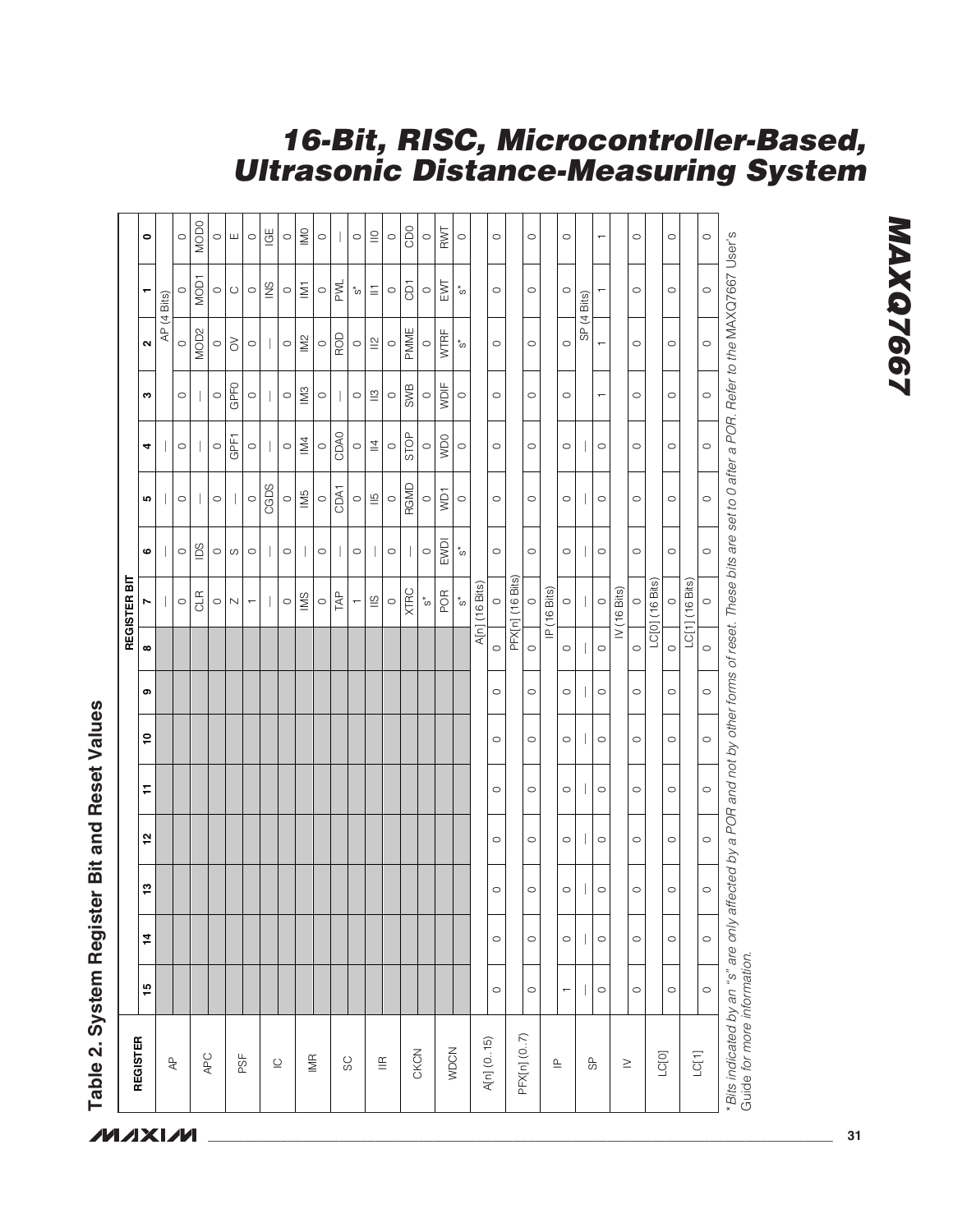### **MAXQ7667 MAXQ7667**

|                       |                  |                  |                  |                  |                  |                  |                 |                | REGISTER BIT            |                  |                  |                  |                                 |                   |         |                   |
|-----------------------|------------------|------------------|------------------|------------------|------------------|------------------|-----------------|----------------|-------------------------|------------------|------------------|------------------|---------------------------------|-------------------|---------|-------------------|
| REGISTER              | 45               | $\frac{1}{4}$    | م.               | 51               | Ξ                | ە,               | თ               | $\pmb{\infty}$ | r                       | ဖ                | LO.              | 4                | c                               | $\mathbf{\Omega}$ | ┯       | $\bullet$         |
|                       |                  |                  |                  |                  |                  |                  |                 |                |                         |                  |                  | OFFS             | Bits)<br>$\overset{\circ}{\in}$ |                   |         |                   |
| OFFS                  |                  |                  |                  |                  |                  |                  |                 |                | $\circ$                 | $\circ$          | $\circ$          | $\circ$          | 0                               | $\circ$           | $\circ$ | $\circ$           |
|                       |                  |                  |                  |                  |                  |                  |                 |                |                         |                  |                  | WBS2             | WBS1                            | WBS0              | SDPS1   | SDP <sub>SO</sub> |
| DPC                   | $\circ$          | $\circ$          | $\circ$          | $\circ$          | $\circ$          | $\circ$          | $\circ$         | $\circ$        | $\circ$                 | $\circ$          | $\circ$          |                  |                                 | T                 | $\circ$ | $\circ$           |
|                       | GR <sub>15</sub> | GR <sub>14</sub> | GR <sub>13</sub> | GR <sub>12</sub> | GR <sub>11</sub> | GR <sub>10</sub> | GR <sub>9</sub> | GR8            | GR7                     | GR6              | GR5              | GR4              | GR3                             | GR <sub>2</sub>   | GRT     | GRO               |
| $\mathbb G$           | $\circ$          | $\circ$          | $\circ$          | $\circ$          | $\circ$          | $\circ$          | $\circ$         | $\circ$        | $\circ$                 | $\circ$          | $\circ$          | $\circ$          | $\circ$                         | $\circ$           | $\circ$ | $\circ$           |
|                       |                  |                  |                  |                  |                  |                  |                 |                | GRL7                    | GRL6             | GRL5             | GRL4             | GRL3                            | GRL2              | GRL1    | GRLO              |
| GRL                   |                  |                  |                  |                  |                  |                  |                 |                | $\circ$                 | $\circ$          | $\circ$          | $\circ$          | $\circ$                         | $\circ$           | $\circ$ | $\circ$           |
|                       |                  |                  |                  |                  |                  |                  |                 | $\overline{B}$ | Bits)<br>$\frac{6}{16}$ |                  |                  |                  |                                 |                   |         |                   |
| $\frac{\rho}{\Box}$   | $\circ$          | $\circ$          | $\circ$          | $\circ$          | $\circ$          | $\circ$          | $\circ$         | $\circ$        | $\circ$                 | $\circ$          | $\circ$          | $\circ$          | $\circ$                         | $\circ$           | $\circ$ | $\circ$           |
|                       | GRS15            | GRS14            | GRS13            | GRS12            | GRS11            | GRS10            | GRS9            | GRS8           | GRS7                    | GRS6             | GRS5             | GRS4             | GRS3                            | GRS2              | GRS1    | GRS0              |
| GRS                   | $\circ$          | $\circ$          | $\circ$          | $\circ$          | $\circ$          | $\circ$          | $\circ$         | $\circ$        | $\circ$                 | $\circ$          | $\circ$          | $\circ$          | $\circ$                         | $\circ$           | $\circ$ | $\circ$           |
|                       |                  |                  |                  |                  |                  |                  |                 |                | GR <sub>15</sub>        | GR <sub>14</sub> | GR <sub>13</sub> | GR <sub>12</sub> | GR <sub>11</sub>                | GR <sub>10</sub>  | GR9     | GR8               |
| <b>GRH</b>            |                  |                  |                  |                  |                  |                  |                 |                | $\circ$                 | $\circ$          | $\circ$          | $\circ$          | $\circ$                         | $\circ$           | $\circ$ | $\circ$           |
|                       | GRXL15           | GRXL14           | GRXL13           | GRXL12           | GRXL11           | GRXL10           | GRXL9           | GRXL8          | GRXL7                   | <b>GRXL6</b>     | GRXL5            | GRXL4            | GRXL3                           | GRXL2             | GRXL1   | GRXLO             |
| GRXL                  | $\circ$          | $\circ$          | $\circ$          | $\circ$          | $\circ$          | $\circ$          | $\circ$         | $\circ$        | $\circ$                 | $\circ$          | $\circ$          | $\circ$          | $\circ$                         | $\circ$           | $\circ$ | $\circ$           |
| $\mathop{\mathbb{E}}$ |                  |                  |                  |                  |                  |                  |                 | E              | $(16$ Bits)             |                  |                  |                  |                                 |                   |         |                   |
|                       | $\circ$          | $\circ$          | $\circ$          | $\circ$          | $\circ$          | $\circ$          | $\circ$         | $\circ$        | $\circ$                 | $\circ$          | $\circ$          | $\circ$          | $\circ$                         | $\circ$           | $\circ$ | $\circ$           |
| DP[0]                 |                  |                  |                  |                  |                  |                  |                 |                | DP[0] (16 Bits)         |                  |                  |                  |                                 |                   |         |                   |
|                       | $\circ$          | $\circ$          | $\circ$          | $\circ$          | $\circ$          | $\circ$          | $\circ$         | $\circ$        | $\circ$                 | $\circ$          | $\circ$          | $\circ$          | $\circ$                         | $\circ$           | $\circ$ | $\circ$           |
| DF[1]                 |                  |                  |                  |                  |                  |                  |                 |                | DP[1] (16 Bits)         |                  |                  |                  |                                 |                   |         |                   |
|                       | $\circ$          | $\circ$          | $\circ$          | $\circ$          | $\circ$          | $\circ$          | $\circ$         | $\circ$        | $\circ$                 | $\circ$          | $\circ$          | $\circ$          | $\circ$                         | $\circ$           | $\circ$ | $\circ$           |

**16-Bit, RISC, Microcontroller-Based,**

**Ultrasonic Distance-Measuring System**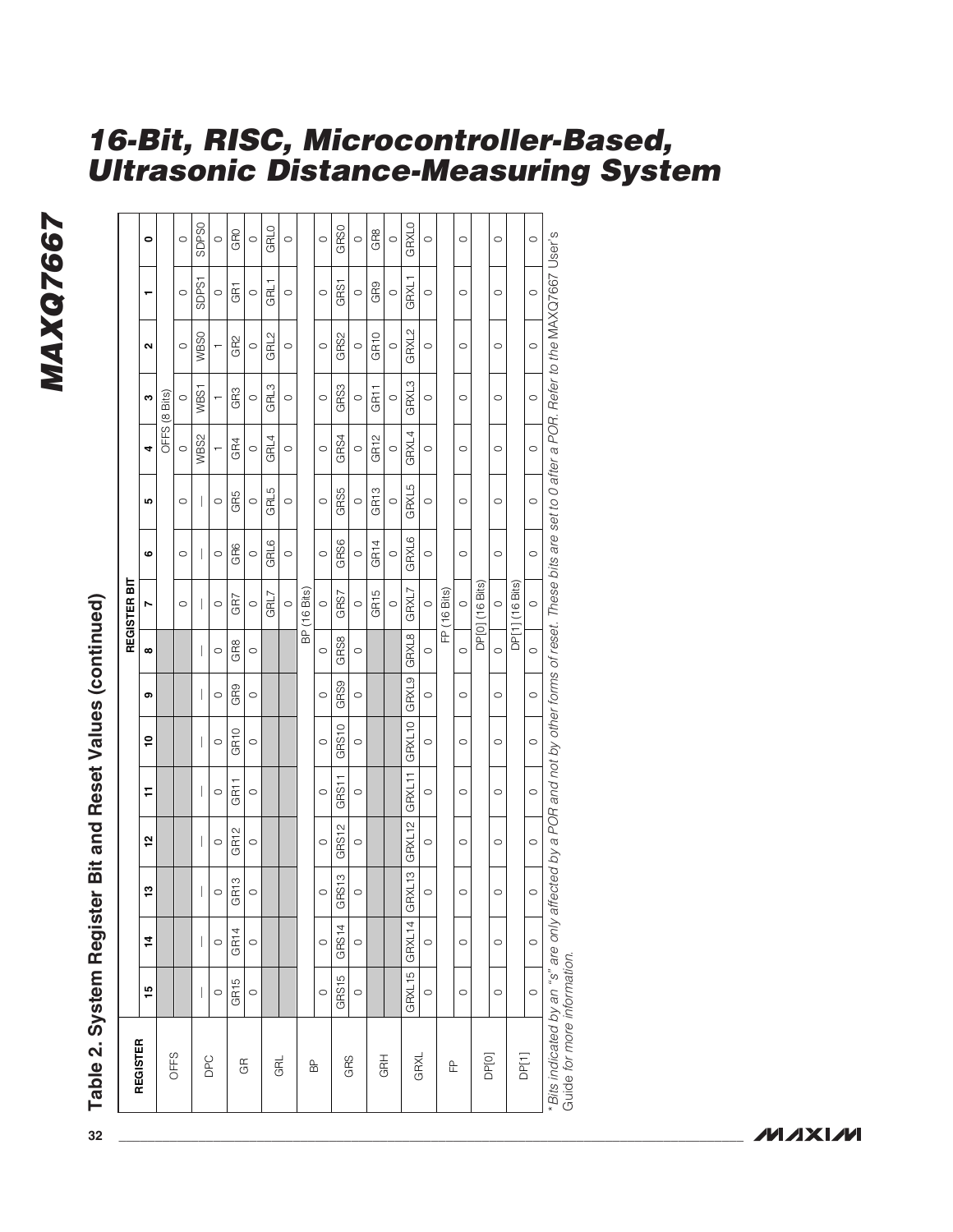### **Table 3. Peripheral Register Map**

| <b>REGISTER</b> |                          |                          |                                 | <b>MODULE NAME (BASE SPECIFIER)</b> |                               |                          |
|-----------------|--------------------------|--------------------------|---------------------------------|-------------------------------------|-------------------------------|--------------------------|
| <b>INDEX</b>    | M0 (0h)                  | M1 (1h)                  | M2 (2h)                         | M3 (3h)                             | M4 (4h)                       | M5 (5h)                  |
| 0h              | PO <sub>0</sub>          | <b>MCNT</b>              | T <sub>2</sub> CNA0             | T <sub>2</sub> CNA <sub>2</sub>     |                               | <b>BPH</b>               |
| 1h              | PO <sub>1</sub>          | MA                       | T <sub>2</sub> H <sub>0</sub>   | T2H2                                |                               | <b>BTRN</b>              |
| 2h              | $\equiv$                 | MB                       | T2RH0                           | T2RH2                               |                               | SARC                     |
| 3h              | <b>EIFO</b>              | MC <sub>2</sub>          | T <sub>2</sub> CH <sub>0</sub>  | T <sub>2</sub> CH <sub>2</sub>      |                               | <b>RCVC</b>              |
| 4h              | EIF1                     | MC <sub>1</sub>          | T <sub>2</sub> CNA1             |                                     |                               | <b>PLLF</b>              |
| 5h              |                          | MC <sub>0</sub>          | <b>T2H1</b>                     | CNT1                                |                               | AIE                      |
| 6h              |                          | <b>SPIB</b>              | T2RH1                           | <b>SCON</b>                         | $\overbrace{\phantom{13333}}$ | <b>CMPC</b>              |
| 7h              |                          | <b>SPICN</b>             | T <sub>2</sub> CH <sub>1</sub>  | <b>SBUF</b>                         |                               | <b>CMPT</b>              |
| 8h              | PI <sub>0</sub>          | <b>SPICF</b>             | T2CNB0                          | T2CNB2                              |                               | <b>ASR</b>               |
| 9h              | PI <sub>1</sub>          | <b>SPICK</b>             | <b>T2V0</b>                     | <b>T2V2</b>                         |                               | <b>SARD</b>              |
| Ah              | $\overline{\phantom{0}}$ |                          | <b>T2R0</b>                     | <b>T2R2</b>                         |                               | <b>LPFC</b>              |
| <b>Bh</b>       | <b>EIE0</b>              |                          | T <sub>2</sub> C <sub>0</sub>   | <b>T2C2</b>                         | $\overline{\phantom{0}}$      | OSCC                     |
| Ch              | EIE1                     | MC <sub>1R</sub>         | T <sub>2</sub> CNB <sub>1</sub> | <b>FSTAT</b>                        |                               | <b>BPFI</b>              |
| Dh              |                          | <b>MCOR</b>              | <b>T2V1</b>                     | ERRR                                |                               | <b>BPFO</b>              |
| Eh              |                          | <b>SCNT</b>              | <b>T2R1</b>                     | <b>CHKSUM</b>                       |                               | <b>LPFD</b>              |
| Fh              |                          | <b>STIM</b>              | <b>T2C1</b>                     | <b>ISVEC</b>                        |                               | LPFF                     |
| 10h             | PD <sub>0</sub>          | SALM                     | T <sub>2</sub> CF <sub>G0</sub> | T <sub>2</sub> CF <sub>G2</sub>     |                               | APE                      |
| 11h             | PD1                      | <b>FPCTL</b>             | T <sub>2</sub> CFG <sub>1</sub> | STA0                                |                               |                          |
| 12h             | $\overline{\phantom{0}}$ |                          |                                 | SMD                                 |                               | <b>FGAIN</b>             |
| 13h             | <b>EIES0</b>             |                          |                                 | <b>FCON</b>                         |                               | B1COEF                   |
| 14h             | EIES1                    |                          | $\overline{\phantom{0}}$        | <b>CNTO</b>                         |                               | B2COEF                   |
| 15h             |                          |                          | —                               | CNT <sub>2</sub>                    |                               | <b>B3COEF</b>            |
| 16h             |                          |                          | $\overline{\phantom{0}}$        | <b>IDFB</b>                         |                               | A <sub>2</sub> A         |
| 17h             |                          | <b>RCTRM</b>             |                                 | SADDR                               |                               | A <sub>2</sub> B         |
| 18h             | PS <sub>0</sub>          |                          | <b>ICDT0</b>                    | <b>SADEN</b>                        |                               | $\overline{\phantom{0}}$ |
| 19h             | PS <sub>1</sub>          |                          | ICDT1                           | <b>BT</b>                           |                               | A <sub>2</sub> D         |
| 1Ah             | $\qquad \qquad$          |                          | <b>ICDC</b>                     | <b>TMR</b>                          |                               | $\overline{\phantom{0}}$ |
| 1Bh             | PR <sub>0</sub>          | $\overline{\phantom{0}}$ | <b>ICDF</b>                     | $\equiv$                            |                               | A <sub>3</sub> A         |
| 1Ch             | PR <sub>1</sub>          | ID <sub>0</sub>          | <b>ICDB</b>                     |                                     |                               | A3B                      |
| 1Dh             |                          | ID <sub>1</sub>          | <b>ICDA</b>                     |                                     |                               |                          |
| 1Eh             |                          |                          | <b>ICDD</b>                     |                                     |                               | A <sub>3</sub> D         |
| 1Fh             |                          |                          | $\overline{\phantom{0}}$        |                                     |                               |                          |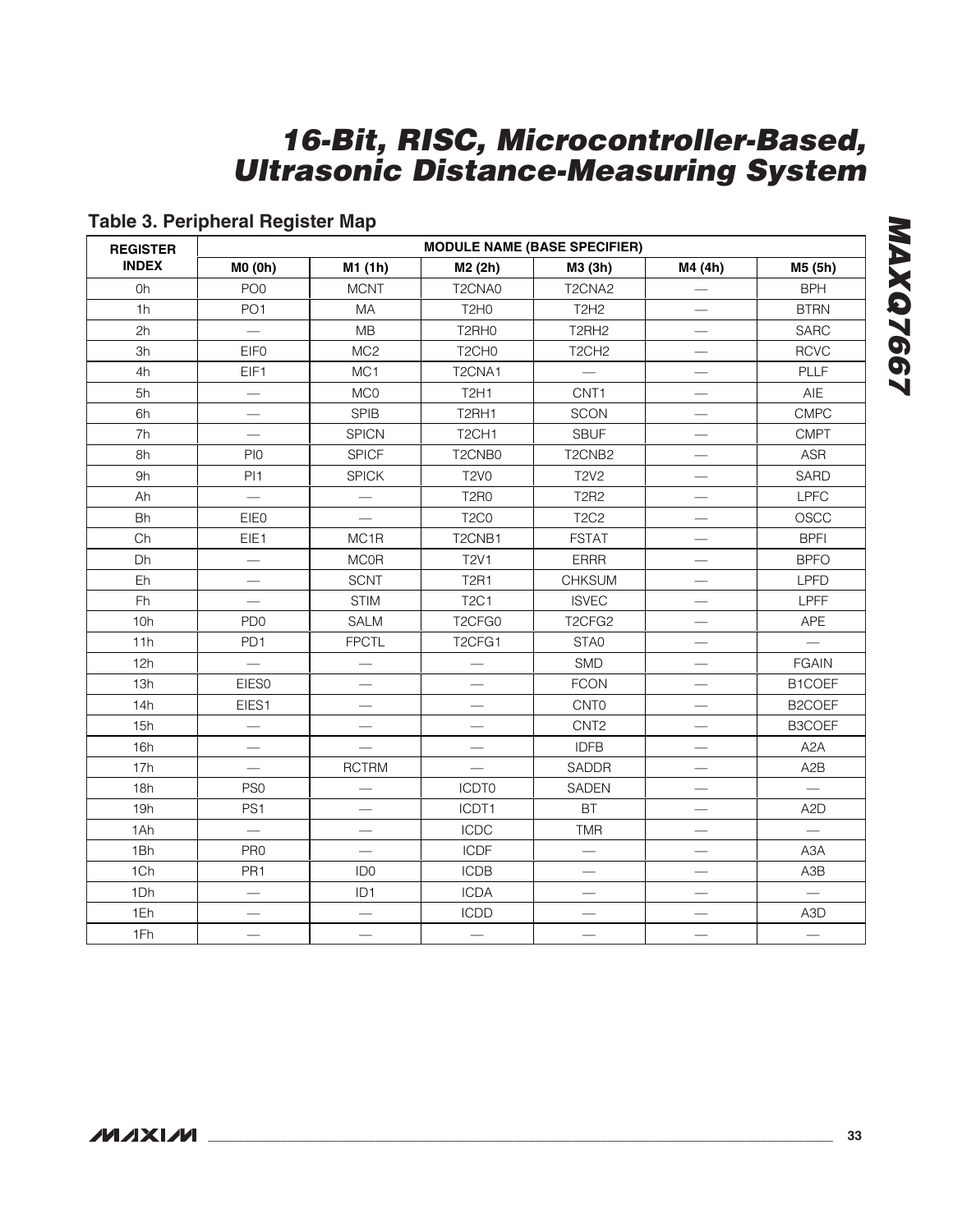### MAXQ7667 **MAXQ7667**

## **Table 4. Peripheral Register Bit Functions and Reset Values**

| REGISTER                                                      |                                                   |                                                                                                                                                                                                                                                                                                                                                            |                                                                 |                               |                              |                                                |                                                  |                                 | REGISTER BIT                                                              |                                                                                                                                                                                                                                                                                                                                                                                                                                                                                  |                                                                                                                                                                                              |                                                                                                                                                                                                                                        |                                                                                                                                                                                                                                                                                                                                                                                               |                                |                                                                                                                                                                                                                                                                                                                                                                                                                                                                                           |                                                                                                           |
|---------------------------------------------------------------|---------------------------------------------------|------------------------------------------------------------------------------------------------------------------------------------------------------------------------------------------------------------------------------------------------------------------------------------------------------------------------------------------------------------|-----------------------------------------------------------------|-------------------------------|------------------------------|------------------------------------------------|--------------------------------------------------|---------------------------------|---------------------------------------------------------------------------|----------------------------------------------------------------------------------------------------------------------------------------------------------------------------------------------------------------------------------------------------------------------------------------------------------------------------------------------------------------------------------------------------------------------------------------------------------------------------------|----------------------------------------------------------------------------------------------------------------------------------------------------------------------------------------------|----------------------------------------------------------------------------------------------------------------------------------------------------------------------------------------------------------------------------------------|-----------------------------------------------------------------------------------------------------------------------------------------------------------------------------------------------------------------------------------------------------------------------------------------------------------------------------------------------------------------------------------------------|--------------------------------|-------------------------------------------------------------------------------------------------------------------------------------------------------------------------------------------------------------------------------------------------------------------------------------------------------------------------------------------------------------------------------------------------------------------------------------------------------------------------------------------|-----------------------------------------------------------------------------------------------------------|
|                                                               | 15                                                | $\sharp$                                                                                                                                                                                                                                                                                                                                                   | ឌ $  $ ା                                                        | 12                            | F                            | $\mathop{^{\mathsf{e}}}\nolimits$              | თ                                                | $\pmb{\infty}$                  | PO <sub>0</sub>                                                           | $\frac{1}{\sqrt{2}}$                                                                                                                                                                                                                                                                                                                                                                                                                                                             | $\frac{5}{9005}$                                                                                                                                                                             | PO04<br>4                                                                                                                                                                                                                              | PO <sub>03</sub><br>ო                                                                                                                                                                                                                                                                                                                                                                         | PO02<br>$\boldsymbol{\sim}$    | PO <sub>01</sub>                                                                                                                                                                                                                                                                                                                                                                                                                                                                          | $\frac{1000}{\pi}$<br>$\bullet$                                                                           |
| $\frac{8}{2}$                                                 | 0                                                 | $\vert\vert$ o                                                                                                                                                                                                                                                                                                                                             |                                                                 | $\circ$                       | $\circ$                      | $\circ$                                        | $\circ$                                          | $\vert\vert \circ$              |                                                                           |                                                                                                                                                                                                                                                                                                                                                                                                                                                                                  |                                                                                                                                                                                              |                                                                                                                                                                                                                                        |                                                                                                                                                                                                                                                                                                                                                                                               |                                |                                                                                                                                                                                                                                                                                                                                                                                                                                                                                           |                                                                                                           |
|                                                               |                                                   |                                                                                                                                                                                                                                                                                                                                                            |                                                                 |                               |                              |                                                |                                                  |                                 | PO <sub>17</sub>                                                          | PO <sub>16</sub>                                                                                                                                                                                                                                                                                                                                                                                                                                                                 | PO <sub>15</sub>                                                                                                                                                                             | PO <sub>14</sub>                                                                                                                                                                                                                       | PO <sub>13</sub>                                                                                                                                                                                                                                                                                                                                                                              | POT2                           | FO <sub>11</sub>                                                                                                                                                                                                                                                                                                                                                                                                                                                                          | PO <sub>10</sub>                                                                                          |
| $\overleftarrow{\text{C}}$                                    | $\mathsf{I}\mathsf{I}\circ$                       | $\vert\vert$ o                                                                                                                                                                                                                                                                                                                                             | $\vert\vert$                                                    | $\circ$                       | $\circ$                      | $\circ$                                        | $\circ$                                          | $\circ$                         |                                                                           |                                                                                                                                                                                                                                                                                                                                                                                                                                                                                  |                                                                                                                                                                                              |                                                                                                                                                                                                                                        |                                                                                                                                                                                                                                                                                                                                                                                               |                                |                                                                                                                                                                                                                                                                                                                                                                                                                                                                                           |                                                                                                           |
| EIFO                                                          |                                                   |                                                                                                                                                                                                                                                                                                                                                            |                                                                 |                               |                              |                                                |                                                  |                                 |                                                                           |                                                                                                                                                                                                                                                                                                                                                                                                                                                                                  |                                                                                                                                                                                              |                                                                                                                                                                                                                                        |                                                                                                                                                                                                                                                                                                                                                                                               |                                |                                                                                                                                                                                                                                                                                                                                                                                                                                                                                           |                                                                                                           |
|                                                               | $\mathsf{I}\mathsf{I}\circ$                       | $\vert\vert$                                                                                                                                                                                                                                                                                                                                               | $\vert \vert \circ$                                             |                               |                              |                                                |                                                  | $\circ$                         | 의이필                                                                       |                                                                                                                                                                                                                                                                                                                                                                                                                                                                                  | <u>이었<mark>역 일정이</mark>하여</u>                                                                                                                                                                | $\boxed{\vec{\pi}\,}\circ\boxed{\vec{\pi}\,}\circ\boxed{\vec{\Xi}\,}\simeq\boxed{\vec{\Xi}\,}\simeq\boxed{\vec{\Xi}\,}\simeq\boxed{\vec{\Xi}\,}\simeq\boxed{\vec{\Xi}\,}\simeq\boxed{\vec{\Xi}\,}\simeq\color{red}\boxed{\vec{\Xi}\,}$ | $\frac{2}{5}$                                                                                                                                                                                                                                                                                                                                                                                 | ≅ ∘ ≌ ∘  <u>≋</u>  ≈ ≚ ≈ ¾ ∘ ‰ | $\frac{1}{2}$                                                                                                                                                                                                                                                                                                                                                                                                                                                                             | 의이의                                                                                                       |
| 뚬                                                             |                                                   |                                                                                                                                                                                                                                                                                                                                                            |                                                                 |                               |                              |                                                |                                                  |                                 |                                                                           |                                                                                                                                                                                                                                                                                                                                                                                                                                                                                  |                                                                                                                                                                                              |                                                                                                                                                                                                                                        | $\boxed{\underline{\mathbb{E}}\,}$                                                                                                                                                                                                                                                                                                                                                            |                                | 듸                                                                                                                                                                                                                                                                                                                                                                                                                                                                                         |                                                                                                           |
|                                                               | $\circ$                                           | $\circ$                                                                                                                                                                                                                                                                                                                                                    | $\circ$                                                         | $\circ$                       | $\circ$                      | $\circ$                                        | $\circ$                                          | $\circ$                         |                                                                           |                                                                                                                                                                                                                                                                                                                                                                                                                                                                                  |                                                                                                                                                                                              |                                                                                                                                                                                                                                        |                                                                                                                                                                                                                                                                                                                                                                                               |                                |                                                                                                                                                                                                                                                                                                                                                                                                                                                                                           |                                                                                                           |
| $\Xi$                                                         |                                                   |                                                                                                                                                                                                                                                                                                                                                            |                                                                 |                               |                              |                                                |                                                  |                                 |                                                                           |                                                                                                                                                                                                                                                                                                                                                                                                                                                                                  |                                                                                                                                                                                              |                                                                                                                                                                                                                                        |                                                                                                                                                                                                                                                                                                                                                                                               |                                |                                                                                                                                                                                                                                                                                                                                                                                                                                                                                           |                                                                                                           |
|                                                               | $\vert \vert \circ \vert$                         | $\vert \vert \circ$                                                                                                                                                                                                                                                                                                                                        |                                                                 | $\circ$                       | $\circ$                      | $\circ$                                        | $\circ$                                          | $\circ$                         |                                                                           |                                                                                                                                                                                                                                                                                                                                                                                                                                                                                  |                                                                                                                                                                                              |                                                                                                                                                                                                                                        |                                                                                                                                                                                                                                                                                                                                                                                               |                                |                                                                                                                                                                                                                                                                                                                                                                                                                                                                                           | - 읽히                                                                                                      |
| $\overleftarrow{\underline{\mathbb{a}}}$                      |                                                   |                                                                                                                                                                                                                                                                                                                                                            |                                                                 |                               |                              |                                                |                                                  |                                 |                                                                           |                                                                                                                                                                                                                                                                                                                                                                                                                                                                                  |                                                                                                                                                                                              |                                                                                                                                                                                                                                        |                                                                                                                                                                                                                                                                                                                                                                                               |                                |                                                                                                                                                                                                                                                                                                                                                                                                                                                                                           |                                                                                                           |
|                                                               |                                                   |                                                                                                                                                                                                                                                                                                                                                            |                                                                 | $\circ$                       | $\circ$                      | $\circ$                                        | $\circ$                                          | $\circ$                         |                                                                           |                                                                                                                                                                                                                                                                                                                                                                                                                                                                                  |                                                                                                                                                                                              |                                                                                                                                                                                                                                        |                                                                                                                                                                                                                                                                                                                                                                                               |                                |                                                                                                                                                                                                                                                                                                                                                                                                                                                                                           |                                                                                                           |
| EIEO                                                          | $  \circ   $ o                                    | 0                                                                                                                                                                                                                                                                                                                                                          | $   $ o $   $ o $   $ o                                         |                               |                              |                                                |                                                  |                                 |                                                                           |                                                                                                                                                                                                                                                                                                                                                                                                                                                                                  |                                                                                                                                                                                              |                                                                                                                                                                                                                                        |                                                                                                                                                                                                                                                                                                                                                                                               |                                | 이탈일 - [이 ]                                                                                                                                                                                                                                                                                                                                                                                                                                                                                | 해의                                                                                                        |
|                                                               |                                                   |                                                                                                                                                                                                                                                                                                                                                            |                                                                 | $\circ$                       | $\circ$                      | $\circ$                                        | $\circ$                                          | $\circ$                         |                                                                           |                                                                                                                                                                                                                                                                                                                                                                                                                                                                                  |                                                                                                                                                                                              |                                                                                                                                                                                                                                        |                                                                                                                                                                                                                                                                                                                                                                                               |                                |                                                                                                                                                                                                                                                                                                                                                                                                                                                                                           |                                                                                                           |
| ΕEΤ                                                           | $  \circ  $                                       | $\vert\vert \circ \vert$                                                                                                                                                                                                                                                                                                                                   | $\vert\vert \circ \vert$                                        |                               |                              |                                                |                                                  |                                 | <u>이 하지 말</u> 일 일 일 이 일                                                   |                                                                                                                                                                                                                                                                                                                                                                                                                                                                                  | $\begin{array}{c c c c} \hline \text{K} & \text{D} & \text{D} \\ \hline \text{K} & \text{D} & \text{D} & \text{D} \\ \hline \text{K} & \text{D} & \text{D} & \text{D} \\ \hline \end{array}$ |                                                                                                                                                                                                                                        | $\circ \frac{1}{2} \frac{1}{2} \frac{1}{2} \frac{1}{2} \frac{1}{2} \frac{1}{2} \frac{1}{2} \frac{1}{2} \frac{1}{2} \frac{1}{2} \frac{1}{2} \frac{1}{2} \frac{1}{2} \frac{1}{2} \frac{1}{2} \frac{1}{2} \frac{1}{2} \frac{1}{2} \frac{1}{2} \frac{1}{2} \frac{1}{2} \frac{1}{2} \frac{1}{2} \frac{1}{2} \frac{1}{2} \frac{1}{2} \frac{1}{2} \frac{1}{2} \frac{1}{2} \frac{1}{2} \frac{1}{2} \$ |                                | $\frac{1}{\sqrt{2}}$                                                                                                                                                                                                                                                                                                                                                                                                                                                                      | $\begin{array}{c c c c} \hline \text{SO} & \text{PS} \\\hline \text{SO} & \text{PS} \\\hline \end{array}$ |
|                                                               |                                                   |                                                                                                                                                                                                                                                                                                                                                            |                                                                 | $\circ$                       | $\circ$                      | $\circ$                                        | $\circ$                                          | $\circ$                         |                                                                           |                                                                                                                                                                                                                                                                                                                                                                                                                                                                                  |                                                                                                                                                                                              |                                                                                                                                                                                                                                        |                                                                                                                                                                                                                                                                                                                                                                                               |                                |                                                                                                                                                                                                                                                                                                                                                                                                                                                                                           |                                                                                                           |
| P <sub>DO</sub>                                               | $\mathbf{L}$                                      | $\mathbf{L}$                                                                                                                                                                                                                                                                                                                                               | $\vert \vert \circ \vert$                                       |                               | 0                            |                                                |                                                  |                                 |                                                                           |                                                                                                                                                                                                                                                                                                                                                                                                                                                                                  |                                                                                                                                                                                              |                                                                                                                                                                                                                                        |                                                                                                                                                                                                                                                                                                                                                                                               |                                |                                                                                                                                                                                                                                                                                                                                                                                                                                                                                           |                                                                                                           |
|                                                               | $\circ$                                           | $\circ   \circ   \circ$                                                                                                                                                                                                                                                                                                                                    |                                                                 | 0                             |                              | 0                                              | $\circ $                                         | $\mathbf{L}$<br>$\circ $        | $\frac{\sqrt{7}}{2} \Bigg  \sigma_1$                                      |                                                                                                                                                                                                                                                                                                                                                                                                                                                                                  | $\frac{1}{10}$                                                                                                                                                                               |                                                                                                                                                                                                                                        | $\frac{1}{2}$                                                                                                                                                                                                                                                                                                                                                                                 | $\frac{1}{2}$                  | $\begin{array}{c} \mid \frac{1}{\sqrt{2}} \mid \\ \mid \frac{1}{\sqrt{2}} \mid \\ \mid \frac{1}{\sqrt{2}} \mid \\ \mid \frac{1}{\sqrt{2}} \mid \\ \mid \frac{1}{\sqrt{2}} \mid \\ \mid \frac{1}{\sqrt{2}} \mid \\ \mid \frac{1}{\sqrt{2}} \mid \\ \mid \frac{1}{\sqrt{2}} \mid \\ \mid \frac{1}{\sqrt{2}} \mid \\ \mid \frac{1}{\sqrt{2}} \mid \\ \mid \frac{1}{\sqrt{2}} \mid \\ \mid \frac{1}{\sqrt{2}} \mid \\ \mid \frac{1}{\sqrt{2}} \mid \\ \mid \frac{1}{\sqrt{2}} \mid \\ \mid \$ | $\frac{0}{10}$                                                                                            |
| ā                                                             | $\vert \vert \circ \vert$                         |                                                                                                                                                                                                                                                                                                                                                            | $  \circ    \circ$                                              | $\circ$                       | $\circ$                      | $\circ$                                        | $\circ$                                          | $\circ$                         |                                                                           |                                                                                                                                                                                                                                                                                                                                                                                                                                                                                  |                                                                                                                                                                                              |                                                                                                                                                                                                                                        |                                                                                                                                                                                                                                                                                                                                                                                               |                                |                                                                                                                                                                                                                                                                                                                                                                                                                                                                                           |                                                                                                           |
| EIES0                                                         |                                                   |                                                                                                                                                                                                                                                                                                                                                            |                                                                 |                               |                              |                                                |                                                  |                                 | 이라이                                                                       | $\circ$ $\mathbb{E} \circ \mathbb{E}$                                                                                                                                                                                                                                                                                                                                                                                                                                            | 이라이티                                                                                                                                                                                         | 이퇴이퇴                                                                                                                                                                                                                                   | 이라이터                                                                                                                                                                                                                                                                                                                                                                                          | 이익이일                           | 이라이티                                                                                                                                                                                                                                                                                                                                                                                                                                                                                      | $\circ$ $\mathsf{E}$ $\circ$                                                                              |
|                                                               | $\vert \vert \circ$                               |                                                                                                                                                                                                                                                                                                                                                            |                                                                 | $\circ$                       | $\circ$                      | $\circ$                                        | $\circ$                                          | $\vert\vert$ o                  |                                                                           |                                                                                                                                                                                                                                                                                                                                                                                                                                                                                  |                                                                                                                                                                                              |                                                                                                                                                                                                                                        |                                                                                                                                                                                                                                                                                                                                                                                               |                                |                                                                                                                                                                                                                                                                                                                                                                                                                                                                                           |                                                                                                           |
| EIES <sub>1</sub>                                             |                                                   |                                                                                                                                                                                                                                                                                                                                                            |                                                                 |                               |                              |                                                |                                                  |                                 |                                                                           |                                                                                                                                                                                                                                                                                                                                                                                                                                                                                  |                                                                                                                                                                                              |                                                                                                                                                                                                                                        |                                                                                                                                                                                                                                                                                                                                                                                               |                                |                                                                                                                                                                                                                                                                                                                                                                                                                                                                                           | $\Box$                                                                                                    |
|                                                               | $\circ$                                           |                                                                                                                                                                                                                                                                                                                                                            | $\circ$                                                         | $\circ$                       | $\circ$                      | $\circ$                                        | $\circ$                                          | $\circ$                         |                                                                           |                                                                                                                                                                                                                                                                                                                                                                                                                                                                                  |                                                                                                                                                                                              |                                                                                                                                                                                                                                        | $\frac{1}{2}$                                                                                                                                                                                                                                                                                                                                                                                 | $\frac{1}{25}$                 | $\frac{1}{2}$                                                                                                                                                                                                                                                                                                                                                                                                                                                                             |                                                                                                           |
| PS <sub>0</sub>                                               |                                                   | $\circ$    $\circ$                                                                                                                                                                                                                                                                                                                                         | ○                                                               |                               |                              |                                                |                                                  |                                 | $\frac{1}{\sqrt{2}}\left \frac{\partial}{\partial\theta}\right _{\theta}$ | $\log \left  \frac{1}{\log \left  \frac{1}{\log \left( \frac{1}{\log \left( \frac{1}{\log \left( \frac{1}{\log \left( \frac{1}{\log \left( \frac{1}{\log \left( \frac{1}{\log \left( \frac{1}{\log \left( \frac{1}{\log \left( \frac{1}{\log \left( \frac{1}{\log \left( \frac{1}{\log \left( \frac{1}{\log \left( \frac{1}{\log \left( \frac{1}{\log \left( \frac{1}{\log \left( \frac{1}{\log \left( \frac{1}{\log \left( \frac{1}{\log \left( \frac{1}{\log \left( \frac{1}{$ | $\frac{1}{\sqrt{2}}\begin{bmatrix} 1 \\ 0 \\ 0 \\ 0 \end{bmatrix}$                                                                                                                           | $-\frac{150}{94}$                                                                                                                                                                                                                      |                                                                                                                                                                                                                                                                                                                                                                                               |                                |                                                                                                                                                                                                                                                                                                                                                                                                                                                                                           | $\frac{1}{\sqrt{2}}\left \frac{\partial}{\partial\theta}\right _{\theta}$                                 |
|                                                               | $\circ$                                           |                                                                                                                                                                                                                                                                                                                                                            |                                                                 | $\circ$                       | $\circ$                      | $\circ$                                        | $\circ$                                          | $\circ$                         | $\frac{1}{251}$                                                           | PS16                                                                                                                                                                                                                                                                                                                                                                                                                                                                             | PSSI<br>$\circ$                                                                                                                                                                              |                                                                                                                                                                                                                                        | PS13<br>$\circ$                                                                                                                                                                                                                                                                                                                                                                               | PS12<br>$\circ$                | $\frac{1}{15}$                                                                                                                                                                                                                                                                                                                                                                                                                                                                            | $\frac{0}{\sqrt{25}}$                                                                                     |
| ΡSΊ                                                           | $\circ$                                           | $\vert\vert\circ\vert$                                                                                                                                                                                                                                                                                                                                     | $\vert\vert \circ \vert$                                        | 0                             | $\circ$                      | $\circ$                                        | $\circ$                                          | 이                               |                                                                           |                                                                                                                                                                                                                                                                                                                                                                                                                                                                                  |                                                                                                                                                                                              |                                                                                                                                                                                                                                        |                                                                                                                                                                                                                                                                                                                                                                                               |                                |                                                                                                                                                                                                                                                                                                                                                                                                                                                                                           |                                                                                                           |
|                                                               | $\mathbf{H}$                                      |                                                                                                                                                                                                                                                                                                                                                            |                                                                 |                               |                              |                                                |                                                  |                                 | $\frac{1}{\sqrt{9R}}$                                                     | $\frac{1}{2}$                                                                                                                                                                                                                                                                                                                                                                                                                                                                    | $\frac{1}{\sqrt{2}}$                                                                                                                                                                         | $\frac{1}{2}$                                                                                                                                                                                                                          | $\frac{1}{2}$                                                                                                                                                                                                                                                                                                                                                                                 | $\frac{1}{2}$                  | $\frac{1}{\sqrt{2}}$                                                                                                                                                                                                                                                                                                                                                                                                                                                                      | $\frac{1}{2}$                                                                                             |
| <b>PRO</b>                                                    | $\mid$ o $\mid$                                   | $\circ$                                                                                                                                                                                                                                                                                                                                                    | $\vert\vert$ o $\vert$                                          | $\circ$                       | $\circ$                      | $\circ$                                        | $\circ$                                          | $\circ$                         |                                                                           |                                                                                                                                                                                                                                                                                                                                                                                                                                                                                  |                                                                                                                                                                                              |                                                                                                                                                                                                                                        |                                                                                                                                                                                                                                                                                                                                                                                               |                                |                                                                                                                                                                                                                                                                                                                                                                                                                                                                                           |                                                                                                           |
| $\overleftarrow{\Xi}$                                         |                                                   |                                                                                                                                                                                                                                                                                                                                                            |                                                                 |                               |                              |                                                |                                                  | $\vert \vert \circ \vert$       | PR17                                                                      | PR16                                                                                                                                                                                                                                                                                                                                                                                                                                                                             | PR15                                                                                                                                                                                         | PR <sub>14</sub>                                                                                                                                                                                                                       | PR <sub>13</sub>                                                                                                                                                                                                                                                                                                                                                                              | PR <sub>12</sub>               | PR11                                                                                                                                                                                                                                                                                                                                                                                                                                                                                      | $\frac{10}{2}$                                                                                            |
|                                                               | $\vert \vert \circ \vert$                         |                                                                                                                                                                                                                                                                                                                                                            |                                                                 | $\circ$                       | $\circ$                      | $\circ$                                        | $\circ$                                          |                                 | T                                                                         |                                                                                                                                                                                                                                                                                                                                                                                                                                                                                  |                                                                                                                                                                                              |                                                                                                                                                                                                                                        |                                                                                                                                                                                                                                                                                                                                                                                               |                                |                                                                                                                                                                                                                                                                                                                                                                                                                                                                                           |                                                                                                           |
| MCNT                                                          |                                                   | $\left  \circ \right  \left  \circ \right $ $\left  \circ \right $ $\left  \circ \right $ $\left  \circ \right $                                                                                                                                                                                                                                           | $    \circ        \circ   $                                     |                               |                              |                                                |                                                  |                                 | 5                                                                         | <b>MCW</b>                                                                                                                                                                                                                                                                                                                                                                                                                                                                       | <b>QLD</b>                                                                                                                                                                                   | SQU                                                                                                                                                                                                                                    | <b>OPCS</b>                                                                                                                                                                                                                                                                                                                                                                                   | <b>AUSIN</b>                   | MMAC                                                                                                                                                                                                                                                                                                                                                                                                                                                                                      | sus                                                                                                       |
|                                                               | MA <sub>15</sub><br>$\circ $                      |                                                                                                                                                                                                                                                                                                                                                            |                                                                 | MAT2<br>$\circ$               | MA <sub>11</sub><br>$\circ$  | MA <sub>10</sub><br>$\circ $                   | $\frac{6}{2}$                                    | $\frac{1}{2}$                   | $\frac{0}{M\lambda}$                                                      | $\frac{1}{2}$                                                                                                                                                                                                                                                                                                                                                                                                                                                                    | $\frac{1}{2}$                                                                                                                                                                                | $\frac{1}{2}$                                                                                                                                                                                                                          | <b>EVIN</b><br>$\circ$                                                                                                                                                                                                                                                                                                                                                                        | $\frac{1}{2}$                  | $\frac{1}{2}$<br>$\circ$                                                                                                                                                                                                                                                                                                                                                                                                                                                                  | $\frac{1}{2}$                                                                                             |
| $\lessgtr$                                                    | $\circ$                                           |                                                                                                                                                                                                                                                                                                                                                            | M <sub>13</sub><br>$\circ$                                      | $\circ$                       | $\circ$                      | $\circ$                                        | $\circ$                                          | $\circ$                         | $\circ$                                                                   | $\circ$                                                                                                                                                                                                                                                                                                                                                                                                                                                                          | $\circ$                                                                                                                                                                                      |                                                                                                                                                                                                                                        | $\circ$                                                                                                                                                                                                                                                                                                                                                                                       | $\circ$                        | $\circ$                                                                                                                                                                                                                                                                                                                                                                                                                                                                                   | $\circ$                                                                                                   |
|                                                               | MB15                                              |                                                                                                                                                                                                                                                                                                                                                            | MB <sub>13</sub>                                                | $M = 12$                      | $M = 1$                      | MB10                                           | <b>REM</b>                                       |                                 | VIB7                                                                      |                                                                                                                                                                                                                                                                                                                                                                                                                                                                                  |                                                                                                                                                                                              | $\frac{1}{\sqrt{B^4}}$                                                                                                                                                                                                                 | <b>MB3</b>                                                                                                                                                                                                                                                                                                                                                                                    | MB <sub>2</sub>                | $\frac{1}{2}$                                                                                                                                                                                                                                                                                                                                                                                                                                                                             | $\frac{1}{2}$                                                                                             |
| $\mathrel{\mathop{\raisebox{1.5pt}{\scriptsize g}}\nolimits}$ |                                                   | $\frac{0}{10}$                                                                                                                                                                                                                                                                                                                                             | $\circ$                                                         | $\circ$                       |                              |                                                | $\circ$                                          | 图<br>图                          | $\circ$                                                                   | $rac{6}{5}$                                                                                                                                                                                                                                                                                                                                                                                                                                                                      | $\frac{6}{2}$                                                                                                                                                                                | $\circ$                                                                                                                                                                                                                                | $\circ$                                                                                                                                                                                                                                                                                                                                                                                       | $\circ$                        | $\circ$                                                                                                                                                                                                                                                                                                                                                                                                                                                                                   | $\circ$                                                                                                   |
| ЙC <sub>2</sub>                                               | MC215                                             | MC214                                                                                                                                                                                                                                                                                                                                                      | MC213                                                           | MC212                         | MC211                        | MC210                                          | <b>MC29</b>                                      | <b>MC28</b>                     | $\overline{\text{MC27}}$                                                  | <b>MC26</b>                                                                                                                                                                                                                                                                                                                                                                                                                                                                      | $\overline{\text{MC25}}$                                                                                                                                                                     | MC24                                                                                                                                                                                                                                   | MC23                                                                                                                                                                                                                                                                                                                                                                                          | <b>MC22</b>                    | $\overline{\text{MC21}}$                                                                                                                                                                                                                                                                                                                                                                                                                                                                  | <b>MC20</b>                                                                                               |
|                                                               | $\frac{1}{\sqrt{2}}$                              | $\frac{1}{\sqrt{1014}}\n \frac{1}{\sqrt{10014}}\n \frac{1}{\sqrt{10014}}\n \frac{1}{\sqrt{10014}}\n \frac{1}{\sqrt{10014}}\n \frac{1}{\sqrt{10014}}\n \frac{1}{\sqrt{10014}}\n \frac{1}{\sqrt{10014}}\n \frac{1}{\sqrt{10014}}\n \frac{1}{\sqrt{10014}}\n \frac{1}{\sqrt{10014}}\n \frac{1}{\sqrt{10014}}\n \frac{1}{\sqrt{10014}}\n \frac{1}{\sqrt{10014$ | $rac{0}{\sqrt{13}}$                                             | $\frac{0}{MC112}$             | $\frac{0}{MCH1}$             | $\frac{0}{MC110}$                              | $\frac{1}{\sqrt{\frac{1}{2}}\sqrt{\frac{1}{2}}}$ | $\frac{1}{\sqrt{\frac{18}{5}}}$ | $\frac{1}{\log \left \frac{1}{2}\right }$                                 | $\frac{1}{\sqrt{\frac{1}{2}}}$                                                                                                                                                                                                                                                                                                                                                                                                                                                   | $\frac{1}{\sqrt{\frac{1}{2}}}$                                                                                                                                                               | $\frac{1}{\sqrt{2}}$                                                                                                                                                                                                                   | $10\frac{10}{2}$ $\frac{1}{2}$                                                                                                                                                                                                                                                                                                                                                                | $\frac{1}{\sqrt{2}}$           | $\frac{1}{\sqrt{\frac{1}{2}}}$                                                                                                                                                                                                                                                                                                                                                                                                                                                            | $\frac{10}{\sqrt{20}}$                                                                                    |
| $\overline{\mathbb{Q}}$                                       |                                                   |                                                                                                                                                                                                                                                                                                                                                            |                                                                 | $\circ$                       | $\circ$                      | $\circ$                                        |                                                  |                                 |                                                                           |                                                                                                                                                                                                                                                                                                                                                                                                                                                                                  |                                                                                                                                                                                              |                                                                                                                                                                                                                                        |                                                                                                                                                                                                                                                                                                                                                                                               |                                |                                                                                                                                                                                                                                                                                                                                                                                                                                                                                           |                                                                                                           |
|                                                               | MC015                                             |                                                                                                                                                                                                                                                                                                                                                            | MCO <sub>13</sub>                                               | MC012                         | MC011                        | MC010                                          |                                                  | <b>MCOB</b>                     | $\frac{1}{2}$                                                             |                                                                                                                                                                                                                                                                                                                                                                                                                                                                                  | <b>NOS</b>                                                                                                                                                                                   | MC04                                                                                                                                                                                                                                   | MC03                                                                                                                                                                                                                                                                                                                                                                                          | $\frac{20}{2}$                 | $\frac{1}{2}$                                                                                                                                                                                                                                                                                                                                                                                                                                                                             | $\frac{1}{2}$                                                                                             |
| $\sum_{i=1}^{n}$                                              |                                                   |                                                                                                                                                                                                                                                                                                                                                            |                                                                 | $\circ$                       | $\circ$                      |                                                | $\frac{1}{\sqrt{2}}$                             | $\circ$                         |                                                                           | $\frac{100}{\frac{100}{\frac{3}{2}}}{\frac{100}{2}}$                                                                                                                                                                                                                                                                                                                                                                                                                             | $\circ$                                                                                                                                                                                      | $\circ$                                                                                                                                                                                                                                |                                                                                                                                                                                                                                                                                                                                                                                               | $\circ$                        | $\circ$                                                                                                                                                                                                                                                                                                                                                                                                                                                                                   | $\circ$                                                                                                   |
| <b>SPIB</b>                                                   | $\begin{array}{c}\n0 \\ \hline\n\end{array}$      |                                                                                                                                                                                                                                                                                                                                                            | $\begin{array}{c c}\n & 0 \\  & 0 \\  & 0 \\  & 0\n\end{array}$ | SPIB <sub>12</sub>            | SPIB <sub>11</sub>           | $rac{1}{\sqrt{\frac{1}{2}}\sqrt{\frac{1}{2}}}$ |                                                  | SPIB <sub>8</sub>               | $rac{1}{\sqrt{10}}$                                                       |                                                                                                                                                                                                                                                                                                                                                                                                                                                                                  | <b>SBI</b>                                                                                                                                                                                   | SPIB4                                                                                                                                                                                                                                  | $\frac{1}{\sqrt{2}}$                                                                                                                                                                                                                                                                                                                                                                          | SPIB <sub>2</sub>              | <b>IBI</b>                                                                                                                                                                                                                                                                                                                                                                                                                                                                                | <b>SPIBO</b>                                                                                              |
|                                                               |                                                   |                                                                                                                                                                                                                                                                                                                                                            |                                                                 | $\circ$                       | $\circ$                      | $\circ$                                        | $\circ$                                          | $\circ$                         | $\circ$                                                                   | $\frac{1}{\sqrt{2}}\left \frac{1}{\sqrt{2}}\right _{\mathcal{C}}$                                                                                                                                                                                                                                                                                                                                                                                                                | $\circ$                                                                                                                                                                                      | $\circ$                                                                                                                                                                                                                                | $\circ$                                                                                                                                                                                                                                                                                                                                                                                       | $\circ$                        | $\circ$                                                                                                                                                                                                                                                                                                                                                                                                                                                                                   | $\circ$                                                                                                   |
| SPICN                                                         | $\circ$                                           | $  \circ  $                                                                                                                                                                                                                                                                                                                                                | $  \circ  $                                                     |                               |                              |                                                |                                                  | $\circ$                         | <b>ABLS</b>                                                               |                                                                                                                                                                                                                                                                                                                                                                                                                                                                                  | ROVR                                                                                                                                                                                         | <b>NCOL</b>                                                                                                                                                                                                                            | MODF<br>                                                                                                                                                                                                                                                                                                                                                                                      | MODFE                          | <b>MSTM</b>                                                                                                                                                                                                                                                                                                                                                                                                                                                                               | SPIEN                                                                                                     |
|                                                               |                                                   |                                                                                                                                                                                                                                                                                                                                                            |                                                                 | $\circ$                       | $\circ$                      | $\circ$                                        | $\circ$                                          |                                 | $rac{1}{\sqrt{2}}$                                                        | $\frac{1}{288}$                                                                                                                                                                                                                                                                                                                                                                                                                                                                  | $\circ$                                                                                                                                                                                      |                                                                                                                                                                                                                                        | $\circ$                                                                                                                                                                                                                                                                                                                                                                                       | $\frac{1}{\sqrt{2}}$           | $\frac{0}{\text{CKPHA}}$                                                                                                                                                                                                                                                                                                                                                                                                                                                                  | <b>CKPOL</b>                                                                                              |
| SPICF                                                         | $\vert\vert$ o $\vert$                            | $\vert \circ \vert$                                                                                                                                                                                                                                                                                                                                        | $\vert\vert$ o $\vert$                                          | $\circ$                       | 0                            | $\circ$                                        | $\circ$                                          | $\circ$                         |                                                                           | $\circ$                                                                                                                                                                                                                                                                                                                                                                                                                                                                          | $\circ$                                                                                                                                                                                      | $\circ$                                                                                                                                                                                                                                | $\circ$                                                                                                                                                                                                                                                                                                                                                                                       | $\circ$                        |                                                                                                                                                                                                                                                                                                                                                                                                                                                                                           |                                                                                                           |
| <b>SPICK</b>                                                  |                                                   |                                                                                                                                                                                                                                                                                                                                                            |                                                                 |                               |                              |                                                |                                                  |                                 | SPICK7                                                                    | $rac{6}{\sqrt{2}}$                                                                                                                                                                                                                                                                                                                                                                                                                                                               | $rac{\text{SPICK5}}{0}$                                                                                                                                                                      | $rac{6}{1}$                                                                                                                                                                                                                            | $rac{6}{\sqrt{1}}$                                                                                                                                                                                                                                                                                                                                                                            | $rac{\text{SPICK2}}{0}$        | $\frac{1}{\sqrt{\frac{1}{2}}}\left \frac{1}{2}\right _{\mathcal{O}}$                                                                                                                                                                                                                                                                                                                                                                                                                      | $rac{1}{\sqrt{1-\frac{1}{2}}}$                                                                            |
|                                                               | $\vert \vert \circ$                               | $\vert \vert \circ$                                                                                                                                                                                                                                                                                                                                        | $\vert \vert \circ$                                             | ∣⇔                            | $\circ$                      | $\circ$                                        | ○                                                | $\vert\vert$                    |                                                                           |                                                                                                                                                                                                                                                                                                                                                                                                                                                                                  |                                                                                                                                                                                              |                                                                                                                                                                                                                                        |                                                                                                                                                                                                                                                                                                                                                                                               |                                |                                                                                                                                                                                                                                                                                                                                                                                                                                                                                           |                                                                                                           |
| FONTL                                                         |                                                   |                                                                                                                                                                                                                                                                                                                                                            |                                                                 |                               |                              |                                                |                                                  |                                 | FBUSY                                                                     |                                                                                                                                                                                                                                                                                                                                                                                                                                                                                  |                                                                                                                                                                                              |                                                                                                                                                                                                                                        |                                                                                                                                                                                                                                                                                                                                                                                               | $\frac{1}{2}$                  | E <sub>C</sub>                                                                                                                                                                                                                                                                                                                                                                                                                                                                            | FC <sub>0</sub>                                                                                           |
|                                                               | MC1R15<br>$\circ$                                 | $\frac{1}{\sqrt{10}}$                                                                                                                                                                                                                                                                                                                                      | MC1R13<br>$\circ$                                               | MC <sub>1R12</sub><br>$\circ$ | MC <sub>1R1</sub><br>$\circ$ | MC <sub>1R10</sub><br>$\circ$                  | MC <sub>1R9</sub><br>$\circ$                     | MC <sub>1R8</sub><br>$\circ$    | MC <sub>1R7</sub>                                                         | MC <sub>1</sub> R6<br>$\circ$                                                                                                                                                                                                                                                                                                                                                                                                                                                    | MC <sub>1R5</sub><br>$\circ$                                                                                                                                                                 | MC <sub>1R4</sub><br>$\circ$                                                                                                                                                                                                           | MC <sub>1R3</sub><br>$\circ$                                                                                                                                                                                                                                                                                                                                                                  | MC <sub>1R2</sub>              | MC <sub>1R1</sub><br>$\vert \circ$                                                                                                                                                                                                                                                                                                                                                                                                                                                        | MC <sub>1RO</sub><br>$\circ$                                                                              |
| <b>MC1R</b>                                                   | $\frac{1}{\sqrt{\frac{1}{2}}\sqrt{\frac{1}{2}}}}$ | $\circ$                                                                                                                                                                                                                                                                                                                                                    | $\frac{1}{\sqrt{\frac{1}{2}}\sqrt{\frac{1}{2}}}}$               | $\circ$                       | $\circ$                      | $\circ$                                        | $\circ$                                          | $\circ$                         | $\circ$                                                                   | $\circ$                                                                                                                                                                                                                                                                                                                                                                                                                                                                          | $\circ$                                                                                                                                                                                      | $\circ$                                                                                                                                                                                                                                | $\circ$                                                                                                                                                                                                                                                                                                                                                                                       |                                | $\circ$                                                                                                                                                                                                                                                                                                                                                                                                                                                                                   | $\circ$                                                                                                   |
| <b>MCOR</b>                                                   |                                                   | MCOR14                                                                                                                                                                                                                                                                                                                                                     |                                                                 | MC <sub>OR12</sub>            | MCOR11                       | MC0R10                                         | MC <sub>OR9</sub>                                | MCOR <sub>8</sub>               | MCOR7                                                                     | MCOR <sub>6</sub>                                                                                                                                                                                                                                                                                                                                                                                                                                                                | MCOR5                                                                                                                                                                                        | MC <sub>OR4</sub>                                                                                                                                                                                                                      | MCOR <sub>3</sub>                                                                                                                                                                                                                                                                                                                                                                             | MCOR <sub>2</sub>              | MCOR1                                                                                                                                                                                                                                                                                                                                                                                                                                                                                     | MCORO                                                                                                     |
|                                                               |                                                   |                                                                                                                                                                                                                                                                                                                                                            |                                                                 |                               |                              |                                                |                                                  |                                 |                                                                           |                                                                                                                                                                                                                                                                                                                                                                                                                                                                                  |                                                                                                                                                                                              |                                                                                                                                                                                                                                        |                                                                                                                                                                                                                                                                                                                                                                                               |                                |                                                                                                                                                                                                                                                                                                                                                                                                                                                                                           |                                                                                                           |

**16-Bit, RISC, Microcontroller-Based,**

**Ultrasonic Distance-Measuring System**

**MAXIM**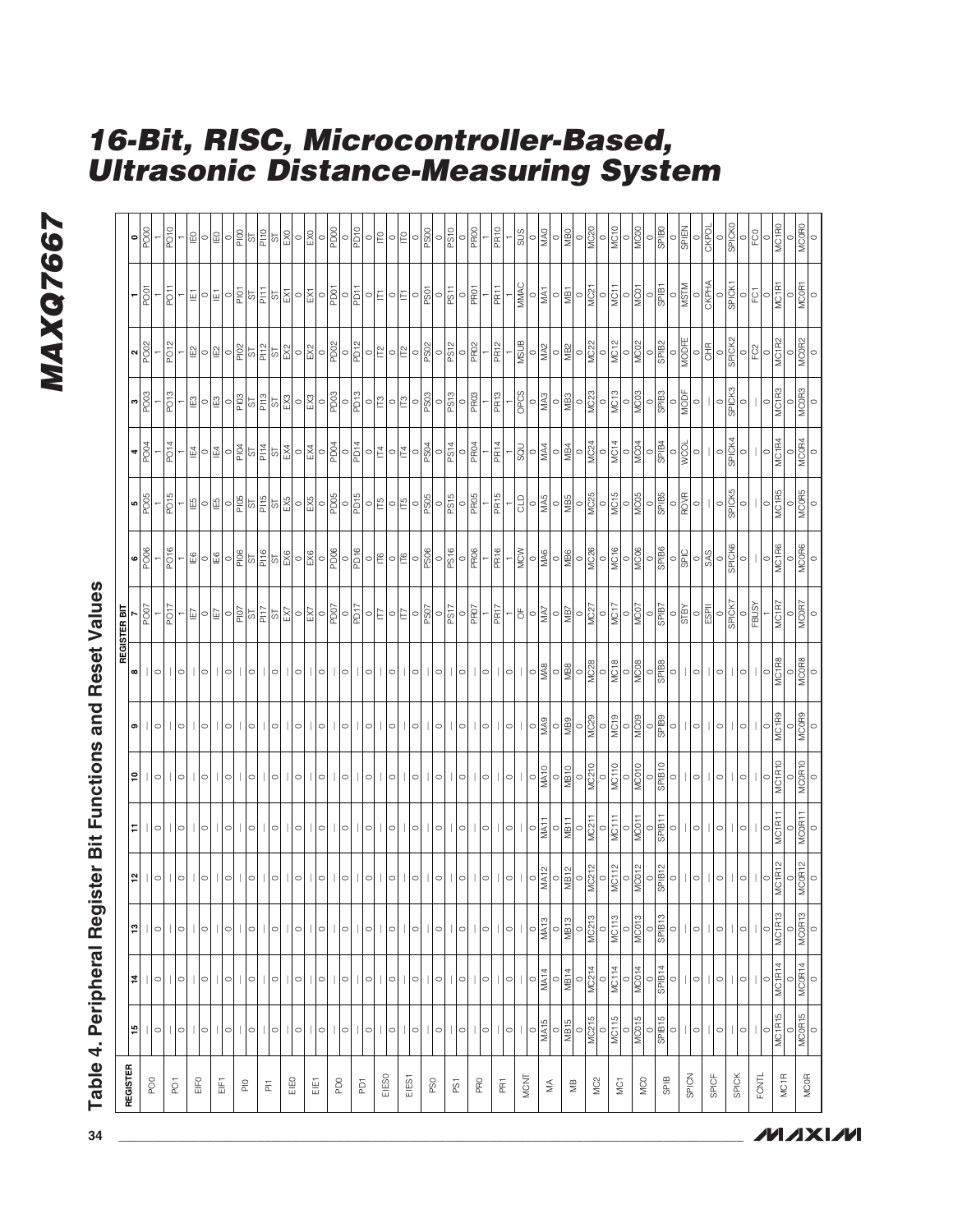| <b>REGISTER</b>                | 15                        | 부                         | ฺฅ                                        |                        |                                                  |                          |                                |                    | REGISTER BIT                               | 6                                                                                                            | ما                       | 4                                                                                                                                                                                                    | ო                              | ∾∣                                         |                                            |                                |
|--------------------------------|---------------------------|---------------------------|-------------------------------------------|------------------------|--------------------------------------------------|--------------------------|--------------------------------|--------------------|--------------------------------------------|--------------------------------------------------------------------------------------------------------------|--------------------------|------------------------------------------------------------------------------------------------------------------------------------------------------------------------------------------------------|--------------------------------|--------------------------------------------|--------------------------------------------|--------------------------------|
| SCNT                           |                           |                           | T                                         | 일 │                    | $\frac{11}{\text{SIDW2}}$                        | $\frac{10}{\text{SDIN}}$ | $rac{1}{\sqrt{2}}$             | SSYNC_EN           | SALIE                                      | <b>SALMF</b>                                                                                                 |                          | T                                                                                                                                                                                                    | $\mathbf{I}$                   | T                                          | SALME                                      | $\frac{1}{\sin \theta}$        |
|                                | $rac{0}{\text{SIM15}}$    | $rac{0}{\text{SIM14}}$    | $rac{0}{\text{STDMS}}$                    | $rac{0}{\text{SIM12}}$ | $\circ$                                          | $\circ$                  | $\circ$                        | $\circ$            | $\circ$                                    | $\circ$                                                                                                      | $\circ$                  | $\circ$                                                                                                                                                                                              | $\circ$                        | $\circ$                                    | $\circ$                                    | $\circ$                        |
| STIM                           | $\circ$                   |                           | $\circ$                                   |                        | STIM11                                           | STIM10                   | <b>GLIMB</b>                   | <b>STIMB</b>       | <b>STIM7</b>                               | <b>STIM6</b>                                                                                                 | <b>STIM5</b>             | STIM4<br>$\circ$                                                                                                                                                                                     | <b>STIM3</b>                   | <b>STIM2</b>                               | STIM1<br>$\circ$                           | <b>GTIMO</b>                   |
| SALM                           | SALM15                    | SALM <sub>14</sub>        | SALM13                                    | SALM <sub>12</sub>     | SALM11                                           | SALM10                   | <b>SALM9</b>                   | <b>SALMB</b>       | <b>SALM7</b>                               | <b>SALM6</b>                                                                                                 | <b>SALM5</b>             | SALM4                                                                                                                                                                                                | <b>SALM3</b>                   | SALM2                                      | SALM1                                      | <b>SALMO</b>                   |
|                                | $\circ$                   | $\circ$                   | $\circ$                                   | $\circ$                | $\circ$                                          |                          |                                |                    |                                            |                                                                                                              |                          | $\circ$                                                                                                                                                                                              | $\circ$                        |                                            |                                            |                                |
| <b>FPONTL</b>                  | $\overline{\phantom{a}}$  |                           | $\begin{array}{c} \hline \end{array}$     |                        |                                                  |                          |                                |                    |                                            |                                                                                                              |                          |                                                                                                                                                                                                      |                                |                                            |                                            | <b>DPMG</b>                    |
|                                | $\circ$                   | $\circ$                   | $\begin{array}{c} \end{array}$<br>$\circ$ | $\circ$                | $\circ$                                          | $\circ$                  | $\circ$                        | RCTRM8<br>$\circ$  | RCTRM7<br>$\circ$                          | RCTRM6<br>$\circ$                                                                                            | RCTRM5<br>$\circ$        | RCTRM4<br>$\circ$                                                                                                                                                                                    | RCTRM3<br>$\circ$              | RCTRM2<br>$\circ$                          | RCTRM1<br>$\circ$                          | <b>RCTRMO</b>                  |
| RCTRM                          | $\circ$                   | $\circ$                   | $\circ$                                   | $\circ$                | $\circ$                                          | $\circ$                  | $\circ$                        |                    | $\circ$                                    |                                                                                                              |                          | $\circ$                                                                                                                                                                                              |                                |                                            | $\circ$                                    |                                |
| $\mathsf{D}0$                  | ID015                     | ID014                     | ID013                                     | ID012                  | IDO11                                            | <b>ID010</b>             | lD <sub>09</sub>               | ID <sub>08</sub>   | $\overline{5}$                             | 1006                                                                                                         | ID <sub>05</sub>         | $\overline{5}$                                                                                                                                                                                       | $\frac{8}{2}$                  | $\overline{1002}$                          | $\overline{5}$                             | $\overline{0}00$               |
|                                | $\circ$                   | $\circ$                   | $\circ$                                   | $\circ$                | $\circ$                                          | $\circ$                  | $\circ$                        | $\circ$            | $\circ$                                    | $\circ$                                                                                                      | $\circ$                  | $\circ$                                                                                                                                                                                              | $\circ$                        | $\circ$                                    | $\circ$                                    | $\circ$                        |
| $\bar{\mathbf{Q}}$             | ID115                     | ID114                     | ID113                                     | ID112                  | ip<br>11                                         | ID110                    | D19                            | D <sub>18</sub>    | $\overline{C}$                             | D16                                                                                                          | ID <sub>15</sub>         | DT4                                                                                                                                                                                                  | $\overline{D}$ 13              | D12                                        | $\overline{5}$                             | <b>D10</b>                     |
|                                | $\circ$                   | $\circ$                   | $\circ$                                   | $\circ$                | $\circ$                                          | $\circ$                  | $\circ$                        | $\circ$            | $\circ$                                    | $\circ$                                                                                                      | T2POL0<br>$\circ$        | $\circ$                                                                                                                                                                                              | $\circ$                        | CPRL2<br>$\circ$                           | S <sub>S2</sub><br>$\circ$                 | $\circ$                        |
| T2CNA0                         | $\circ$<br>$\mathbf{1}$   | $\circ$                   | $\perp$<br>$\circ$                        | $\circ$                | $\circ$                                          | $\circ$                  | $\circ$                        | $\circ$            | ET <sub>2</sub><br>$\circ$                 | T2OE0<br>$\circ$                                                                                             | $\circ$                  | TR <sub>2</sub> L<br>$\circ$                                                                                                                                                                         | <b>PS</b><br>$\circ$           |                                            | $\circ$                                    | <b>G2EN</b><br>$\circ$         |
| <b>T2H0</b>                    |                           |                           | $\perp$                                   |                        |                                                  |                          |                                |                    | T2HO7                                      | <b>T2H06</b>                                                                                                 | <b>T2H05</b>             | <b>T2H04</b>                                                                                                                                                                                         | <b>T2H03</b>                   | <b>T2H02</b>                               | <b>T2H01</b>                               | <b>T2H00</b>                   |
|                                | $\circ$                   | $\circ$                   | $\circ$                                   | $\circ$                | $\circ$                                          | $\circ$                  | $\circ$                        | $\circ$            | $\circ$                                    | $\circ$                                                                                                      | $\circ$                  | $\circ$                                                                                                                                                                                              | $\circ$                        | $\circ$                                    | $\circ$                                    | $\circ$                        |
| T2RHO                          |                           |                           | $\mathbb{L}$                              |                        |                                                  |                          |                                |                    | T2RH07                                     | T2RH06                                                                                                       | T2RH05                   | <b>T2RH04</b>                                                                                                                                                                                        | T2RH03                         | T2RH02                                     | T2RH01                                     | T2RH00                         |
|                                | $\circ$                   | $\circ$                   | $\circ$                                   | $\circ$                | $\circ$                                          | $\circ$                  | $\circ$                        | $\circ$            | T2CH07<br>$\circ$                          | T2CHO6<br>$\circ$                                                                                            | T2CH05<br>$\circ$        | T2CH04<br>$\circ$                                                                                                                                                                                    | T2CH03<br>$\circ$              | T <sub>2</sub> CH <sub>02</sub><br>$\circ$ | T <sub>2</sub> CH <sub>01</sub><br>$\circ$ | T <sub>2</sub> CHOO<br>$\circ$ |
| T <sub>2</sub> CH <sub>0</sub> | $\circ$                   | $\circ$                   | $\circ$                                   | $\circ$                | $\circ$                                          | $\circ$                  | $\circ$                        | $\circ$            | $\circ$                                    | $\circ$                                                                                                      | $\circ$                  | $\circ$                                                                                                                                                                                              | $\circ$                        | $\circ$                                    | $\circ$                                    | $\circ$                        |
|                                |                           |                           | $\mathbf{I}$                              |                        |                                                  |                          |                                |                    | ET <sub>2</sub>                            | T2OE0                                                                                                        | T2POL0                   | TR2L                                                                                                                                                                                                 | <b>FR2</b>                     | CPRL2                                      | S <sub>S2</sub>                            | <b>G2EN</b>                    |
| T2CNA1                         | $\circ$                   | $\circ$                   | $\circ$                                   | $\circ$                | $\circ$                                          | $\circ$                  | $\circ$                        |                    | $\circ$                                    | $\circ$                                                                                                      |                          | $\circ$                                                                                                                                                                                              | $\circ$                        |                                            | $\circ$                                    | $\circ$                        |
| T2H1                           |                           |                           |                                           |                        |                                                  |                          |                                |                    | T <sub>2</sub> H <sub>17</sub>             | <b>T2H16</b>                                                                                                 | T2H15                    | <b>T2H14</b>                                                                                                                                                                                         | <b>T2H13</b>                   | <b>T2H12</b>                               | T2H.1                                      | <b>T2H10</b>                   |
|                                | $\circ$                   | $\circ$                   | $\circ$                                   | $\circ$                | $\circ$                                          | $\circ$                  | 0                              | $\circ$            | $\circ$                                    |                                                                                                              | $\circ$                  | $\circ$                                                                                                                                                                                              | $\circ$                        |                                            | $\circ$                                    | $\circ$                        |
| T2RH1                          |                           |                           |                                           |                        |                                                  |                          |                                |                    | T2RH17                                     | T2RH16                                                                                                       | T2RH15                   | <b>T2RH14</b>                                                                                                                                                                                        | T2RH13                         | T2RH12                                     | T2RH11                                     | T2RH10                         |
|                                | $\circ$                   | $\circ$                   | $\circ$                                   | $\circ$                | $\circ$                                          | $\circ$                  | 0                              | $\circ$            | T <sub>2</sub> CH <sub>17</sub><br>$\circ$ | <b>T2CH16</b><br>$\circ$                                                                                     | <b>T2CH15</b><br>$\circ$ | <b>T2CH14</b><br>$\circ$                                                                                                                                                                             | <b>T2CH13</b><br>$\circ$       | T2CH12<br>$\circ$                          | T2CH11<br>$\circ$                          | T2CH10<br>$\circ$              |
| T <sub>2</sub> CH <sub>1</sub> | $\overline{1}$<br>$\circ$ | $\circ$                   | $\vert \vert \circ \vert$                 | $\circ$                | $\circ$                                          | ○                        | $\circ$                        | $\circ$            | $\circ$                                    |                                                                                                              |                          | $\circ$                                                                                                                                                                                              | $\circ$                        | $\circ$                                    | $\circ$                                    | $\circ$                        |
| T2CNB <sub>0</sub>             |                           |                           | $\mathbf{I}$                              |                        |                                                  |                          |                                |                    | ET2L                                       | T2OE1                                                                                                        | T2POL1                   |                                                                                                                                                                                                      | TF <sub>2</sub>                | TF <sub>2L</sub>                           | TCC <sub>2</sub>                           | TC <sub>2</sub> L              |
|                                | $\circ$                   | $\circ$                   | $\circ$                                   | $\circ$                | $\circ$                                          | $\circ$                  | $\circ$                        | $\circ$            | $\circ$                                    | $\circ$                                                                                                      |                          | $\circ$                                                                                                                                                                                              | $\circ$                        | $\circ$                                    | $\circ$                                    | $\circ$                        |
| T2V0                           | T2V015                    | T2V014                    | T2V013                                    | T2V012                 | T2V011<br>$\circ$                                | T2V010                   | T2V09                          | <b>T2V08</b>       | T2V07                                      | T2V06                                                                                                        | T2V05                    | T2V04                                                                                                                                                                                                | T2V03                          | T2V02                                      | T2V01                                      | T2V00                          |
|                                | T2R015<br>$\circ$         | T2RO14                    | T2R013<br>$\circ$                         | T2RO12<br>$\circ$      | T2R011                                           | T2R010                   | T2R09                          | T2R08<br>$\circ$   | $\overline{T2RO7}$<br>$\circ$              | T2R06                                                                                                        | T2R05<br>$\circ$         | T2R04<br>$\circ$                                                                                                                                                                                     | T2R03<br>$\circ$               | T2R02<br>$\circ$                           | T2R01<br>$\circ$                           | T2R00                          |
| T2R0                           | $\circ$                   | $\circ$                   | $\circ$                                   | $\circ$                | $\circ$                                          | $\circ$                  | $\circ$                        | $\circ$            | $\circ$                                    | $\circ$                                                                                                      | $\circ$                  | $\circ$                                                                                                                                                                                              | $\circ$                        | $\circ$                                    | $\circ$                                    | $\circ$                        |
| <b>T2C0</b>                    | <b>T2C015</b>             | T2C014                    | T <sub>2</sub> C <sub>013</sub>           | T20012                 | T20011                                           | T2C010                   | T <sub>2</sub> C <sub>09</sub> | <b>T2C08</b>       | T <sub>2</sub> C <sub>07</sub>             | T2C06                                                                                                        | <b>T2C05</b>             | T2004                                                                                                                                                                                                | T <sub>2</sub> C <sub>03</sub> | T <sub>2</sub> C <sub>02</sub>             | T2C01                                      | T2C00                          |
|                                | $\circ$                   | $\circ$                   | $\circ$                                   | $\circ$                |                                                  | $\circ$                  | $\circ$                        | $\circ$            | ET2L<br>$\circ$                            | T2OE1                                                                                                        | T2POL1                   | $\circ$                                                                                                                                                                                              | F <sub>2</sub><br>$\circ$      | TF <sub>2</sub> L<br>$\circ$               | TCC <sub>2</sub><br>$\circ$                | TC2L                           |
| T2CNB1                         | $\circ$                   | $\circ$                   | $\circ$                                   | $\circ$                | $\circ$                                          | $\circ$                  | $\circ$                        | $\circ$            | $\circ$                                    | $\circ$                                                                                                      | $\circ$                  | $\circ$                                                                                                                                                                                              | $\circ$                        | $\circ$                                    | $\circ$                                    | $\circ$                        |
| T2V1                           | T2V115                    | T2V114                    | T2V113                                    | T2V112                 | T2V111                                           | T2V110                   | T2V19                          | T2V18              | T2V17                                      | T2V16                                                                                                        | T2V15                    | T2V14                                                                                                                                                                                                | T2V13                          | T2V12                                      | T <sub>2V11</sub>                          | T2V10                          |
|                                | $\circ$                   | $\circ$                   | $\circ$                                   | $\circ$                | $\circ$                                          | $\circ$                  | $\circ$                        | $\circ$            | $\circ$                                    | $\circ$                                                                                                      | $\circ$                  | $\circ$                                                                                                                                                                                              | $\circ$                        | $\circ$                                    | $\circ$                                    | $\circ$                        |
| T2RT                           | T2R115                    | T2R114                    | T2R113                                    | T2R112                 | T2R111                                           | T2R110                   | T2R19                          | <b>T2R18</b>       | T2R17                                      | T2R16                                                                                                        | T2R15                    | T2R14                                                                                                                                                                                                | T2R13                          | T2R12                                      | T2R11                                      | T2R10                          |
|                                | T2C115<br>$\circ$         | T2C114<br>$\circ$         | T2C113<br>$\circ$                         | T2C112<br>$\circ$      | T2C111<br>$\circ$                                | T2C110<br>$\circ$        | T2C19<br>$\circ$               | T2C18<br>$\circ$   | T2C17<br>$\circ$                           | T2C16<br>$\circ$                                                                                             | T2C15<br>$\circ$         | T2C14<br>$\circ$                                                                                                                                                                                     | T2C13<br>$\circ$               | T2C12<br>$\circ$                           | $rac{0}{12011}$                            | T2C10<br>$\circ$               |
| T <sub>2C</sub> <sub>1</sub>   | $\circ$                   | $\circ$                   | $\circ$                                   | $\circ$                | $\circ$                                          | $\circ$                  | $\circ$                        | $\circ$            | $\circ$                                    | $\circ$                                                                                                      | $\circ$                  | $\circ$                                                                                                                                                                                              | $\circ$                        | $\circ$                                    | $\circ$                                    | $\circ$                        |
| T2CFG0                         | $\mathbb{I}$              |                           | $\mathbf{L}$                              |                        |                                                  |                          |                                |                    | T <sub>2C1</sub>                           | T2DIV2                                                                                                       | T2DIV1                   | <b>T2DIVO</b>                                                                                                                                                                                        | T2MD                           | CCF1                                       | CCFO                                       | C/T2                           |
|                                | $\circ$                   | $\circ$                   | $\circ$                                   | $\circ$                | $\circ$                                          | $\circ$                  | $\circ$                        | $\circ$            | $\circ$                                    | $\circ$                                                                                                      | $\circ$                  | $\circ$                                                                                                                                                                                              | $\circ$                        | $\circ$                                    | $\circ$                                    | $\circ$                        |
| T2CFG1                         |                           |                           | $\mathbb{L}$                              |                        |                                                  |                          |                                |                    | $\overline{12C1}$                          | T2DIV2                                                                                                       | $\frac{1}{2}$            |                                                                                                                                                                                                      | <b>T2MD</b>                    | <b>GFT</b>                                 | CCFO                                       | <b>CT2</b>                     |
|                                | $\circ$                   | <b>ICDT014</b><br>$\circ$ | ICDT013<br>$\circ$                        | $\circ$                | $\circ$                                          | $\circ$                  | $\circ$                        | $\circ$            | $\circ$                                    | $\circ$                                                                                                      | $\circ$                  | $\circ$                                                                                                                                                                                              | $\circ$                        | $\circ$                                    | $\circ$                                    | <b>ICDT00</b><br>$\circ$       |
| ICDTO                          | <b>ICDT015</b>            | B                         | 80                                        | $\frac{10}{10}$        | $\frac{1}{\sqrt{\frac{1}{n}}\sqrt{\frac{1}{n}}}$ | <b>CDT010</b><br>DB      | $\frac{1000}{\text{DB}}$       | $\frac{10008}{DB}$ |                                            |                                                                                                              | $\frac{10}{10}$          |                                                                                                                                                                                                      | $\frac{100}{9}$                | $\frac{100}{100}$                          | $\frac{1001}{\text{DB}}$                   | B                              |
| $\overline{C}$                 | ICDT115                   | <b>ICDT114</b>            | ICDT113                                   | $\overline{OPT112}$    | $\overline{OPT111}$                              | $\overline{OPT110}$      | ICDT19                         | ICDT18             |                                            | $\begin{array}{c}\n\hline\n\text{long} \\ \hline\n\text{long} \\ \hline\n\text{long} \\ \hline\n\end{array}$ | ICDT15                   | $\begin{array}{c c}\n\hline\n\text{1} & \text{1} \\ \hline\n\text{2} & \text{1} \\ \hline\n\text{3} & \text{1} \\ \hline\n\text{4} & \text{1} \\ \hline\n\text{5} & \text{1} \\ \hline\n\end{array}$ | ICDT13                         | ICDT12                                     | <b>SE</b>                                  | ICDT10                         |
|                                | B                         | $\mathbb B$               | $\overline{B}$                            | පී                     | $\Xi$                                            | $\mathbb B$              | $\Xi$                          | $\overline{a}$     |                                            | $\overline{a}$                                                                                               | DB<br>REGE<br>DW         | $\Xi$                                                                                                                                                                                                | B                              | $\frac{DB}{CMD2}$                          | $\frac{DB}{CMD1}$                          | $\mathbb{B}$                   |
| ICDC                           |                           |                           |                                           |                        |                                                  |                          |                                |                    |                                            |                                                                                                              |                          |                                                                                                                                                                                                      | $\frac{1}{2}$                  |                                            |                                            | $\frac{1}{\frac{1}{\sqrt{2}}}$ |
|                                | $\circ$                   | $\circ$                   | $\circ$                                   |                        |                                                  | $\circ$                  |                                |                    |                                            |                                                                                                              |                          |                                                                                                                                                                                                      | $\geq$                         | $\geq$                                     | $\geq$                                     |                                |

**16-Bit, RISC, Microcontroller-Based,**

**Ultrasonic Distance-Measuring System**

## Table 4. Peripheral Register Bit Functions and Reset Values (continued) **Table 4. Peripheral Register Bit Functions and Reset Values (continued)**

### **MXXVIVI**

**MAXG7667 MAXQ7667**

**\_\_\_\_\_\_\_\_\_\_\_\_\_\_\_\_\_\_\_\_\_\_\_\_\_\_\_\_\_\_\_\_\_\_\_\_\_\_\_\_\_\_\_\_\_\_\_\_\_\_\_\_\_\_\_\_\_\_\_\_\_\_\_\_\_\_\_\_\_\_\_\_\_\_\_\_\_\_\_\_\_\_\_\_\_\_ 35**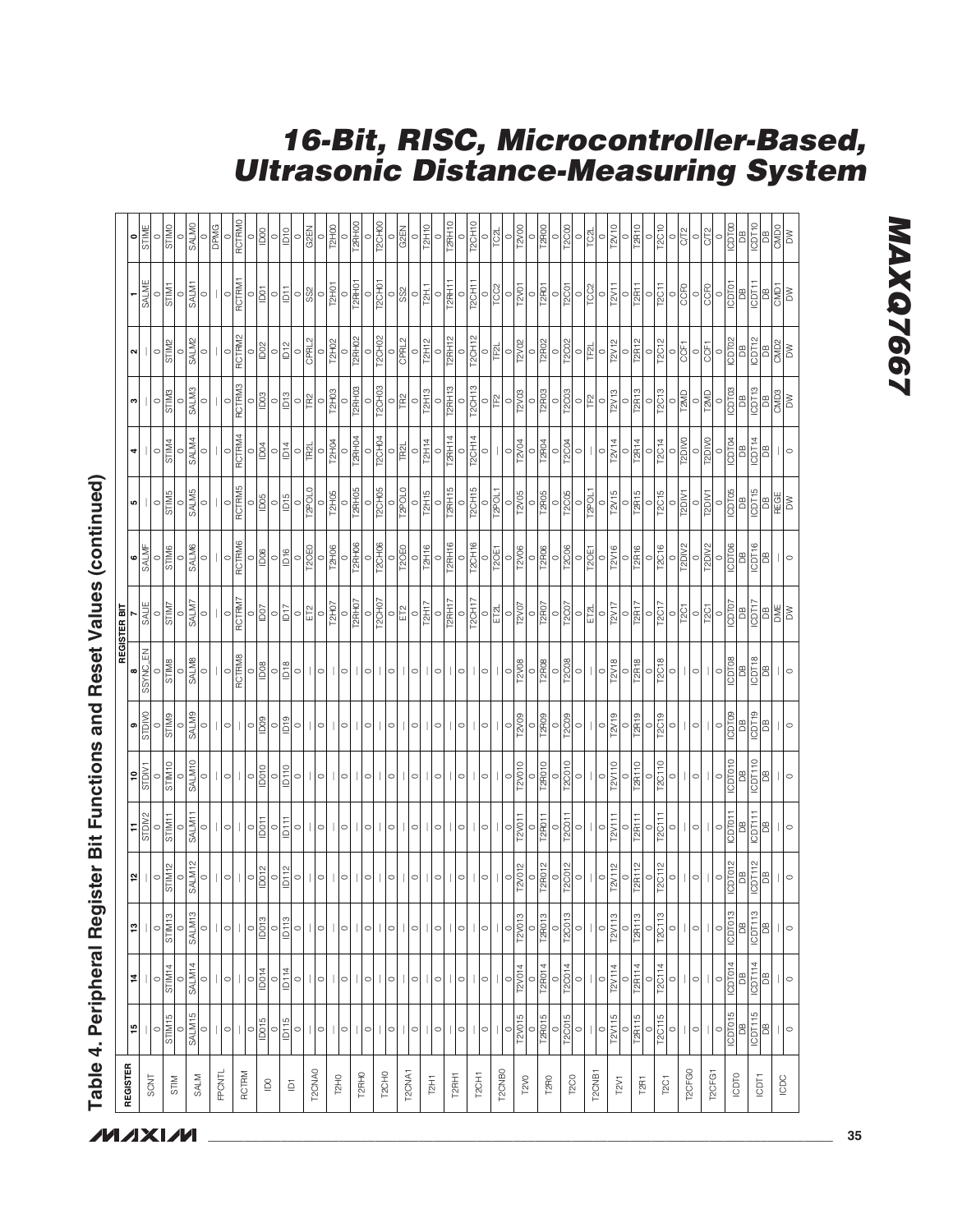### MAXQ7667 **MAXQ7667**

| j                  |  |
|--------------------|--|
|                    |  |
| )<br>:<br>:<br>ı   |  |
|                    |  |
| Ú<br>エキャ           |  |
| $\frac{1}{2}$      |  |
|                    |  |
|                    |  |
| ;<br>$\frac{1}{2}$ |  |
|                    |  |

### **16-Bit, RISC, Microcontroller-Based, Ultrasonic Distance-Measuring System**

| REGISTER           |                           |                   |                           |                                        |                          |                   |                    |                         | REGISTER BIT           |                                 |                                |                  |                          |                               |                                            |                              |
|--------------------|---------------------------|-------------------|---------------------------|----------------------------------------|--------------------------|-------------------|--------------------|-------------------------|------------------------|---------------------------------|--------------------------------|------------------|--------------------------|-------------------------------|--------------------------------------------|------------------------------|
|                    | $\frac{5}{15}$            | $\sharp$          | $\overline{13}$           | 5                                      | ÷                        | ¦e                | თ                  | $\infty$                |                        | $\mathbf  \circ$                | ю                              | 4                | PSS1<br>c                | PSS <sub>0</sub><br>$\sim$    | <b>SPE</b><br>۳                            | <b>IXC</b><br>$\bullet$      |
| ICDF               | $\circ$                   | $\circ$           | $\circ$                   | $\circ$                                | $\circ$                  | $\circ$           | $\circ$            | $\circ$                 | $\circ$                | $\circ$                         | $\circ$                        | $\circ$          |                          | $\circ$                       | $\circ$                                    | $\circ$                      |
| ICDB               |                           |                   |                           |                                        |                          |                   |                    |                         | ICDB.7                 | ICDB.6                          | ICDB.5                         | ICDB.4           | $\frac{1}{\sqrt{25}}$    | ICDB.2                        | ICDB.1                                     | ICDB.0                       |
|                    | $\circ$                   | $\circ$           | $\circ$                   | $\circ$                                | $\circ$                  | $\circ$           | $\circ$            | $\circ$                 | $\circ$                |                                 |                                | $\circ$          |                          | $\circ$                       |                                            |                              |
| ICDA               | ICDA15                    | ICDA14            | ICDA13                    | ICDA12                                 | ICDA11                   | ICDA10            | ICDA9              | ICDA8                   | ICDA7                  | ICDA6                           | ICDA5                          | ICDA4            | ICDA3                    | ICDA2                         | ICDA1                                      | ICDA0                        |
|                    |                           | ICDD14            | $rac{0}{10013}$           |                                        |                          | $\circ$           | $rac{1}{\sqrt{2}}$ |                         | $rac{0}{10007}$        | <b>BODS</b>                     |                                |                  | ICDD3                    | $rac{0}{1002}$                | $\frac{0}{10011}$                          |                              |
| <b>BOD</b>         | ICDD15<br>$\circ$         | $\circ$           | $\circ$                   | $\frac{1}{\sqrt{2}}\sqrt{\frac{1}{2}}$ | ICDD11<br>$\circ$        | ICDD10<br>$\circ$ | $\circ$            | <b>ICDD8</b><br>$\circ$ | $\circ$                | $\circ$                         | ICDD5<br>$\circ$               | ICDD4<br>$\circ$ |                          | $\circ$                       |                                            | ICDD <sub>0</sub><br>$\circ$ |
|                    | $\mathbb{L}$              |                   |                           |                                        |                          |                   |                    |                         | Εĩ                     | <b>T2QE0</b>                    | T2POL0                         | TR <sub>2</sub>  | $\frac{1}{2}$            | CPRL2                         | $\frac{1}{3}$                              | G <sub>2</sub> EN            |
| T2CNA <sub>2</sub> | $\circ$                   | $\circ$           | $\vert\vert\circ\vert$    | $\circ$                                | $\circ$                  | $\circ$           | $\circ$            | $\circ$                 | $\circ$                |                                 |                                |                  |                          |                               |                                            |                              |
|                    |                           |                   | $\mathbb{L}$              |                                        |                          |                   |                    |                         | T2H27                  | T2H26                           | T2H25                          | T2H24            | T2H23                    | T2H22                         | $\frac{1}{2}$                              | T2H20                        |
| T2H <sub>2</sub>   | $\circ$                   | $\circ$           | $\circ$                   | $\circ$                                | $\circ$                  | $\circ$           | $\circ$            | $\circ$                 | $\circ$                | $\circ$                         | $\circ$                        | $\circ$          | $\circ$                  | $\circ$                       | $\circ$                                    |                              |
| T2RH2              |                           |                   | $\mathbb{L}$              |                                        |                          |                   |                    |                         | T2RH27                 | T2RH26                          | T2RH25                         | T2RH24           | T2RH <sub>23</sub>       | T2RH22                        | T2RH21                                     | $rac{0}{12RH20}$             |
|                    | $\circ$                   | $\circ$           | 0                         | o                                      | $\circ$                  | $\circ$           | $\circ$            | $\circ$                 | $\circ$                | $\circ$                         |                                |                  | C                        | $\circ$                       | $\circ$                                    |                              |
| T <sub>2CH2</sub>  |                           |                   |                           |                                        |                          |                   |                    |                         | T2CH27                 | <b>T2CH26</b>                   | T2CH25                         | T2CH24           | <b>T2CH23</b>            | T2CH22                        | T2CH21                                     | T2CH <sub>20</sub>           |
|                    | $\circ$                   | $\circ$           | $\circ$                   | 0                                      | $\circ$                  | $\circ$           | $\circ$            | $\circ$                 | $\circ$                | 이옷                              | $\circ$                        | $\circ$          | $\circ$                  | $\circ$                       | $\circ$                                    | $\circ$                      |
| <b>GNT1</b>        |                           |                   |                           |                                        |                          |                   |                    |                         | E                      |                                 | ls<br>E                        | E4               | 13                       | 12<br>El                      | 딥                                          | PJ<br>E                      |
|                    | $\circ$                   | $\circ$           | $\circ$                   |                                        | $\circ$                  | $\circ$           | $\circ$            | 0                       |                        | $\sqrt{\frac{1}{2}}$<br>$\circ$ | $\circ$                        | $\frac{1}{2}$    | $\circ$ $\frac{8}{5}$    | $\frac{1}{2}$                 | 이드                                         | 이교                           |
| SCON               |                           |                   |                           |                                        |                          |                   |                    |                         | SMO/FE                 |                                 | <b>SM2</b>                     |                  |                          |                               |                                            |                              |
|                    | $\circ$                   | $\circ$           | $\circ$                   | 이                                      | $\circ$                  | $\circ$           | $\circ$            | $\circ$                 | SBUF7<br>$\circ$       | SBUF6<br>$\circ$                | SBUF5<br>$\circ$               | SBUF4<br>$\circ$ | SBUF3<br>$\circ$         | SBUF <sub>2</sub><br>$\circ$  | SBUF1<br>$\circ$                           | <b>Ganes</b><br>$\circ$      |
| SBUF               | $\circ$                   | $\circ$           | $\vert \vert \circ \vert$ | $\circ$                                | $\circ$                  | $\circ$           | $\circ$            | $\circ$                 | $\circ$                | $\circ$                         |                                | $\circ$          | $\circ$                  | $\circ$                       | $\circ$                                    | $\circ$                      |
|                    |                           |                   | $\mathbb{L}$              |                                        |                          |                   |                    |                         | ET2L                   | T2OE1                           | T2POL1                         | $\mathbf{L}$     | IΕ                       | l<br>⊯                        | TCC2                                       | <b>TC2L</b>                  |
| T2CNB <sub>2</sub> | $\circ$                   | $\circ$           | $\circ$                   | $\circ$                                | $\circ$                  | $\circ$           | $\circ$            | $\circ$                 | $\circ$                | $\circ$                         | $\circ$                        | $\circ$          | $\circ$                  | $\circ$                       | $\circ$                                    | $\circ$                      |
| T2V2               | T2V21                     | 2V21              | T2V213                    | T2V212                                 | T2V211                   | T2V210            | <b>EZV29</b>       | T2V28                   | <b>T2V27</b>           | T2V26                           | T2V25                          | T2V24            | T2V23                    | T2V22                         | $\sqrt{271}$                               | T2V20                        |
|                    | $\circ$                   | $\circ$           | $\circ$                   | $\circ$                                | $\circ$                  | $\circ$           | $\circ$            | $\circ$                 | $\circ$                | $\circ$                         | $\circ$                        | $\circ$          | $\circ$                  | $\circ$                       | $\circ$                                    | $\circ$                      |
| T2R2               | T2R215                    | T2R214            | T2R213                    | T2R212                                 | T2R211                   | T2R210            | T2R29              | T2R28                   | T2R27                  | T2R26                           | T <sub>2</sub> R <sub>25</sub> | T2R24            | T2R23                    | T2R22                         | T2R21                                      | T2R20                        |
|                    | $\circ$                   | $\circ$           | $\circ$                   | $rac{0}{\sqrt{120212}}$                | $\circ$                  | $\circ$           | $\circ$            | $\circ$                 | $\circ$                | $\circ$                         | $\circ$                        | $\circ$          | $\circ$                  | $rac{0}{\sqrt{2C22}}$         | $\circ$                                    | $\circ$                      |
| <b>T2C2</b>        | <b>T2C215</b><br>$\circ$  | T2C214<br>$\circ$ | T2C213<br>$\circ$         | $\circ$                                | <b>T2C211</b><br>$\circ$ | T2C210<br>$\circ$ | T2C29<br>$\circ$   | T2C28<br>$\circ$        | T2C27<br>$\circ$       | <b>T2C26</b><br>$\circ$         | T2C25                          | T2C24<br>$\circ$ | T2C23                    |                               | $\overline{12}$ C <sub>21</sub><br>$\circ$ | T2C20<br>$\circ$             |
|                    |                           |                   |                           |                                        |                          |                   |                    |                         | $\mathbf{H}$           | Ш                               | $\circ$   $\sharp$             | <b>TFAE</b>      | IFE<br>$\circ$           | 이베                            | RFAF                                       | RFE                          |
| FSTAT              | $\vert \vert \circ \vert$ | ∃∣∣               | ⊟∣∣                       | $\circ$                                | $\circ$                  | $\circ$           | $\circ$            | $\circ$                 | $\circ$                | $\circ$                         |                                |                  | $\overline{ }$           |                               |                                            |                              |
| ERRR               |                           |                   |                           |                                        |                          |                   |                    |                         |                        | OTE                             | $\frac{1}{2}$                  | $\frac{1}{2}$    | $ \vec{r} $              | 이삐                            | 이외                                         | POE                          |
|                    | $\circ$                   | $\circ$           | $\circ$                   | $\circ$                                | $\circ$                  | $\circ$           | $\circ$            | $\circ$                 | $\circ$                | $\circ$                         | $\circ$                        | $\circ$          | $\circ$                  | OHKSUM2                       | $\circ$                                    | $\circ$                      |
| CHKSUM             |                           | CHKSUM15 CHKSUM14 | $\frac{1}{2}$<br>CHKSUM   | CHKSUM12                               | CHKSUM11                 | CHKSUM10          | CHKSUM9            | CHKSUM8                 | <b>CHKSUM7</b>         | <b>CHKSUM6</b>                  | <b>CHKSUM5</b>                 | CHKSUM4          | <b>CHKSUM3</b>           |                               | CHKSUM1                                    | <b>CHKSUMO</b>               |
|                    | $\circ$                   | $\circ$           | $\circ$                   | $\circ$                                | $\circ$                  | $\circ$           | $\circ$            | $\circ$                 | $\circ$                | $\circ$                         | $\circ$                        | $\circ$          | <b>ISVEC3</b><br>$\circ$ | ISVEC <sub>2</sub><br>$\circ$ | ISVEC <sub>1</sub><br>$\circ$              | <b>ISVECO</b><br>$\circ$     |
| ISVEC              | $\circ$                   | $\circ$           | $\circ$                   | $\circ$                                | $\circ$                  | $\circ$           | $\circ$            | $\circ$                 | $\circ$                | $\circ$                         | $\circ$                        | $\circ$          |                          |                               |                                            |                              |
|                    |                           |                   |                           |                                        |                          |                   |                    |                         | T <sub>2</sub> C1      | T2DIV2                          | T2DIV1                         | T2DIV0           | T2MD                     | 50                            | CCF <sub>0</sub>                           | CT <sub>2</sub>              |
| T2CFG2             | $\circ$                   | $\circ$           | $\circ$                   | $\circ$                                | $\circ$                  | $\circ$           | $\circ$            | $\circ$                 | $\circ$                | $\circ$                         | $\circ$                        | $\circ$          | $\circ$                  | $\circ$                       | $\circ$                                    | $\circ$                      |
| STAO               |                           |                   |                           |                                        |                          |                   |                    |                         | $\vert\vert$ o         |                                 |                                |                  |                          |                               | $\mathsf{P}$                               | <b>ASNB</b>                  |
|                    | $\circ$                   | $\circ$           | $\circ$                   | 0                                      | $\circ$                  | $\circ$           | $\circ$            | 0                       |                        | $\circ$                         | $\circ$                        | $\circ$          | $\circ$                  | $\circ$                       | $\circ$                                    | $\circ$                      |
| SMD                |                           |                   |                           |                                        |                          |                   |                    |                         | $\frac{\alpha}{\ln 2}$ | OF <sub>S</sub>                 |                                |                  |                          | $\sqcup$                      | smop                                       | FEDE                         |
|                    | $\circ$                   | $\circ$           | $\circ$                   | $\circ$                                | $\circ$                  | $\circ$           | $\circ$            | $\circ$                 | 이비                     | 이삐                              | $\circ$                        | $\circ$          | $\circ$                  | $\circ$                       | 이비                                         | 이준                           |
| $FCOM$             | $\circ$                   | $\circ$           | $\circ$                   | $\circ$                                | $\circ$                  | $\circ$           | $\circ$            | $\circ$                 |                        | $\circ$                         | TXFT1                          | TXFTO<br>$\circ$ | RXFT1<br>$\circ$         | RXFT0<br>$\circ$              | $\circ$                                    | $\circ$                      |
|                    |                           |                   |                           |                                        |                          |                   |                    |                         | $\frac{1}{2}$          | E                               | 이외                             | E                | ÄЛ                       | $\overline{\Xi}$              | ENLI                                       | <b>DNO</b>                   |
| CNTO               | $\circ$                   | $\circ$           | $\circ$                   | $\circ$                                | $\circ$                  | $\circ$           | $\circ$            | $\circ$                 |                        | $\circ$                         | $\circ$                        | $\circ$          |                          | $\circ$                       |                                            | $\circ$                      |
| CNT <sub>2</sub>   |                           |                   |                           |                                        |                          |                   |                    |                         |                        | $\mathbb{I}$                    |                                | <b>DMIS</b>      | $\mathbb N$              | $\frac{1}{2}$                 | 이ଅ                                         | H <sub>E</sub>               |
|                    | $\circ$                   | $\circ$           | $\circ$                   | $\circ$                                | $\circ$                  | $\circ$           | $\circ$            | $\circ$                 | $\vert\vert$ o         | $\circ$                         | $\circ$                        |                  | $\circ$                  | $\circ$                       | $\circ$                                    | $\circ$                      |
| <b>IDFB</b>        |                           |                   | DFBH <sub>5</sub>         | IDFBH4                                 | IDFBH3                   | IDFBH2            | IDFBH1             | IDFBH0                  |                        |                                 | <b>IDFBL</b>                   | IDFBL4           | IDFBL3                   | IDFBL2                        | IDFBL1                                     | IDFBL0                       |
|                    | $\circ$                   | $\circ$           |                           |                                        |                          |                   |                    |                         | $\circ$                | $\circ$                         |                                |                  |                          | SADDR2                        | $rac{0}{\text{SADRI}}$                     |                              |
| SADDR              |                           |                   | $\overline{\phantom{a}}$  |                                        |                          |                   |                    |                         | SADDR7                 | SADDR6                          | <b>SADDR5</b>                  | SADDR4           | SADDR3                   |                               |                                            | <b>SADDRO</b>                |
|                    | $\circ$                   | $\circ$           | $\circ$                   | $\circ$                                | $\circ$                  | $\circ$           | $\circ$            | $\circ$                 | SADEN7                 | <b>SADEN6</b>                   | <b>SADEN5</b>                  | SADEN4           | SADEN <sub>3</sub>       | SADEN2                        | SADEN1                                     | <b>SADENO</b>                |
| SADEN              | $\circ$                   | $\circ$           | $\circ$                   |                                        | $\circ$                  | $\circ$           |                    | $\circ$                 |                        |                                 |                                |                  |                          |                               |                                            |                              |
|                    |                           |                   |                           |                                        |                          |                   |                    |                         |                        |                                 |                                |                  |                          |                               |                                            |                              |

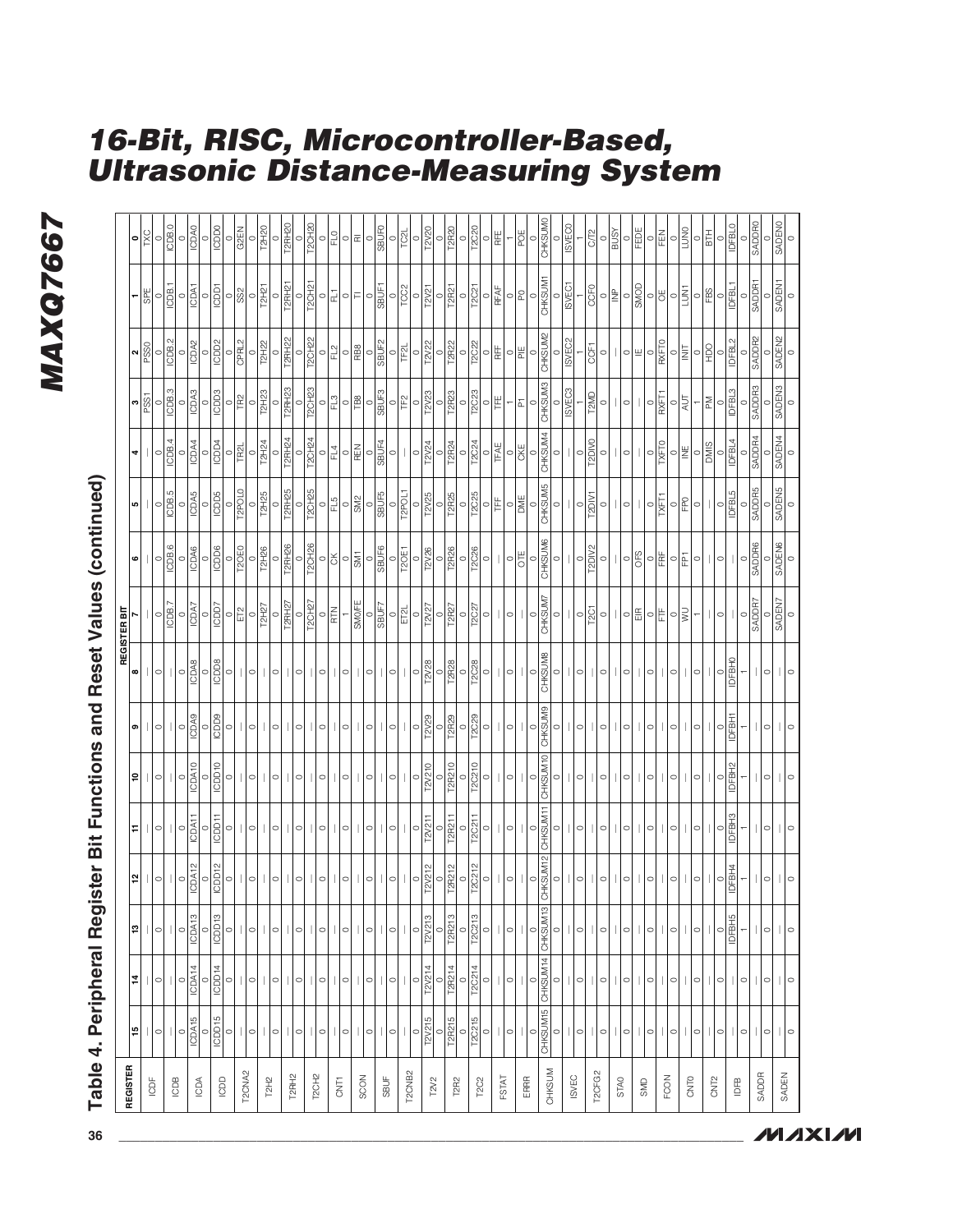|             |                          |                    |                                       |                    |                    |                    |                   |                   | REGISTER BIT                   |                   |                   |                   |                    |                      |                   |                   |
|-------------|--------------------------|--------------------|---------------------------------------|--------------------|--------------------|--------------------|-------------------|-------------------|--------------------------------|-------------------|-------------------|-------------------|--------------------|----------------------|-------------------|-------------------|
| REGISTER    | 15                       | 14                 | 13                                    | 12                 | F                  | ءِ                 | െ                 | œ                 |                                | 6                 | 5                 | 4                 | ო                  | $\mathbf{\tilde{c}}$ |                   | 0                 |
| 눕           | BT15                     | BT14               | BT <sub>13</sub>                      | BT12               | BT11               | <b>BT10</b>        | BT9               | BT8               | БŊ                             | <b>BT6</b>        | BT5               | B <sub>T</sub> 4  | BT3                | BT <sub>2</sub>      | $\overline{5}$    | <b>DLB</b>        |
|             |                          |                    | $\circ$                               | $\circ$            | $\circ$            | $\circ$            | $\circ$           | $\circ$           | $\circ$                        | $\circ$           | $\circ$           | $\circ$           | $\circ$            | $\circ$              | $\circ$           |                   |
| TMR         | TMR <sub>15</sub>        | TMR <sub>14</sub>  | TMR <sub>13</sub>                     | TMR <sub>12</sub>  | TMR11              | TMR10              | TMR9              | TMR8              | TMR7                           | TMR6              | TMR <sub>5</sub>  | TMR4              | TMR3               | TMR <sub>2</sub>     | <b>TMR1</b>       | <b>TMRO</b>       |
|             | $\circ$                  |                    | $\circ$                               | $\circ$            | $\circ$            | $\circ$            | $\circ$           | $\circ$           | $\circ$                        | $\circ$           | $\circ$           | $\circ$           | $\circ$            | $\circ$              | $\circ$           | $\circ$           |
| 곱           | <b>BSTT</b>              | $\frac{1}{2}$      | $\bigg $                              |                    |                    |                    | BPH <sub>9</sub>  | BPH <sub>8</sub>  | BPH7                           | BPH <sub>6</sub>  | BPH <sub>5</sub>  | BPH4              | BPH <sub>3</sub>   | BPH <sub>2</sub>     | BPH1              | BPH <sub>0</sub>  |
|             | $\circ$                  | $\circ$            | $\circ$                               | $\circ$            | $\circ$            | $\circ$            | $\circ$           | $\circ$           | $\circ$                        | $\circ$           | 0                 | $\circ$           | $\circ$            | $\circ$              | $\circ$           | $\circ$           |
| BTRN        | BDIV3                    | BDIV <sub>2</sub>  | BDIV1                                 | <b>BDIVO</b>       | <b>BPOL</b>        | <b>BCKS</b>        | BTRI              | BGT               | BCTN7                          | <b>BCTN6</b>      | <b>BCTN5</b>      | BCTN4             | BCTN <sub>3</sub>  | <b>BCTN2</b>         | BCTN1             | <b>BCTNO</b>      |
|             |                          | $\circ$            | $\circ$                               |                    | $\circ$            |                    | $\circ$           | $\circ$           | $\circ$                        | $\circ$           | C                 | $\circ$           | $\circ$            | $\circ$              | $\circ$           | $\circ$           |
| SARC        |                          |                    |                                       |                    | SARMX2             | SARMX1             | <b>SARMXO</b>     | SARDIF            | <b>SARBIP</b>                  | SARDUL            | SARRSEI           | SARASD            | <b>SARBY</b>       | SARC2                | SARC1             | <b>SARCO</b>      |
|             | $\circ$                  | $\circ$            | $\circ$                               | $\circ$            | $\circ$            | $\circ$            | $\circ$           |                   | $\subset$                      | $\circ$           | $\circ$           |                   | C                  | $\circ$              | $\subset$         |                   |
| <b>RCVC</b> | $\mathbf{I}$             |                    | $\mid$                                | I                  | I                  | I                  | $\overline{1}$    | <b>LNAOSEL</b>    | LNAISEL1                       | NAISEL0           | I                 | RCVGN4            | RCVGN3             | RCVGN <sub>2</sub>   | RCVGN1            | <b>RCVGNO</b>     |
|             | $\circ$                  | $\circ$            | $\circ$                               | $\circ$            | $\circ$            | $\circ$            | $\circ$           | $\circ$           | $\circ$                        | $\circ$           | $\circ$           |                   | $\circ$            | $\circ$              | $\circ$           | $\circ$           |
| PLLF        | $\overline{\phantom{a}}$ |                    | $\overline{\phantom{a}}$              |                    | I                  | PLLC1              | PLLC0             | PLLF8             | PLLF7                          | PLLF6             | PLLF5             | PLLF4             | PLLF3              | PLLF2                | PLLF1             | PLLF0             |
|             | $\circ$                  | $\circ$            | $\circ$                               | $\circ$            | $\circ$            | $\circ$            | $\circ$           |                   | $\circ$                        | $\circ$           | $\circ$           | $\circ$           | $\circ$            | $\circ$              | $\circ$           | $\circ$           |
| AIE         | $\mathbf{  }$            |                    |                                       |                    | I                  | I                  | T                 | I                 | XTIE                           | VIBIE             | VDBIE             | VABIE             | CMPIE              | LFLIE                | LPFIE             | SARIE             |
|             | $\circ$                  | $\circ$            | $\circ$                               | $\circ$            | $\circ$            | $\circ$            | $\circ$           | $\circ$           | $\circ$                        | $\circ$           | 0                 | $\circ$           | $\circ$            | $\circ$              | $\circ$           | $\circ$           |
| CMPC        | CMPP                     | CMPH14             | CMPH13                                | CMPH12             | CMPH11             | CMPH10             | CMPH <sub>9</sub> | CMPH <sub>8</sub> | CMPH7                          | CMPH <sub>6</sub> | CMPH <sub>5</sub> | CMPH4             | CMPH <sub>3</sub>  | CMPH2                | CMPH1             | CMPH <sub>0</sub> |
|             | $\circ$                  | $\circ$            | $\circ$                               |                    | $\circ$            | $\circ$            | $\circ$           | $\circ$           | $\circ$                        | $\circ$           | 0                 | $\circ$           | $\circ$            | $\circ$              | $\circ$           | $\circ$           |
| CMPT        | CMPT15                   | CMPT <sub>14</sub> | CMPT <sub>13</sub>                    | CMPT12             | CMPT11             | CMPT10             | CMPT9             | CMPT8             | CMPT7                          | CMPT6             | CMPT5             | CMPT4             | CMPT3              | CMPT2                | CMPT1             | CMPT <sub>0</sub> |
|             | $\circ$                  |                    | $\circ$                               | $\circ$            | $\circ$            | $\circ$            | $\circ$           | $\circ$           | $\circ$                        | $\circ$           | $\circ$           | $\circ$           | $\circ$            | $\circ$              | $\circ$           | $\subset$         |
| <b>ASR</b>  | <b>VIOLVL</b>            | <b>DVLVL</b>       | <b>AVLVL</b>                          | CMPLVL             |                    |                    |                   | <b>XTRDY</b>      | 反                              | yiBl              | VDBI              | VABI              | CMPI               | LPFL                 | LPFRDY            | SARRDY            |
|             | $\circ$                  | $\circ $           | $\circ$                               | $\circ$            | $\circ$            | $\circ$            | $\circ$           | $\circ$           | $\circ$                        | $\circ$           | $\circ$           | $\circ$           | $\circ$            | $\circ$              | $\circ$           | $\circ$           |
| SARD        |                          |                    | $\begin{array}{c} \hline \end{array}$ | ı                  | SARD1              | SARD <sub>10</sub> | <b>SARD9</b>      | <b>SARD8</b>      | SARD7                          | SARD6             | <b>SARD5</b>      | SARD4             | SARD3              | SARD <sub>2</sub>    | SARD <sub>1</sub> | SARD0             |
|             | $\circ$                  | $\circ$            | $\circ$                               | $\circ$            | $\circ$            | $\circ$            | $\circ$           | $\circ$           | $\circ$                        | $\circ$           | $\circ$           | $\circ$           | $\circ$            | $\circ$              | $\circ$           | $\circ$           |
| LPFC        | FFIL3                    | FFIL2              | FFIL1                                 | FFILO              | FFDP3              | FFDP <sub>2</sub>  | FFDP <sub>1</sub> | FFDP0             | FFOV                           | $\mathbf{L}$      |                   | $\overline{1}$    | FFLD               | FFL <sub>S2</sub>    | FFLS1             | FFL <sub>SO</sub> |
|             |                          | $\circ$            | $\circ$                               | $\circ$            | $\circ$            | $\circ$            | $\circ$           | $\circ$           | $\circ$                        | $\circ$           | $\circ$           | $\circ$           | $\circ$            |                      |                   |                   |
| OSCC        | $\circ$ $\vert \ \vert$  |                    |                                       |                    |                    | I                  |                   |                   |                                |                   |                   |                   | SARCD <sub>1</sub> | <b>SARCD0</b>        | XTE               | RCE               |
|             | $\circ$                  | $\circ$            | $\circ$                               | $\circ$            | $\circ$            | $\circ$            | $\circ$           | $\circ$           | $\circ$                        | $\circ$           | $\circ$           | $\circ$           | $\circ$            | $\circ$              | $\circ$           | $\circ$           |
| $_{\rm BE}$ | BPFI15                   | BPFI14             | BPFI13                                | BPFI12             | BPFI11             | BPFI10             | BPF <sub>19</sub> | BPF18             | BPFI7                          | BPF16             | BPFI <sub>5</sub> | BPF <sub>14</sub> | BPF13              | BPF <sub>12</sub>    | <b>BPFI1</b>      | <b>BPFIO</b>      |
|             | $\circ$                  | $\frac{0}{BFG14}$  | $\circ$                               | $\circ$            | $\circ$            | $\circ$            | $\circ$           | $\circ$           | $\circ$                        | $\circ$           | $\circ$           | $\circ$           | $\circ$            | $\circ$              | $\circ$           | $\circ$           |
| BPFO        | BPFO <sub>15</sub>       |                    | BPFO <sub>13</sub>                    | BPFO <sub>12</sub> | BPFO <sub>11</sub> | BPFO <sub>10</sub> | BPFO <sub>9</sub> | BPFO <sub>8</sub> | BPFO7                          | BPFO <sub>6</sub> | BPFO <sub>5</sub> | BPFO <sub>4</sub> | BPFO <sub>3</sub>  | BPFO <sub>2</sub>    | BPFO <sub>1</sub> | BPFO <sub>0</sub> |
|             | $\circ$                  |                    | $\circ$                               | $\circ$            | $\circ$            | $\circ$            | $\circ$           | $\circ$           | $\circ$                        | $\circ$           | $\circ$           | $\circ$           | $\circ$            | $\circ$              | $\circ$           | $\circ$           |
| LPFD        | LPFD15                   | LPFD14             | LPFD <sub>13</sub>                    | PFD <sub>12</sub>  | LPFD11             | LPFD10             | LPFD9             | LPFD8             | LPFD7                          | LPFD6             | LPFD5             | LPFD4             | LPFD3              | LPFD <sub>2</sub>    | LPFD1             | LPFD0             |
|             | $\circ$                  | $\circ$            | $\circ$                               | $\circ$            | $\circ$            | $\circ$            | $\circ$           | $\circ$           | $\circ$                        | $\circ$           | $\circ$           | $\circ$           | $\circ$            | $\circ$              | $\circ$           | $\circ$           |
| <b>LPFF</b> | LPFF15                   | LPFF14             | LPFF13                                | LPFF12             | LPFF11             | LPFF10             | LPFF9             |                   | LPFF8 LPFF7<br>NOT INITIALIZED | LPFF6             | LPFF5             | LPFF4             | LPFF3              | LPFF <sub>2</sub>    | LPFF1             | LPFFO             |
|             |                          |                    |                                       |                    |                    |                    |                   |                   |                                |                   |                   |                   |                    |                      |                   |                   |
| ₩Ę          | I                        | RBUFE              | <b>RSARE</b>                          | BGE                | <b>LRIOPD</b>      | LRDPD              | LRAPD             | VIBE              | VDPE                           | VDBE              | VABE              | SARE              | PLLE<br>E          | MDE                  | LNAE              | BIASE             |
|             | $\circ$                  | $\circ$            | $\circ$                               | $\circ$            | $\circ$            | $\circ$            | $\circ$           | $\circ$           |                                | $\circ$           | $\circ$           | $\circ$           | $\circ$            | $\circ$              | $\circ$           | $\circ$           |
|             |                          |                    |                                       |                    |                    |                    |                   |                   |                                |                   |                   |                   |                    |                      |                   |                   |

Table 4. Peripheral Register Bit Functions and Reset Values (continued) **Table 4. Peripheral Register Bit Functions and Reset Values (continued)**

### **16-Bit, RISC, Microcontroller-Based, Ultrasonic Distance-Measuring System**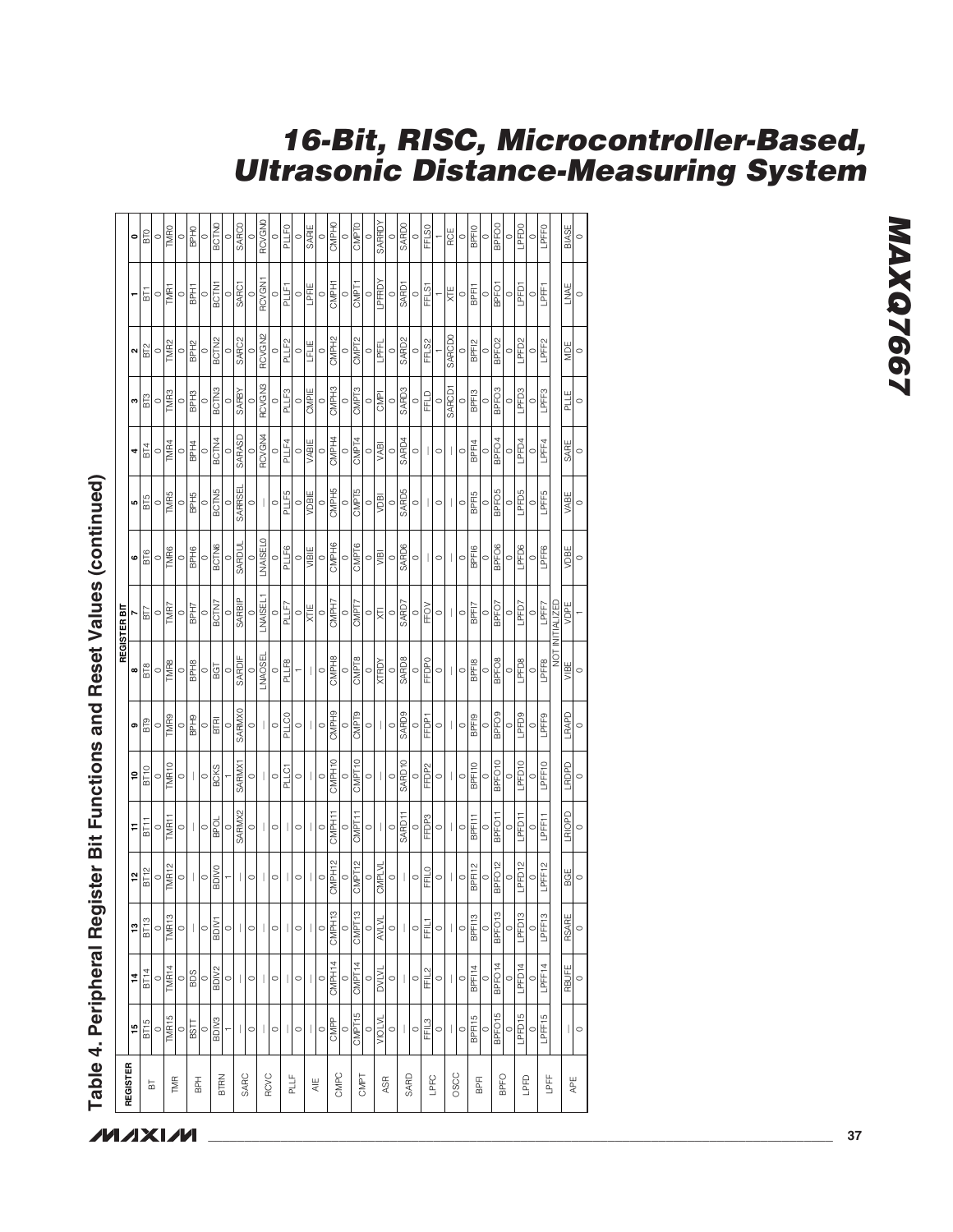### MAXQ7667 **MAXQ7667**

# **8 Table 4, Peripheral Register B1F Emictions and Reset Values (continued)**<br> **8 Table 4, Peripheral Register BF Emicions and Reset Values (continued)**<br>
From the Law and Law and Law and Law and Law and Law and Law and Law

### **MAXM**

### **16-Bit, RISC, Microcontroller-Based, Ultrasonic Distance-Measuring System**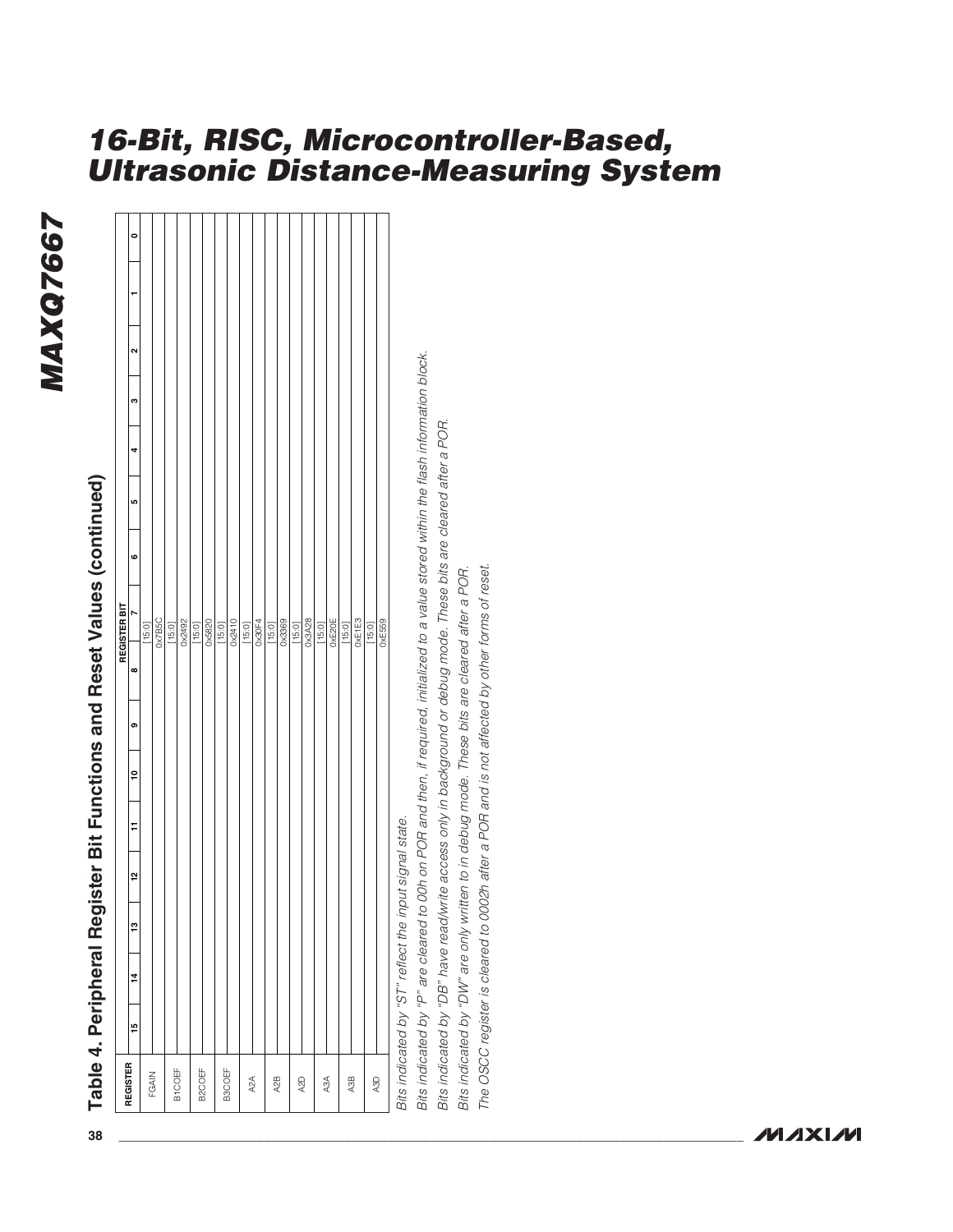### **Applications Information**

### **Development and Technical Support**

A variety of highly versatile, affordably priced development tools for this  $\mu$ C are available from Maxim and third-party suppliers, including:

- Compilers
- Evaluation kit
- Integrated development environments (IDEs)
- JTAG-to-serial converters for programming and debugging

A partial list of development tool vendors can be found at **www.maxim-ic.com/MAXQ\_tools**.

Technical support is available at **https://support.maximic.com/micro**.

### **Additional Documentation**

Designers must have the following documents to fully use all the features of this device. This data sheet contains pin descriptions, feature overviews, and electrical specifications. Errata sheets contain deviations from published specifications. The user's guides offer detailed information about device features and operation. The following documents can be downloaded from **www.maxim-ic.com/microcontrollers**.

- This MAXQ7667 data sheet, which contains electrical/timing specifications and pin descriptions.
- The MAXQ7667 revision-specific errata sheet (**www.maxim-ic.com/errata**).
- The MAXQ7667 Family User's Guide, which contains detailed information on core features and operation, including programming.



### **Chip Information**

PROCESS: CMOS

### **Package Information**

For the latest package outline information and land patterns, go to **www.maxim-ic.com/packages**.

|          | PACKAGE TYPE   PACKAGE CODE   DOCUMENT NO. |         |
|----------|--------------------------------------------|---------|
| 48 I OFP | $0.48 + 2$                                 | 21-0054 |

### **MAXIM \_\_\_\_\_\_\_\_\_\_\_\_\_\_\_\_\_\_\_\_\_\_\_\_\_\_\_\_\_\_\_\_\_\_\_\_\_\_\_\_\_\_\_\_\_\_\_\_\_\_\_\_\_\_\_\_\_\_\_\_\_\_\_\_\_\_\_\_\_\_\_\_\_\_\_\_\_\_\_\_\_\_\_\_\_\_ 39**

### **Pin Configuration MAXQ7667 MAXQ766**